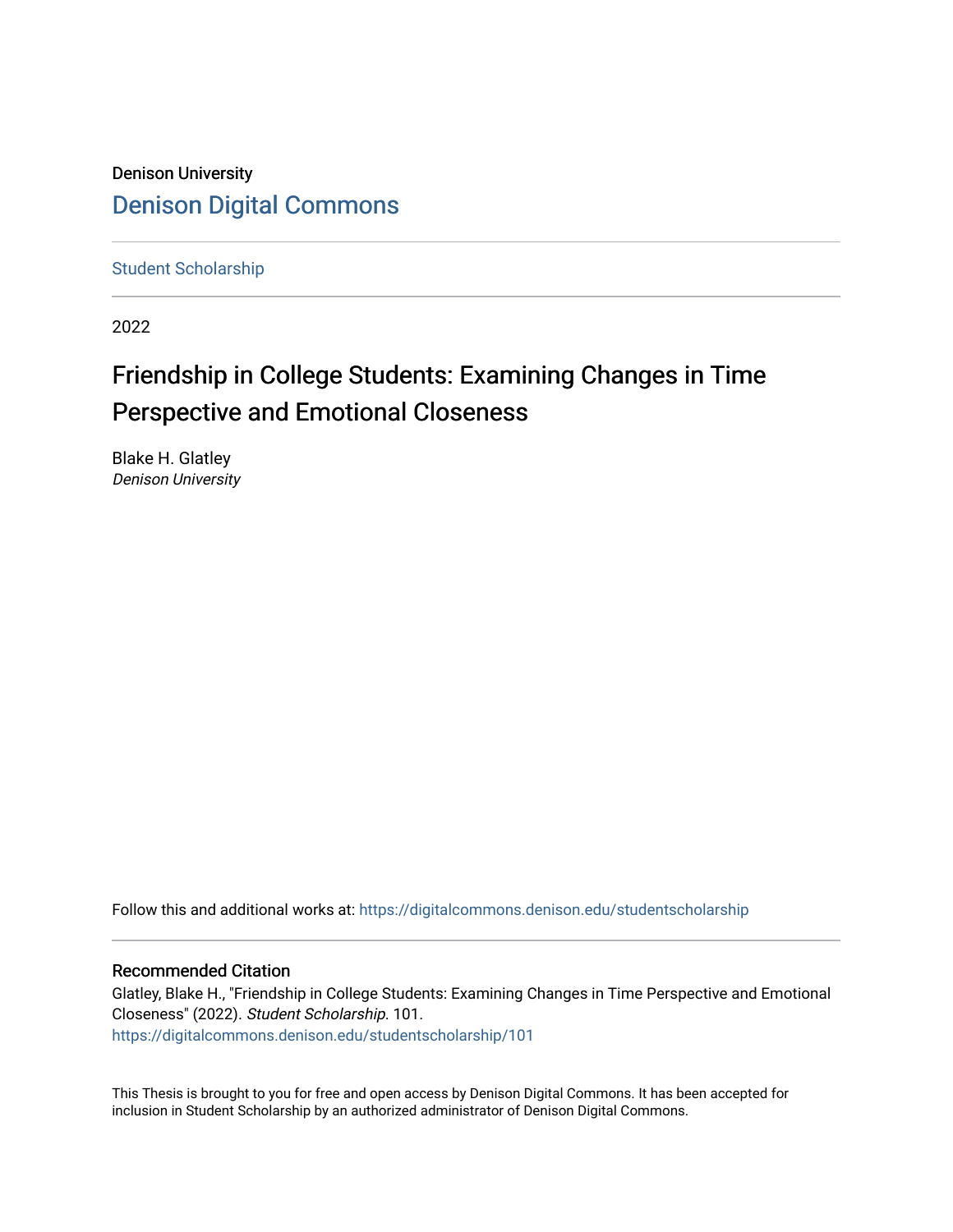# **Friendship in College Students:**

# **Examining Changes in Time Perspective and Emotional Closeness**

Blake Glatley

Advisors: Andrea Lourie & Sarah Hutson-Comeaux

Department of Psychology

Denison University

2021-2022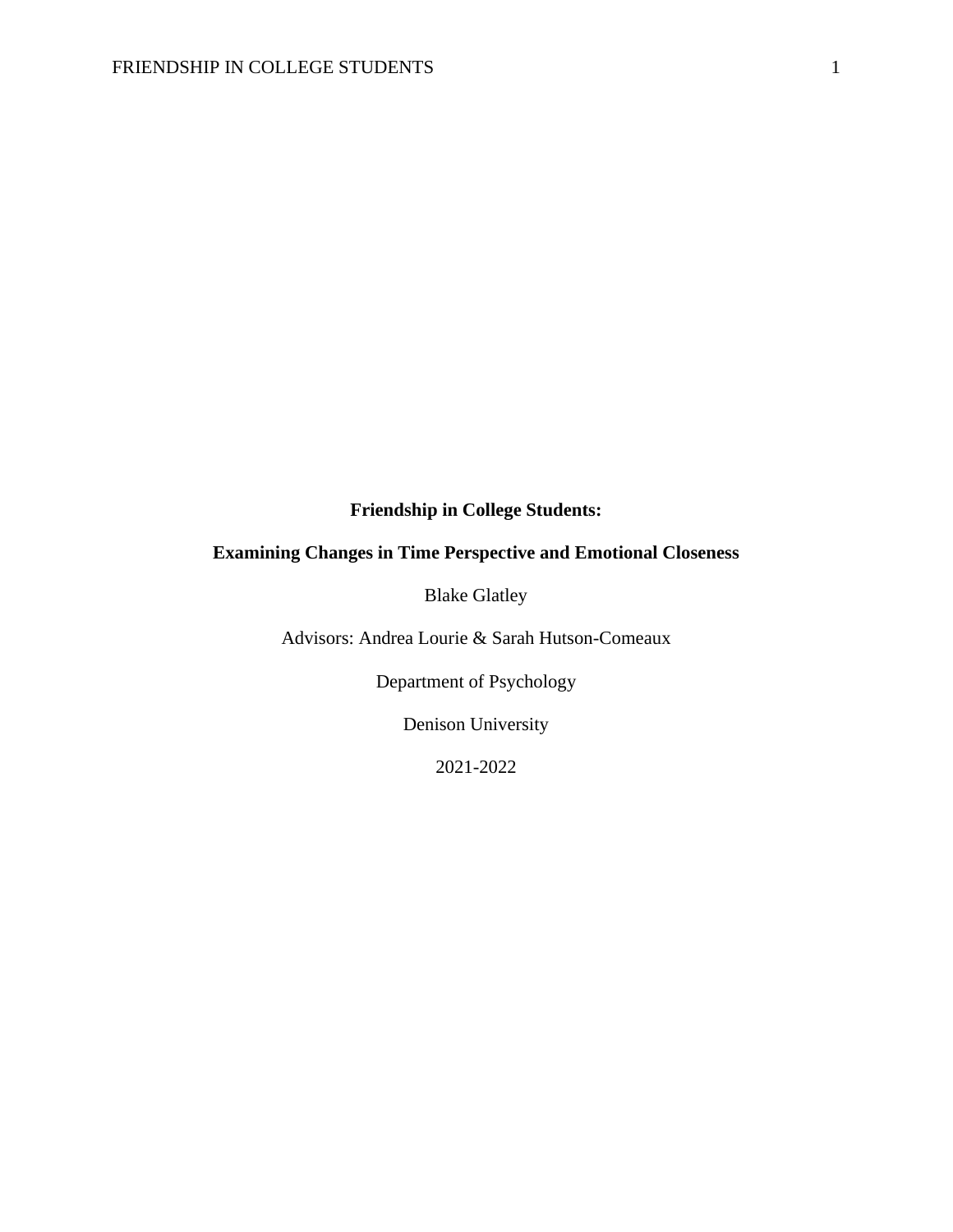#### **Acknowledgements**

There was once a time when I was facing a social beginning myself and decided to email each professor in the Denison Psychology Department to inquire about research I could engage with. To my surprise, two faculty members responded to my inquiries: Dr. Andrea Lourie and Dr. Sarah Hutson-Comeaux. Now as I approach a social ending three years after my initial email, I can't help but get nostalgic and begin to fear future research projects without their incredible talents. Dr. Lourie's ability to translate the nonsensical gibberish that I often spew into coherent, well-read sentences consistently amazes me. And Dr. Hutson-Comeaux's ability to communicate ideas regarding complex frameworks in a way that is approachable and understandable for all students is truly stunning. While I struggle to find the appropriate words to sum up our experiences over the past few years, I cannot stress enough how grateful I am of their support and the opportunities they have granted me.

I must also thank my amazing friends for being so supportive through all of my academic ventures during my time at Denison. Through celebrating my acceptances and encouraging me through my rejections, you all have been unwavering in your care. You are all extremely special to me and I am so insanely proud to have met you.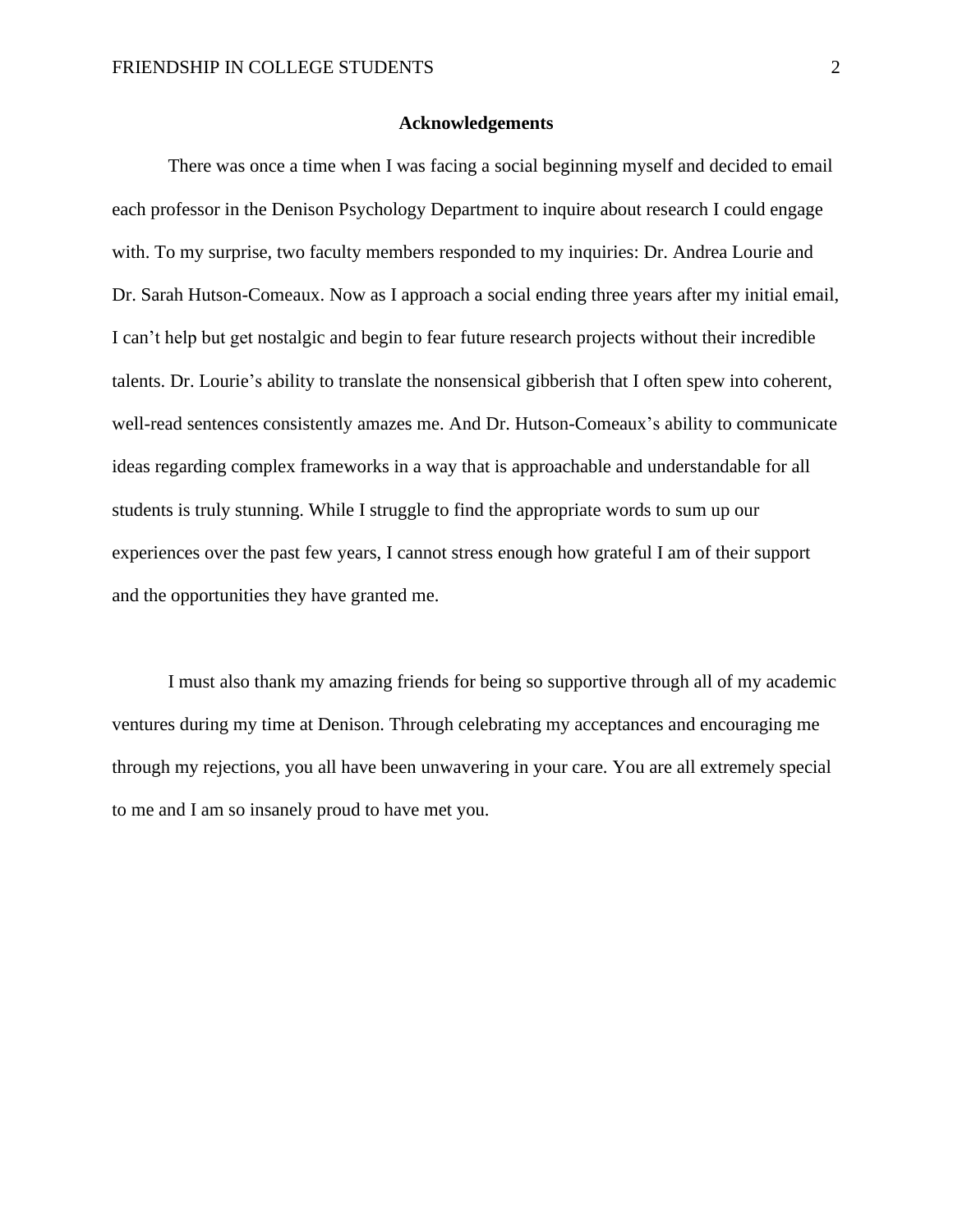#### **Abstract**

The current study sought to determine how college students' proximity to the social ending of graduation was associated with changes in their friendship maintenance behaviors (i.e., importance of popularity, social independence, and friendship conflict) and how these changes related to an increased focus on fostering emotional closeness. The shift towards building emotional closeness was expected to result in a decrease in one's social network size but an increase in the amount of time spent with close friends. Participants included 44 senior students and 45 first year students from a private liberal arts college in the Midwest. Findings partially supported patterns consistent with SST for senior students. Specifically, senior students reported a limited time perspective compared to first year students. Senior students decreased friendship conflict related to their reports of emotional closeness. Alternatively, first year students' future opportunities' perspectives were positively related to their emotional closeness with close friends. Findings suggest college graduation is a social ending consistent with SST and that differences in students' perspectives and friendship patterns may be recognized. These findings suggest that senior students approaching a social end have vastly different perspectives from first year students experiencing a social beginning. Future research on the implications of these differences is warranted.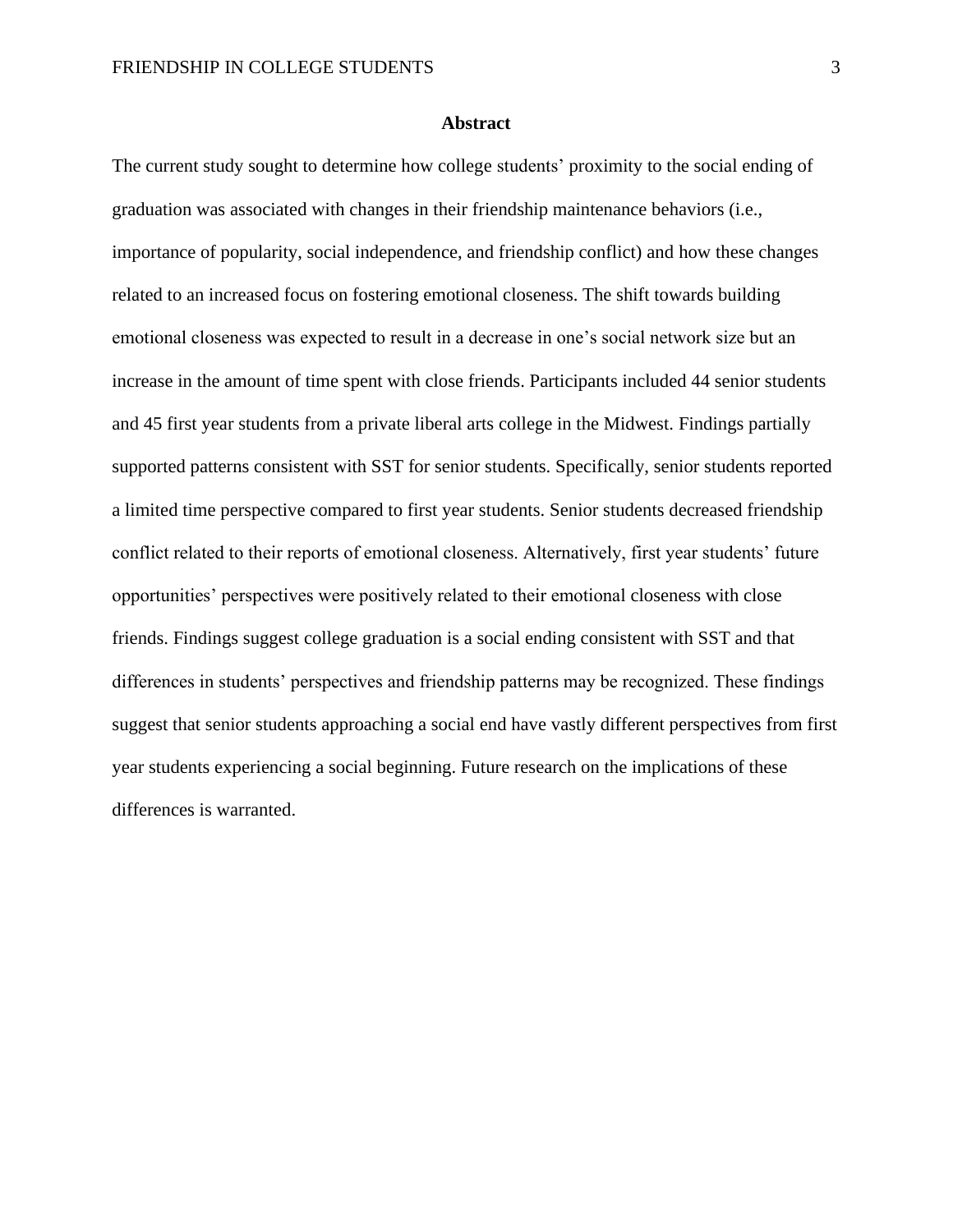#### **Friendship in College Students:**

# **Examining Changes in Time Perspective and Emotional Closeness**

The current study examined the differences in first year and senior college students' time perspectives, friendship maintenance behaviors, and characteristics of their friendships. Based on Socioemotional Selectivity Theory (SST), I was interested in whether I could predict senior reports of number of close friends and the amount of time spent with friends based on their future time perspective, friendship maintenance behaviors, and experience of emotional closeness. The literature review begins with an overview of the guiding theory, SST, focusing on its various applications and continues with a review of friendship maintenance behavior relevant to the friendship changes expected in college students.

#### **Socioemotional Selectivity Theory (SST)**

As older adults begin to approach the end of life, their priorities and social behaviors change (Carstensen, Isaacowitz & Charles, 1999). According to the Socioemotional Selectivity Theory (SST), individuals have two primary social trajectories that direct their choice of social behaviors: the knowledge and emotion trajectory. SST suggests that these two trajectories account for a majority of the motives that ultimately drive social behaviors (e.g., deciding to study rather than spend time with friends). Throughout the lifespan, the salience of these two trajectories changes as they compete with each other. One of the primary principles of SST is that an individual's assessment of time is critical in how they prioritize their behaviors to achieve the goals associated with social trajectories. SST argues that individuals early in their life span focus more on acquiring knowledge (knowledge trajectory) and place less emphasis on emotional closeness (emotion trajectory). With a recognition that the future is vast, young individuals prioritize the acquisition of novel information (knowledge trajectory) to help them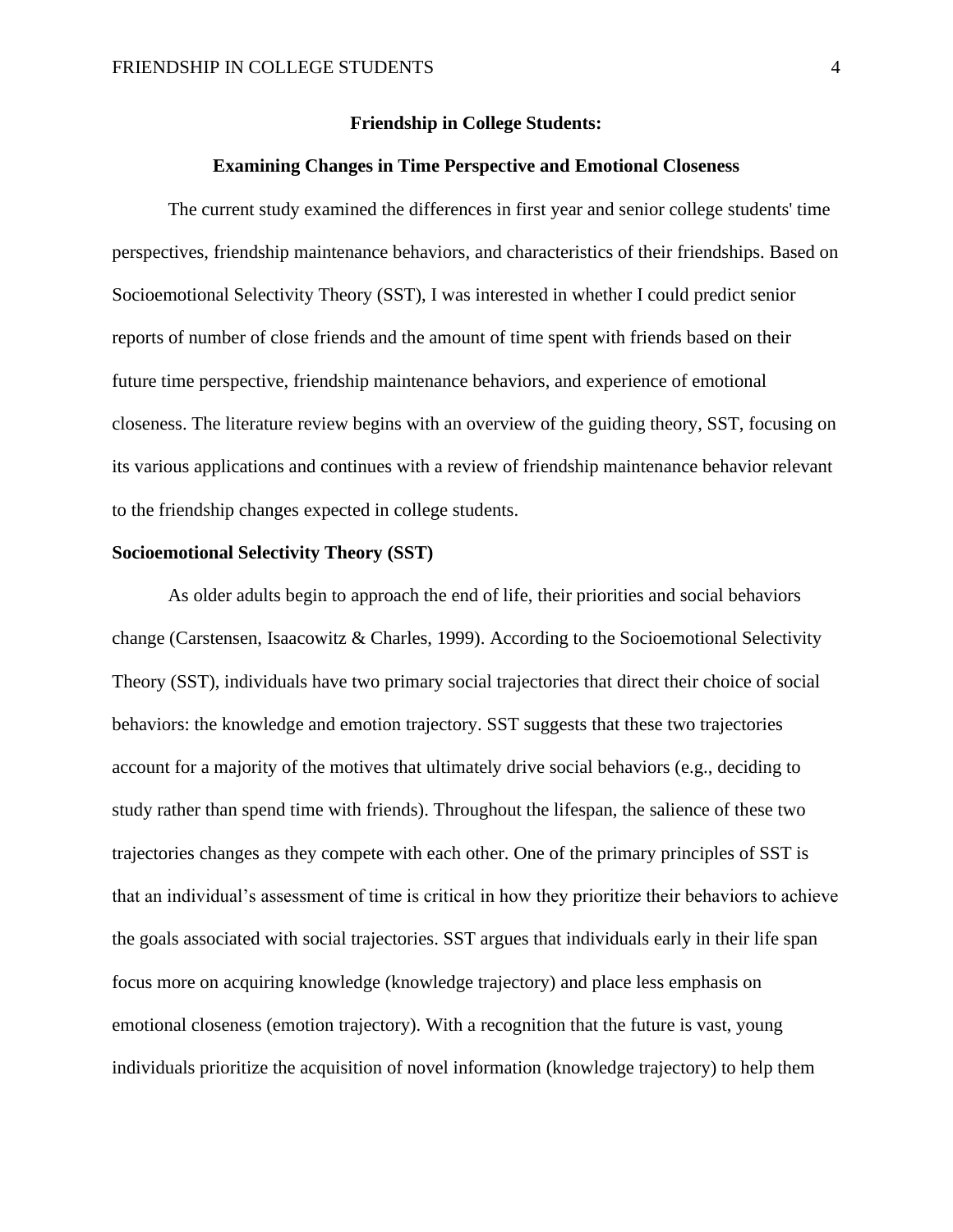with their future needs. Alternatively, for older adults facing the end of life, there is a decreased need for novel information and new social partners as it is so closely related to future needs. Löckenhoff and Carstensen (2004) demonstrate that alignment with the knowledge trajectory relates to individuals' choice in social partners as developing new relationships can support the pursuit of new information. Therefore, older adults are less likely to prioritize acquiring novel information and more likely to emphasize developing emotional closeness with important social partners (for a detailed review, see, e.g., Carstensen, et al., 1999; Fredrickson & Carstensen, 1990; Liao & Carstensen, 2018). As older adults shift to prioritize the emotion trajectory and achieve emotional closeness, their cognitions and behaviors also change.

Older adults' proximity to the end-of-life results in a decreased need for novel information, ultimately leading to changes in their cognitions and behaviors. SST predicts that cognitions and behaviors will shift to support the goal of increased emotional closeness with significant social partners. Carstensen and colleagues (1999) propose that these changes occur in the form of more  $(1)$  positive memory recollection,  $(2)$  shrinking social networks, and  $(3)$  a preference for more familiar social partners.

Studies analyzing these trends of changing cognitions and behaviors have found consistent support for patterns suggested by SST. First, studies analyzing memory recollection have revealed that older adults have more positive recollection of memories compared to young adults (Barber et al., 2016; Carstensen & Charles-Turk, 1994; Gallo et al., 2011). Secondly, cross-sectional studies have revealed older adults maintain considerably smaller social networks than younger people, even when accounting for deaths of social partners (Lang & Carstensen, 1994; Lee & Markides, 1990). Lastly, when young and old adults are asked if they'd rather spend time with a novel or familiar social partner, older adults report wanting to spend time with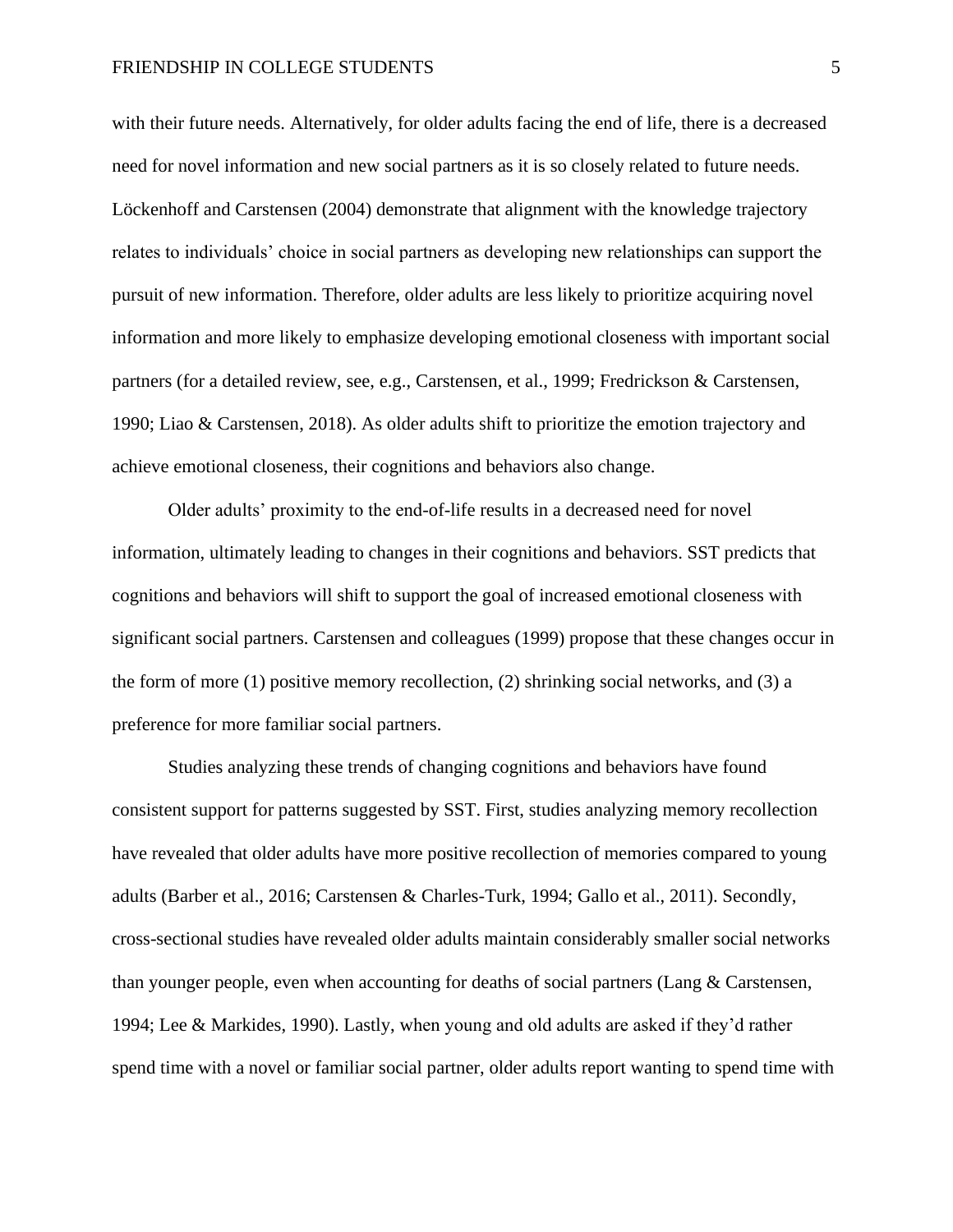familiar social partners significantly more than young adults (Fredrickson & Carstensen, 1990; Fung, Carstensen, & Lutz, 1999). The differences demonstrated in all of the above research suggests that older adults are more focused on achieving emotional satisfaction through both their cognitions and interactions with their social partners*.* While SST and the influences of the end of life have traditionally been studied in older adults, some research has been conducted to understand how these changing social trajectories can be replicated in younger samples.

# *SST in Younger Samples*

A primary tenet of SST is that individuals recognize the amount of time they have left in a social environment, ultimately influencing the social partners they choose. To understand if this recognition of mortality occurs in younger adults, Carstensen and Fredrickson (1998) surveyed middle-aged gay men with varying HIV statuses. Their findings revealed support for SST, with men who were HIV positive and showed symptoms of AIDS prioritizing familiar partners significantly more compared to HIV positive men who were asymptomatic and HIV negative men. Due to their proximity to the end of life, these HIV positive and symptomatic men shifted their social priorities, in turn, influencing the social partners they chose to spend time with. This finding reveals that it may not be the time since birth that causes emotional selectivity but rather the time until end of life or social ending.

A social ending might also be understood as the end of one's involvement in a prominent social context (e.g., high school or college). To examine whether similar patterns of social selectivity occurred for young adults in non-fatal social endings, Fung et al. (1999) examined the social selectivity of young and old adults in Hong Kong before and after Hong Kong was returned to the People's Republic of China in 1997. The political climate of Hong Kong at the time was causing many people to emigrate to other countries and the media framed the event as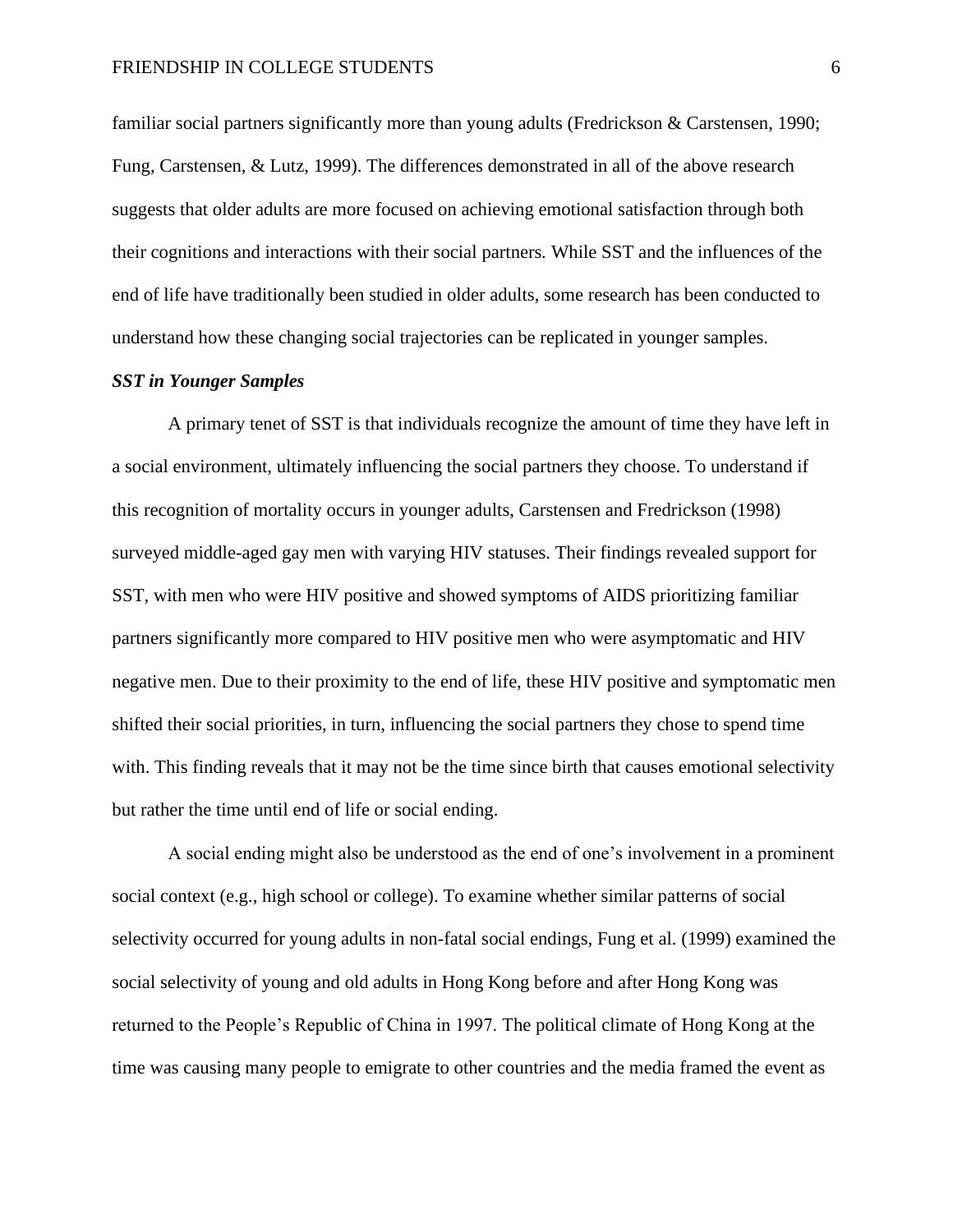#### FRIENDSHIP IN COLLEGE STUDENTS 7

the end of Hong Kong. This unique but naturalistic social context ending allowed the researchers to examine how young and old adults' selectivity of social partners changed before, during, and after the handover of Hong Kong. After asking participants to imagine themselves emigrating from Hong Kong, Fung, and colleagues (1999) provided them with the hypothetical option to either spend time with a novel or familiar social partner. Their findings revealed that before the handover, older adults more commonly preferred familiar social partners compared to young adults. However, during the handover, there was no significant difference between the age groups, with both being significantly more selective with their social partners. A year after the handover, the pattern had returned to normal with older adults displaying more selectivity with who they spent their time with compared to younger adults. These results suggest that one's perceptions of their proximity to a social end greatly influences with whom they choose to spend time.

# *SST in Young Adults*

The findings discussed above suggest that patterns of social selectivity brought on by social endings can also be observed in young adult populations both when a natural end of life situation occurs and when an environmental change occurs. However, there is a paucity of research investigating how young adults navigate social endings. One of the only studies analyzing non-fatalistic social endings in young adult populations was conducted by Fredrickson (1995) who examined the social preferences of college first year and graduating senior students. Students recruited were asked to keep a journal with information about their social interactions for three weeks near the end of the spring semester. Participants logged information about their interactions that included the amount of time spent and emotional involvement with their social partner. Analyses revealed that graduating senior students did not differ in the number of close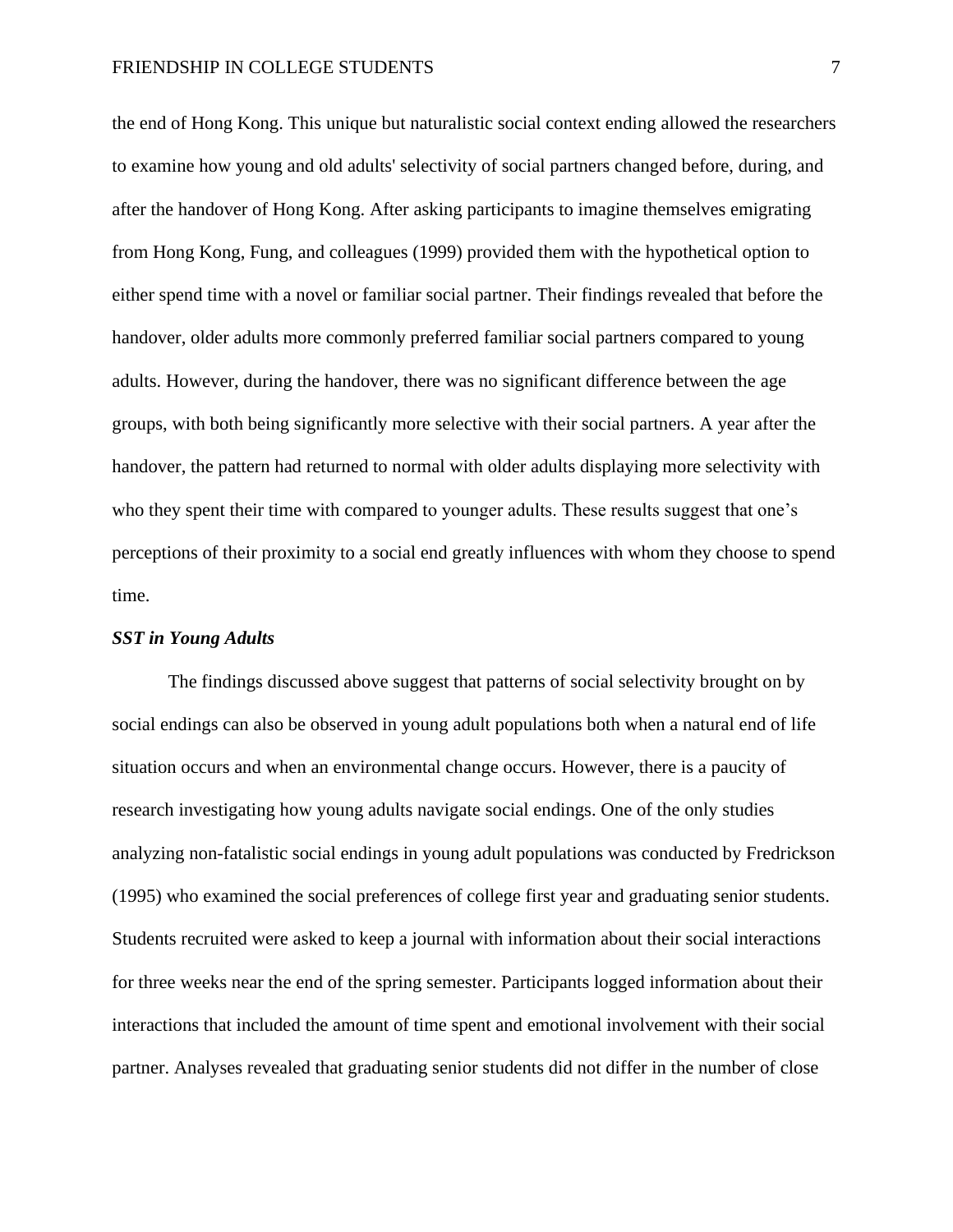#### FRIENDSHIP IN COLLEGE STUDENTS 8

friends or the time spent with close friends and other peers but did have more emotional involvement with close friends compared to first-year students. Overall, students who faced a social end (i.e., the end of college) increased their emotional involvement with their close friends, suggesting support for patterns of SST.

While Fredrickson's (1995) research aims to understand how college students interact with close friends when a social ending is approaching, Pruzan and Isaacowitz (2006) attempted to understand how cognitions shift when young adults approach a social end. To understand these changes, first year and senior college students were presented with happy and sad faces while their eye movements were tracked. Findings indicated that senior students spent significantly less time looking at sad faces than first-year students. Alternatively, there were no age-differences in eye movement when happy faces were presented (Pruzan & Isaacowitz, 2006). These findings demonstrate a cognitive shift towards a prioritization of emotional satisfaction in college senior students that is akin to older adults (Carstensen, Gottman, & Levenson, 1995; Gallo et al., 2011). These discoveries suggest that patterns of emotional selectivity and changes in cognitive focus among young adults facing social endings may be more prevalent than previous research has revealed.

In sum, previous research (Carstensen & Fredrickson, 1998; Fung et al., 1999; Pruzan & Isaacowitz, 2006) has shown that preference for more familiar social partners can be replicated in young adult populations when natural and/or manipulated social endings occur. Across the lifespan, the most studied social ending is the end of life. However, it is possible that social endings that occur at other important transitional points throughout one's life are consistent with these shifting patterns in the knowledge and emotion trajectories. Graduation from high school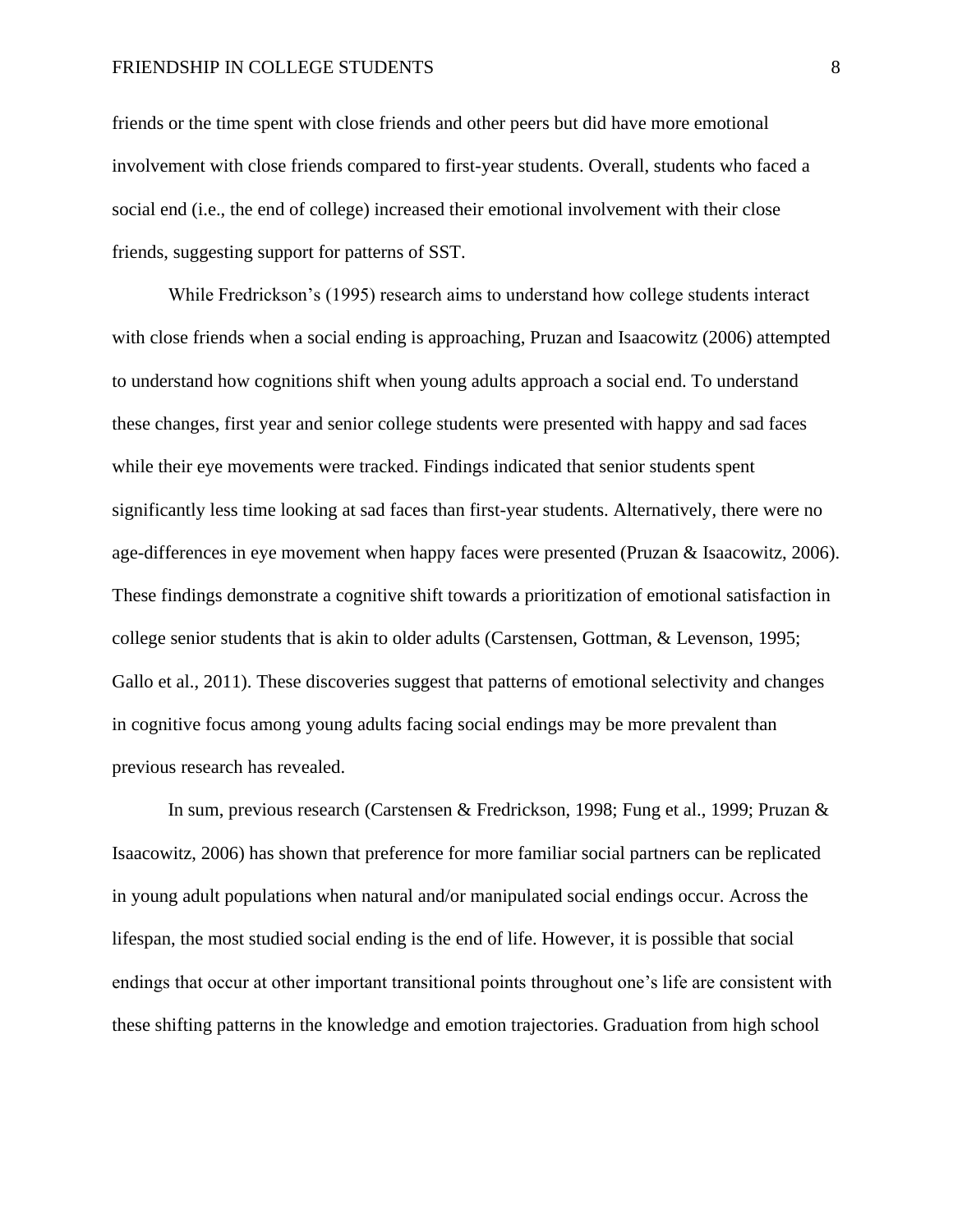and college are important social endings to young adults. The patterns of social selectivity that occur in older adult populations can also be expected in young adult populations.

When social endings are extended to apply to the exiting of a prominent social environment (such as high school or college), it can be expected that patterns commonly observed in older adults may also occur in young adults. College is an example of a social environment that has both a distinct social beginning and social ending, with first year students experiencing a social beginning and senior students facing a social ending. If SST can be applied to the college transition, then senior students facing a social ending will prioritize the emotion trajectory more and will spend more time with emotionally close peers and limit their social circle to important friends while first year students facing a social beginning will prioritize the knowledge trajectory including expanding their social circle. However, the changes in cognitions and behaviors expressed in young adults are likely different than in older adults due to increased involvement with peers at this time in life. Ultimately, it can be expected that the student's proximity to the social ending of their college graduation will be related to similar changes in their cognitions and behaviors with their interpersonal relationships.

#### **Development of Peer Relationships**

Peer relationships in early development increase quickly as young children begin to transition from exclusive relationships with caregivers to increasing time and relationships with same-aged peers. Involvement with the peer group eventually peaks in late adolescence with youth spending much of their time unsupervised with peers and away from their caregivers (Brown, 1990; Gavin & Furman, 1989). Thus, adolescence is a period during which individuals experience the greatest changes in their friendship patterns as they engage in intense exploration of new relationships (i.e., close friendships; Brown, 1999).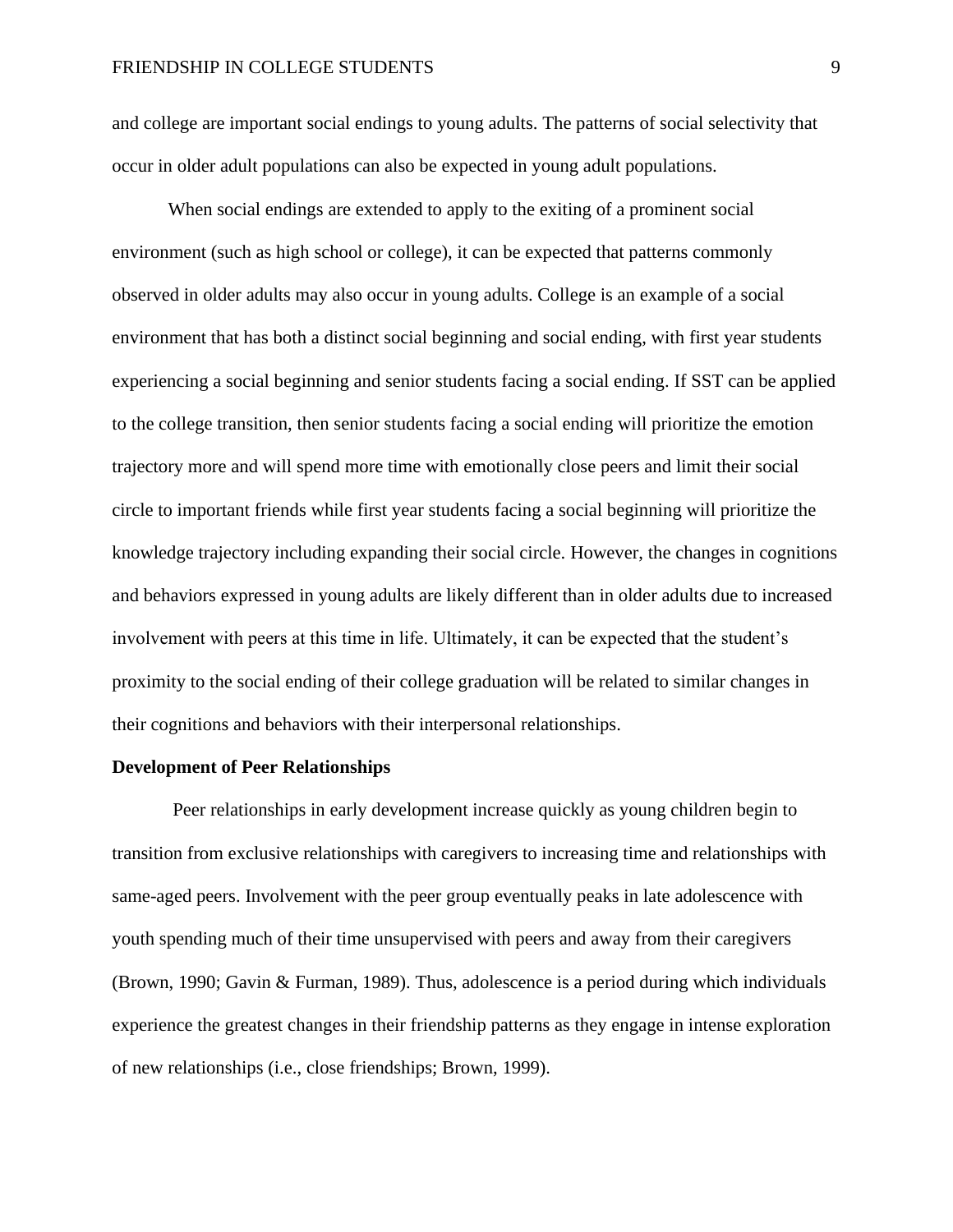Exploration of or gaining knowledge about the social environment is notable because adolescents develop a sense of identity through different types of relationships and interactions (e.g., peer crowds, cliques, dyads; Smetana, 2011). Adolescents' first involvement with the peer environment is varied as they explore a range of different peer groups (Brown, 1990). As they approach late adolescence, involvement narrows to one or two peer groups as they begin to socialize with peers who are more similar to themselves and better meet their emotional needs (Brown, 1990; Gavin & Furman, 1989; Kandel, 1978). Interactions with the peer group allow adolescents to situate themselves within the peer environment and interact with adolescents similar to themselves, which further develops their sense of identity. For instance, Brown and colleagues (1986) discovered that a majority of adolescents report being affiliated with at least one peer group and that this is increasingly important to do. Social groups provide adolescents the opportunities to practice interacting with others in a reciprocal manner. Unlike the parentchild relationship which has a hierarchical power structure, peer relationships are characterized as being more equal in their power dynamics (i.e., adolescents can choose their friends) (Brown, 1990). Peer relationships also allow teens to create relationships over common interests and leisure activities. Through these reciprocal peer interactions, the adolescents begin to recognize their unique interests and attributes. As the socialization processes continue adolescents begin to form smaller friend groups called cliques, made up of three to ten individuals (Brown & Klute, 2005). Cliques provide adolescents with a refined peer group of other adolescents they perceive as most similar to themselves. As adolescents continue to socialize within cliques, they become increasingly similar to one another through processes of mutual socialization (Hartup, 1996). This process of mutual socialization allows adolescents to further develop their individual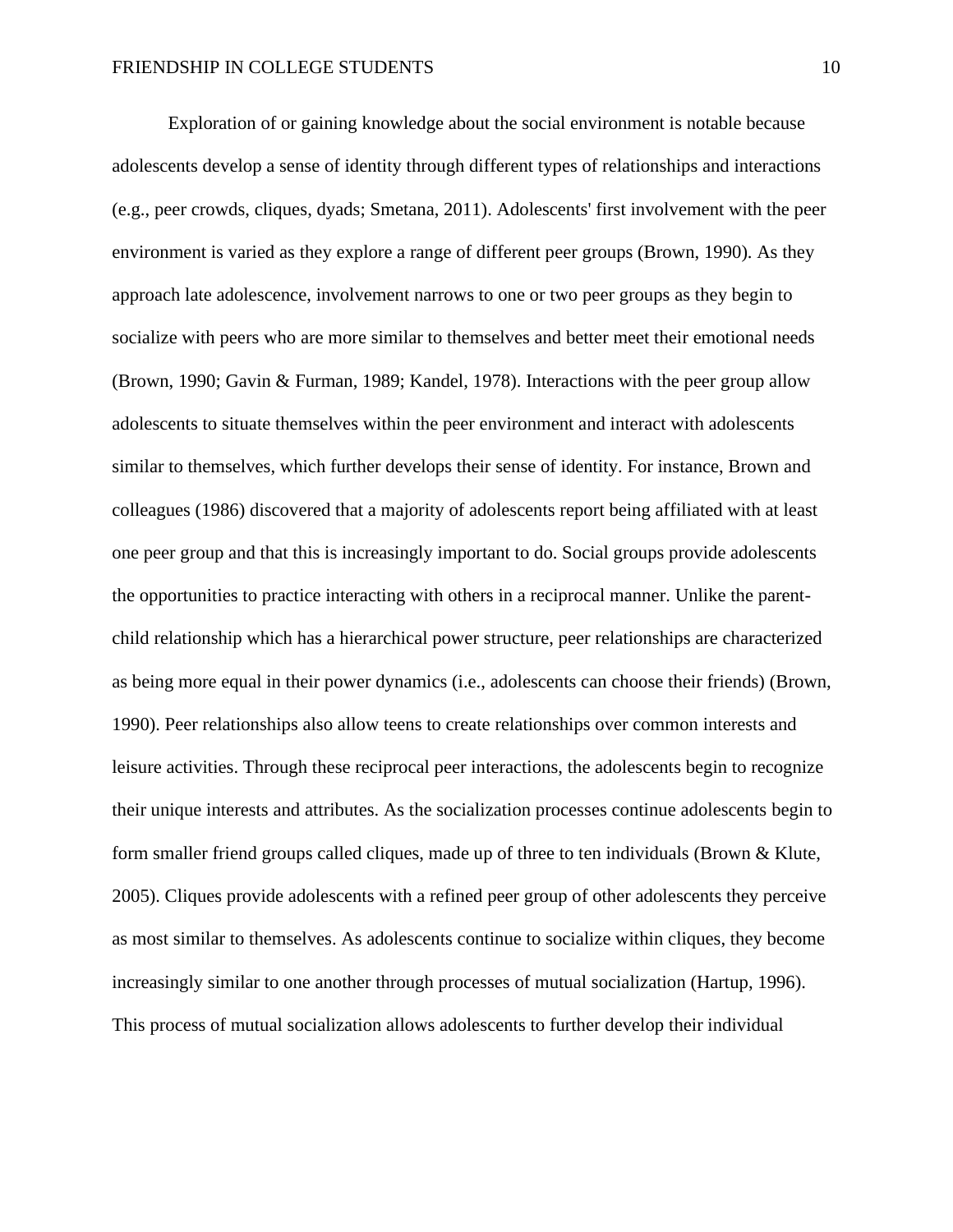identity as their interactions with peers are organized around common interests rather than work or other activities.

As adolescents approach the end of high school, they spend less time engaging in identity exploration and begin committing to their identity (Brown et al., 1986). As adolescents become more solidified in their identity, they place increasingly less importance on the affirmation of the peer group members (Brown et al., 1986). For instance, Gavin and Furman (1989) examined changes in the importance adolescents place on the peer group. Their findings suggest that late adolescence is a time when peer group boundaries, conformity to group norms, and negative outgroup behaviors decrease (Gavin & Furman, 1989). These findings suggest that adolescents are beginning to develop both a sense of identity and independence from the peer group. By the end of high school, adolescents have a more developed identity than when they entered. However, their identity is not fully developed upon graduation from high school. One social setting that offers the opportunity to examine the continued development of emerging adults is the traditional 4-year college experience. While not all high school graduates attend traditional colleges, young adults in this setting are often engaging in behaviors to develop and maintain interpersonal relationships with similar aged peers.

One feature of a traditional college is the continuation of a rich peer environment with numerous opportunities for relationship development and peer interactions. These relationships continue the opportunity to develop one's personal identity and values (Arnett, 2016; Smetana, 2011). Arnett (2016) suggests that college is unique as it provides students the ability to independently interact with new academic and personal ideologies in an effort to inform their own worldview. This is also supported by the physical structure of college which provides young adults with the ability to be in close proximity to similar-aged peers, a component of social life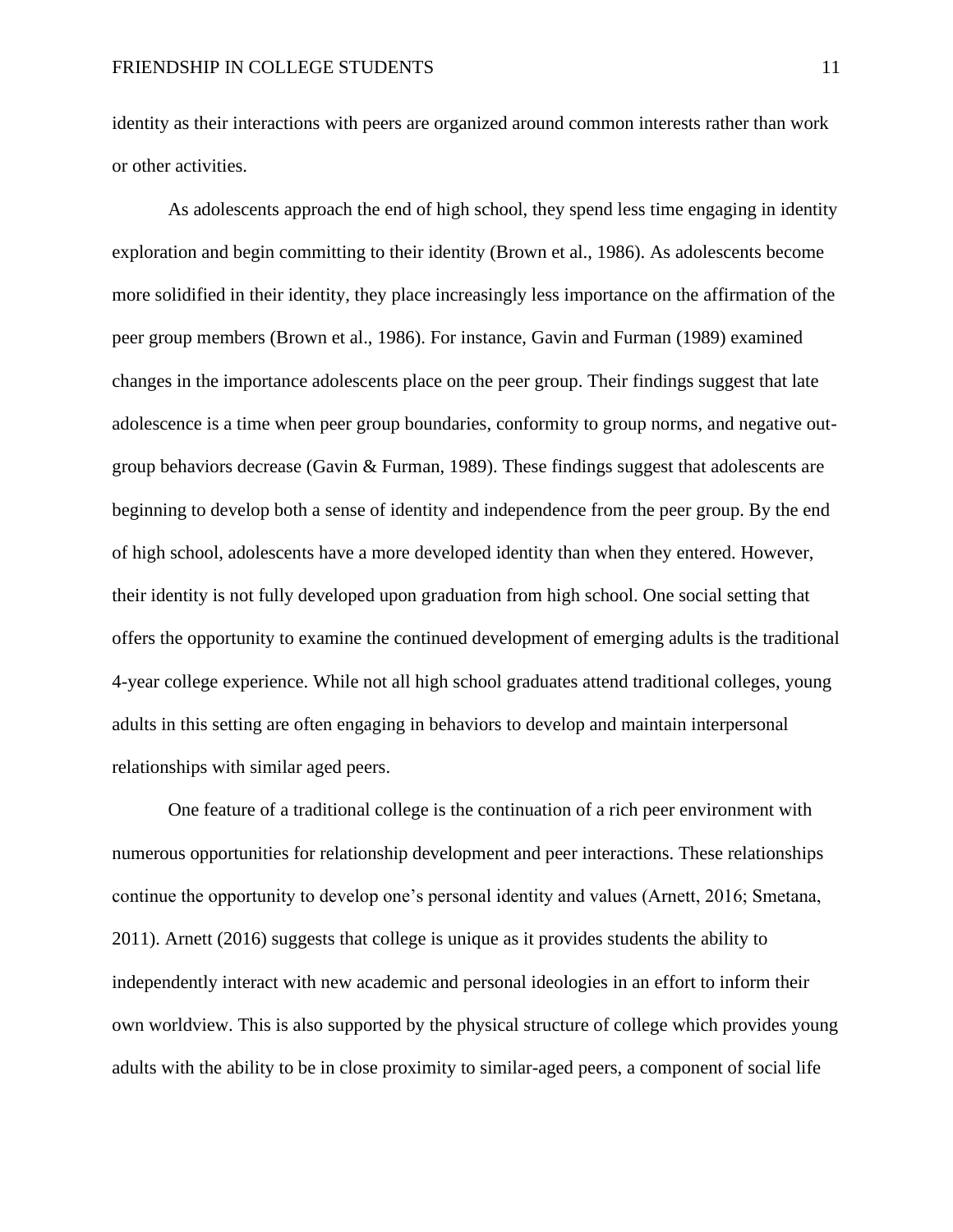#### FRIENDSHIP IN COLLEGE STUDENTS 12

that is not necessarily guaranteed for non-enrolled young adults. The proximity of similar-aged peers all engaged in relatively similar experiences provides young adults with opportunities to continue to practice developing and maintaining friendships.

When students face the social beginning of college, developing interpersonal relationships is a priority (Arnett, 2016). During this time, there is a prioritization towards a knowledge trajectory for individuals trying to understand a new social environment. The beginning of college, similar to early adolescence, provides the opportunity to explore identity and have large social networks as students attempt to build new friendships. The interest in acquiring a larger social network may be expressed as a renewed interest in popularity as students with high status are often more visible in the peer group (Coie, Dodge, & Coppotelli, 1982), thus making it easier to create friendships. Students may also begin college with an interest in peer approval, leading to a decreased sense of social independence. Additionally, college is a time in which students may use conflict resolution as a way to maintain new and close relationships.

While there are many behaviors that can support the development and maintenance of student's friendships, these behaviors may change as a social ending approaches. Late in adolescence students demonstrate patterns of reduced interest in popularity, greater social independence, and less friendship conflict. These changes may be influenced by the approaching end of high school (Glatley, Cillessen, Lourie, 2021), similar shifts may occur in college students (Barzeva et al., 2021; Nangle et al., 2003; Roberts et al., 2009; Shulman & Laursen, 2002).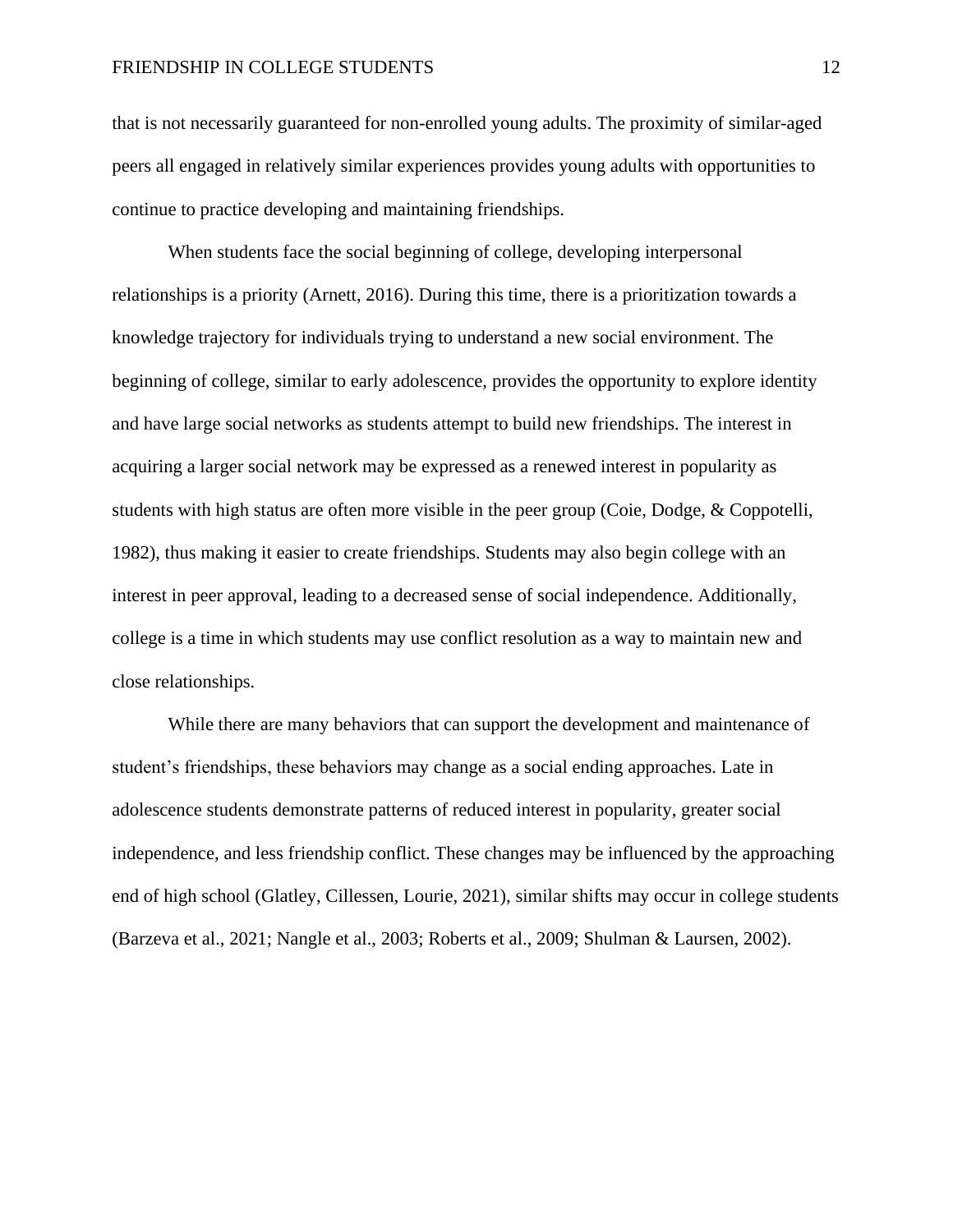#### **Friendship Maintenance**

# *Importance of Popularity*

As college students begin their first year, they are focused on understanding their social environment and creating relationships. This increased focus on acquiring knowledge about their social environment also likely influences the way they behave. For instance, a student's desire to be popular is likely related to how much they choose to expand their social network (Nangle et al., 2003). As defined by Bukowski (2011), popularity is how much a person is liked or disliked by their peers and the status or notoriety an individual has in a group. First-year students facing a social beginning and trying to acquire knowledge about their social environment likely prioritize popularity. Alternatively, senior students are less concerned with gaining knowledge about their environment and more focused on establishing emotional closeness with their friends as a result of the impending social end. As a result, it can be expected that senior students place less importance on popularity, similar to late adolescents.

The importance an individual places on popularity influences the way they interact with their peers. Coie, Dodge, and Coppotelli (1982) recognized that students with high status in the peer group are highly socially preferred and widely recognized in the peer environment. Additionally, popular adolescents report having significantly larger social networks than unpopular adolescents (Nangle et al., 2003; Stotsky & Bowker, 2018). Furthermore, popular students commonly affiliate with each other rather than unpopular peers (Dijkstra et al., 2010, Lansu & Cillessen, 2011). Therefore, the many appeals to being popular within the peer group may influence some adolescents to place an increased importance on this status at different times. It is expected that students' desires to be popular closely relate to the ways they engage with their peers and construct their social networks.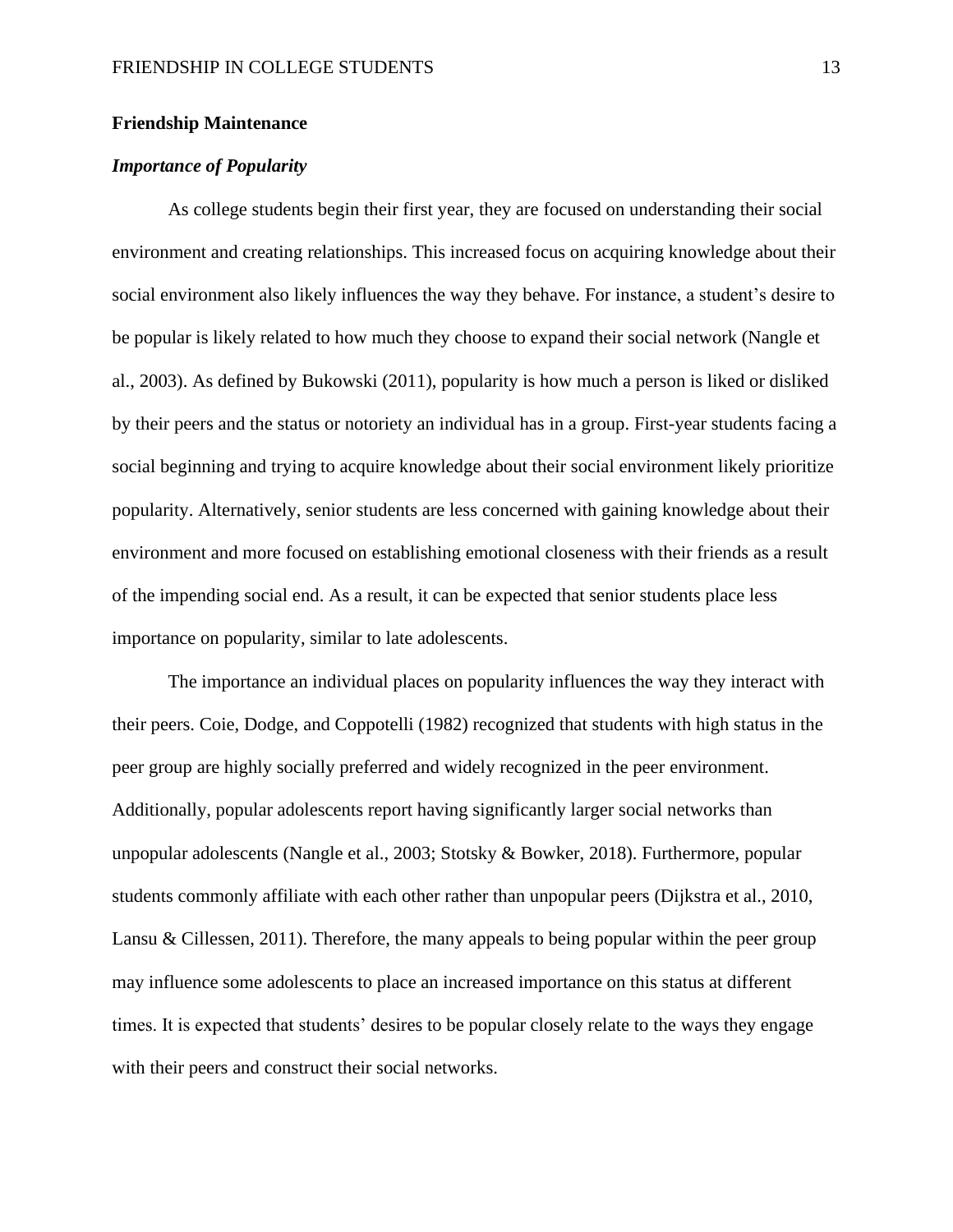While much is known about the behaviors students engage in when they prioritize popularity (Dumas et al., 2019; Ellis & Wolfe, 2009; Sandstrom & Cillessen, 2010; van den Broek et al., 2016), only a handful of studies have reported on how adolescent's priorities of status and involvement in peer groups change over time. Generally, their findings have suggested a general trend of students prioritizing peer groups less and placing more importance on close friendships as they enter late adolescence. Brown et al. 's (1986) study of  $7<sup>th</sup>$  through 12 graders was the first to recognize this pattern. Their findings revealed the importance of affiliating with a peer group declined with each successive age group and more students reported opposing group affiliation as they aged (Brown et al., 1986). A few years later, Gavin and Furman (1989) identified that reports of the importance of status and membership peaks in early adolescence but gradually declines through late adolescence.

To understand how priorities change LaFontana and Cillessen (2010) examined youth in a longitudinal study from ages 6 to 22. They discovered that prioritizing popularity peaked in late middle school and early high school but leveled off in later high school years (LaFontana & Cillessen, 2010). However, this may be due to the presence of a social end approaching. More recently, this pattern of decreasing the priority of popularity was replicated in Glatley, Cillessen, and Lourie (2021). They discovered that high school students place significantly less importance on popularity as they progress through high school and report significantly smaller social networks. Therefore, it is likely that as adolescents begin to approach the end of high school, their priorities shift and the appeal of being popular, and having the large social network associated with it, decreases. However, the desire to be popular may have a resurgence in the first years of college as students attempt to explore their social environment. This resurgence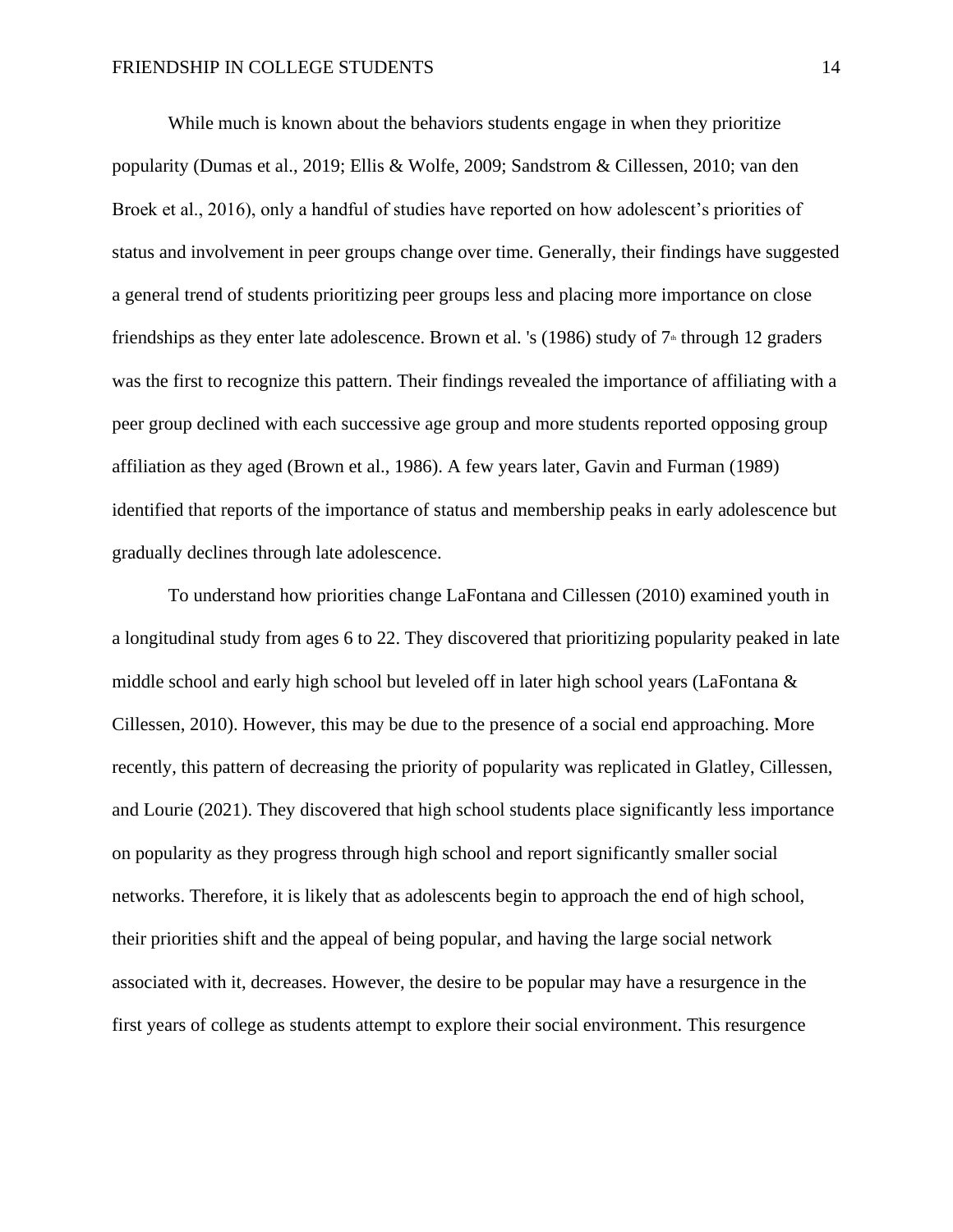likely relates to the social network size one maintains which may also be influenced by their social independence.

## *Social Independence*

Social independence is a complex idea that has been defined in numerous ways such as acting autonomously from parents and making independent decisions (Patall & Yang Hooper, 2018). For the purpose of this paper, social independence is conceptualized as the confidence an individual has that their friendships will be maintained regardless of their conformity to group pressures (Mayeux, 2003). As adolescents spend more time with peers and less time with parents, many of their behaviors are influenced by their friends. Not surprisingly, peer group norms become templates for how individuals should act. These norms can have negative consequences for adolescents' behaviors. For example, Dolcini and Adler (1994) discovered that adolescents smoking habits and sexual behaviors were positively associated with their crowd affiliation. However, not all outcomes of socializing with peers are negative. Adolescents reported being less interested in spending time with peers who were less prosocial than themselves (Shin, Ryan, & North, 2019). Adolescents with friends who engage in prosocial behaviors (i.e., cooperation, helping other adolescents, sharing) were more likely to engage in prosocial acts themselves (Barry & Wentzel, 2006). Further, when peer norms are more oriented towards prosocial behaviors, individuals display greater prosocial acts in both public and private situations (Choukas-Bradley et al., 2015). Given the potential influence of peer groups, it is clear that individuals must balance their own desires and individuality against the norms of the group. A failure to do so may result in increased incidences of peer pressure and conformity to negative group norms. Throughout adolescence and young adulthood, individuals increasingly test their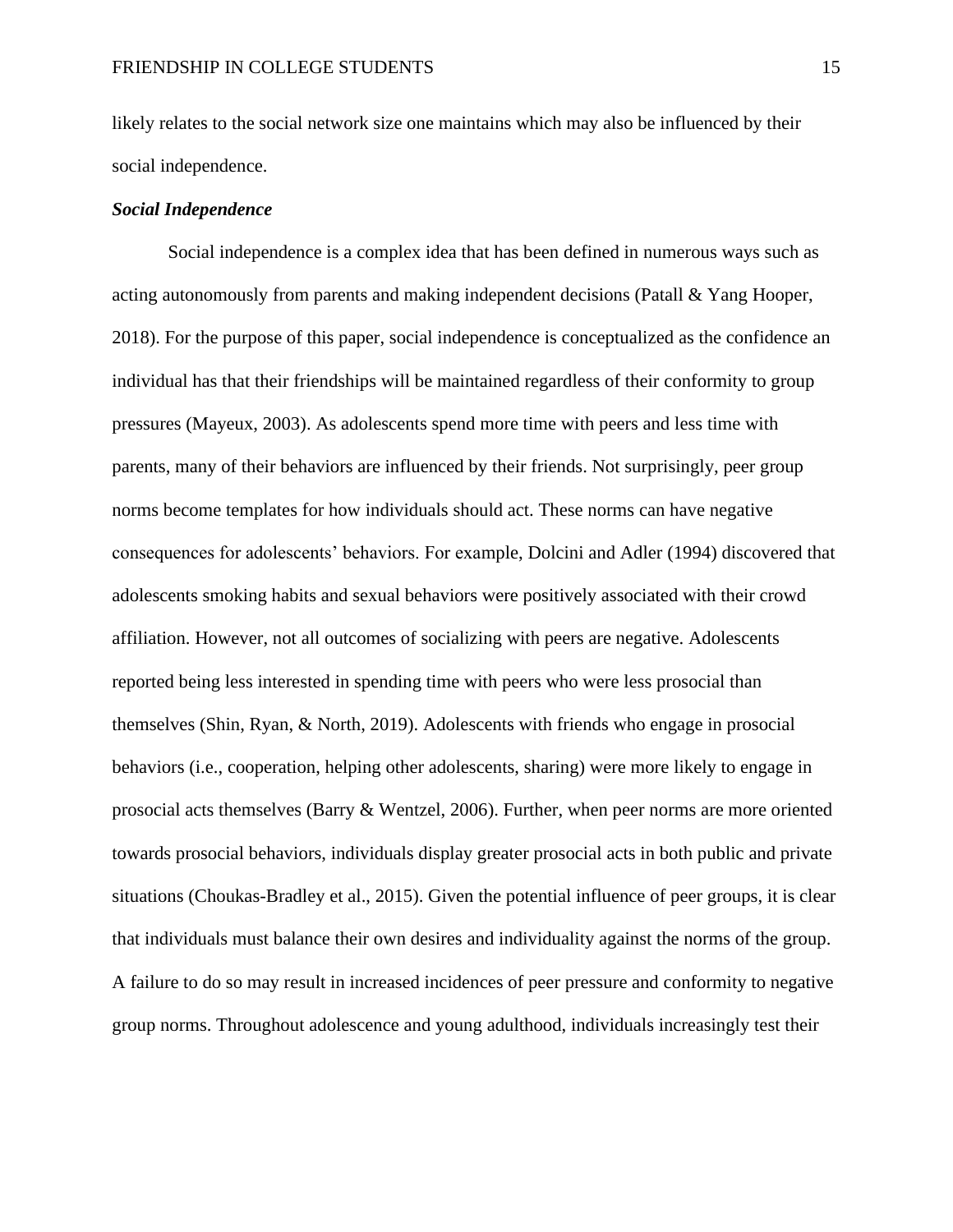own independence when navigating their social environment and balance between conforming to peer norms and expressing social independence.

Peer norms are very salient in the early adolescent years (Gavin and Furman, 1989). Yet, these norms become increasingly less important in late adolescence (Brown et al., 1986). Consistent with this change, it can be expected that conformity behaviors will decrease over this developmental phase. In fact, studies have revealed late adolescents (grades 11 & 12) report significantly lower levels of conformity to their chosen peer groups' norms compared to early adolescents (grades 6 & 9) (Berndt, 1979; Gavin & Furman, 1989). This trend indicates an increase in the social independence displayed by adolescents. Further, Costanzo and Shaw (1966) examined patterns of conformity behaviors across the adolescent years using an experimental conformity situation. Groups of adolescent participants were presented cards with various lines at differing lengths and asked to report on the longest one. However, participants were all given lines of different lengths and asked to consult with other group members. Results revealed that adolescents aged 11 to 13 conformed to the line length determined by the group significantly more than adolescents aged 15 to 21 (Costanzo & Shaw, 1966). Along with shifts in the patterns of conformity adolescents report, there are changes in the friends' adolescents choose to spend time with.

As adolescents' approach the end of high school, they begin to become more socially independent. As the importance of peer norms and clique affiliation decreases throughout adolescence (Brown, Eicher, & Petrie, 1986; Gavin & Furman, 1989). Adolescents seem to become more confident that their friendships will be maintained regardless of their conformity to group pressures. While adolescents' social independence may be high, especially towards the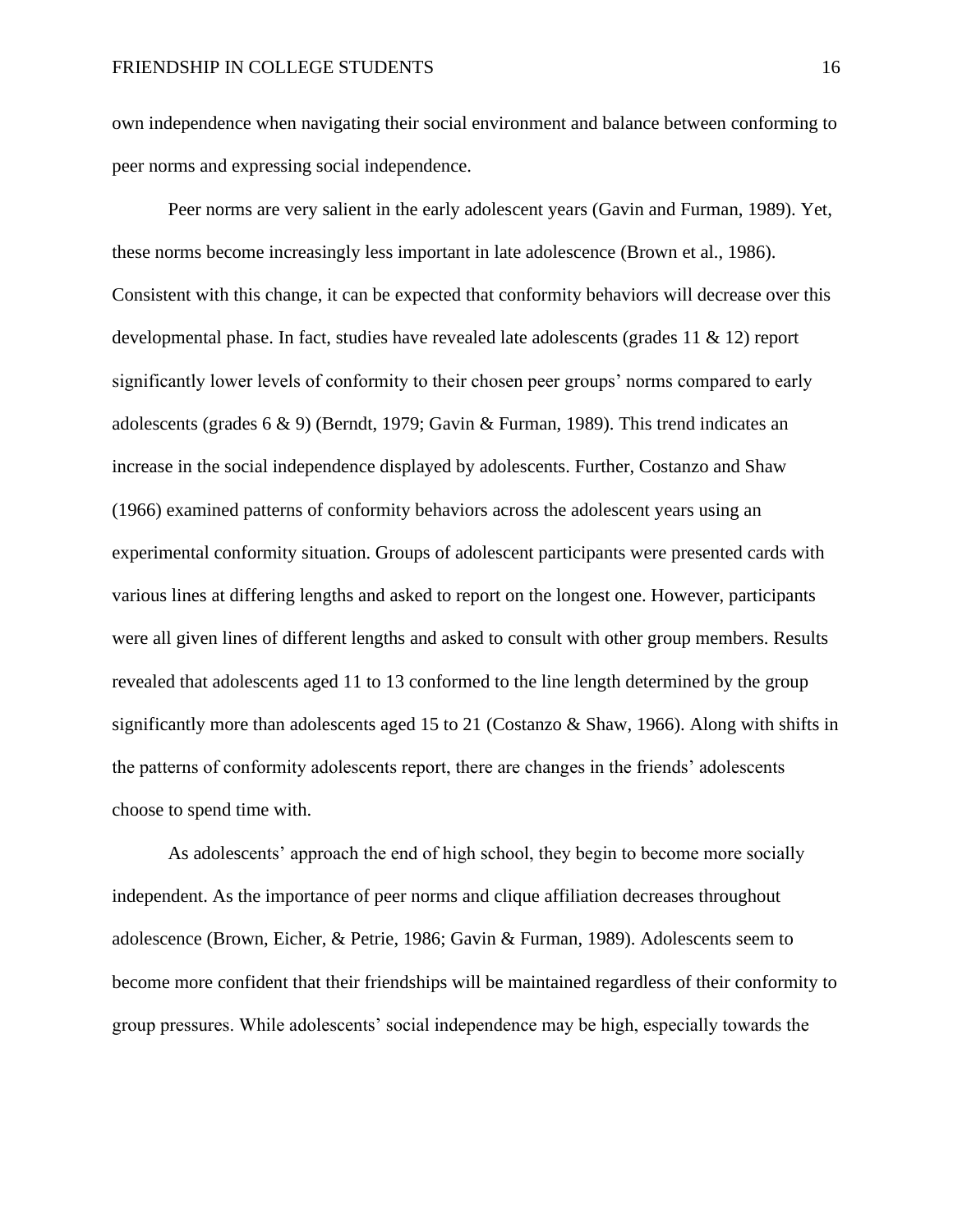end of high school, it likely changes as they enter an unfamiliar social environment because of the increased desire to develop friendships and acquire knowledge about their surroundings.

When first-year students enter college and face a social beginning, they are tasked with exploring a new social environment and expected to create interpersonal relationships with their peers. In fact, the extent to which students can successfully develop friendships in the first year of college is positively related to their academic, social, and emotional adjustment (Swenson, Nordstrom, & Hiester, 2008). Due to the increased pressure of developing new relationships, it is likely that first-year students may feel it is necessary to conform to peer group behaviors in an effort to develop and maintain friendships. For example, in research with first year college students, alcohol consumption behavior increases when students believe it is valued by the group or when they are faced with threats to their existing friendships (Hamilton & DeHart, 2017; Prentice & Miller, 1993; Schall, Kemeny, & Maltzman, 1992). A sense of belonging is extremely important in the first year of college (Freeman, Anderman, & Jensen, 2010), and so conformity behaviors may be higher with the motivation to develop belongingness. Additionally, first year students facing a social beginning are more likely to focus on acquiring knowledge, potentially through friendships (Löckenhoff & Carstensen, 2004). As a result, students may be more susceptible to peer influences, ultimately leading to a decreased assertion of the individual's social independence. As students spend time in the college environment developing their identity it is likely that they will again become less concerned with conforming to group norms and, in turn, will have a higher sense of social independence towards the end of senior year. As students become more socially independent as social endings approach, they may handle conflict differently.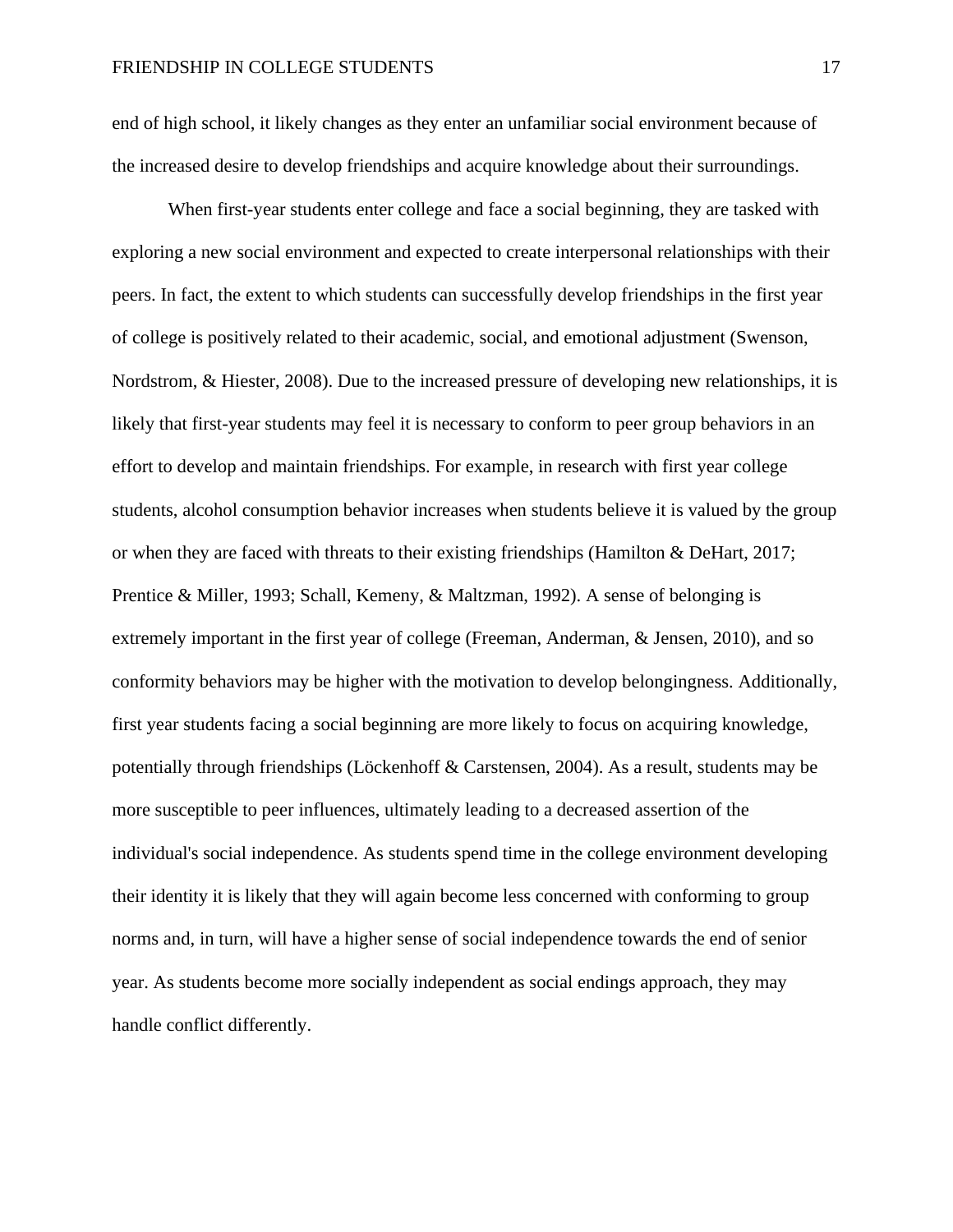# *Friendship Conflict*

The amount of conflict (defined as interpersonal disagreement; Laursen, 1995) an individual engages in first begins to increase in early adolescence but begins to level off in late adolescents and young adulthood. As adolescents begin puberty and spend more time with the peer group, they begin challenging the authority of those around them (i.e., parents, siblings, teachers), ultimately leading to increased conflict with both peers and adults (Laursen 1995). Support for this is shown in the markedly higher rates of conflict in the parent-child relationship during the adolescent years (Furman & Buhrmester, 1985, 1992; Laursen & Collins, 1994). In contrast, early and late adolescents report significantly lower rates of conflict between peers (Laursen, 1995). One reason for this difference in rates of interpersonal conflict is the more equal power structure of peer relationships that is not commonly found in parent-child relationships. Traditionally, parent-child relationships are structured so that parents hold an asymmetrical amount of social power compared to the child. This allows the child to follow instructions and learn from their parents (Laursen, Hartup, & Koplas, 1996). Alternatively, peer relationships are structured more equally than parent-child relationships. Peer conflict is commonly solved with outcomes that are balanced and favorable for each individual, unlike resolutions in the parentchild relationship. The relationship equality between peers allows adolescents to practice conflict resolution which may strengthen skills in friendship maintenance and benefit peer relationships.

While evidence has suggested that there are no changes in the rates of interpersonal conflict among peers throughout adolescence (Laursen & Collins, 1994; Berndt, 2002), conflict still occurs regularly. In fact, Laursen (1995) revealed that adolescents report an average of one peer conflict every 6 hours or once every school day. These incidences of interpersonal conflict are important as they allow adolescents to solve problems in an equitable way, supporting the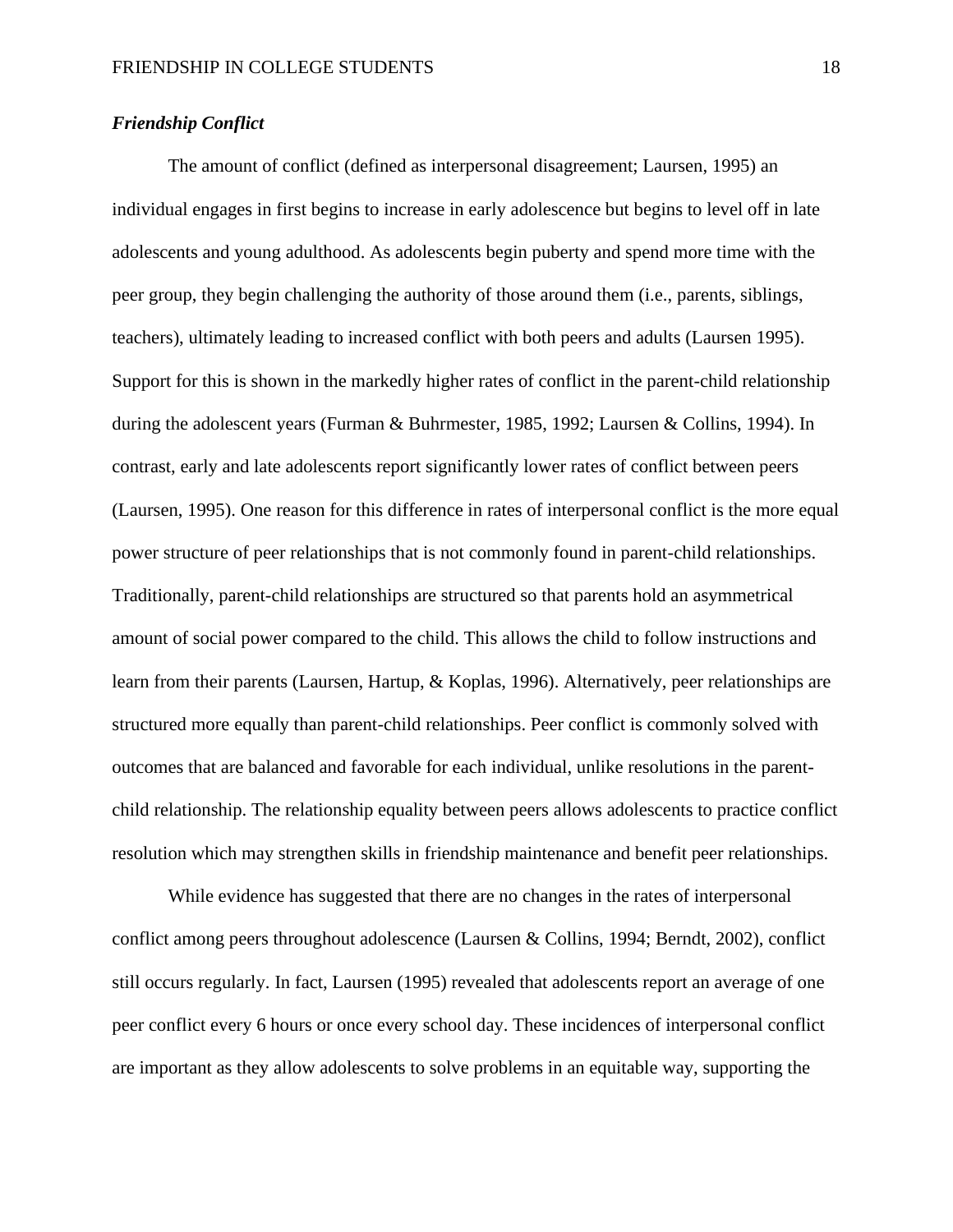development of negotiation and social skills (Laursen, Hartup, & Koplas, 1996). Additionally, interpersonal conflict allows adolescents the opportunity to distinguish between their close and casual friendships (Raffaelli, 1997; Laursen, Finkelstein, & Townsend Betts, 2001; Berndt, 2002). For instance, when friendships are important to an individual, they are more likely to invest efforts in resolving the interpersonal conflicts that arise. However, if the relationship is not important or is a source of emotional dissatisfaction, conflicts may go unresolved. Unresolved conflicts can ultimately lead to downgrading a friendship or to the dissolution of a friendship (Bowker, 2011; Flannery & Smith, 2021; Katz, Kramer, & Gottman, 1992; Raffaelli, 1997). Regardless of the outcome, peer conflict is an important aspect of friendship as it provides individuals the opportunity to differentiate between their interpersonal relationships by choosing who they resolve conflict with.

The college years are characterized as being a difficult time (e.g., balancing academics, newfound independence, intimate relationships) for young adults and the inclusion of peer conflict provides further complications to the individual's personal well-being. For instance, increased frequency of peer conflict is linked to worse academic, social, and emotional adjustment for first-year students (Pierce, Sarason, & Sarason, 1991; Swenson et al., 2008). While much research has been done analyzing high school students' rates of interpersonal conflict with peers, parents, and siblings, and its influence on the perceived quality of the relationship, there is a paucity of work with college students. However, similar patterns can be expected. As students facing a social ending (i.e., senior students) begin prioritizing emotional closeness with their friends, conflict resolution, or lack thereof, may be an opportunity to end friendships that don't provide emotional closeness. Alternatively, the resolution of conflict may be a way to foster emotional closeness within a friendship as it shows commitment to the friend.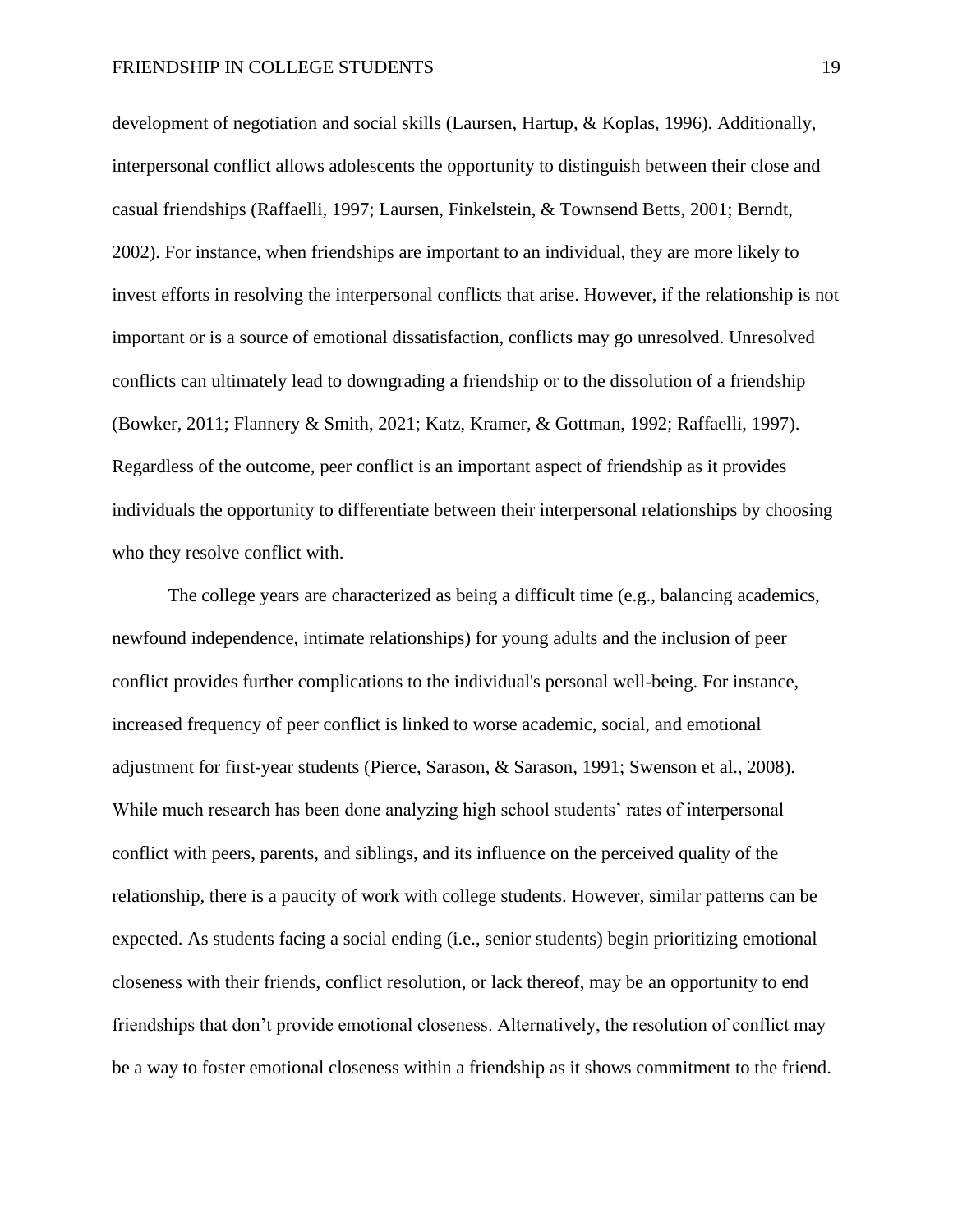#### FRIENDSHIP IN COLLEGE STUDENTS 20

College students who perceive greater conflict in relationships would likely report less satisfaction and, if continued, the relationship would be downgraded or dissolve (Rose, 1984). Therefore, conflict can be viewed as an obstacle in maintaining friendship as the resolution of conflict takes a considerable amount of time and energy. As such, individuals who engage in resolving conflict may do so with peers they view as important and are willing to spend their time and energy on the resolution process in an effort to maintain the friendship. Alternatively, individuals deemed less important to an individual may not experience resolutions when conflicts do arise and the relationship between two individuals would likely dissolve. For the current study, it is expected that senior students will report less feelings of conflict with close friends compared to first year students due to senior students approaching a social end. The approach of a social end likely has broad sweeping influences on behaviors as individuals begin to focus more on establishing emotional closeness with their friends.

#### **Overview of the Present Study**

As older adults begin to approach the end of life, their priorities and behaviors shift to a focus on emotional closeness with friends and family rather than prioritizing new knowledge acquisition (i.e., meeting new people to help with future experiences; Carstensen et al., 1999). This phenomenon is explained by the Socioemotional Selectivity Theory (SST) which posits that the proximity to a social ending is related to changes in individuals' social priorities, thus influencing social behaviors related to obtaining emotional closeness (Fredrickson  $\&$  Carstensen, 1990; Fung, Carstensen, & Lutz, 1999). According to SST, as older adults approach their social end, the need for new knowledge diminishes and the desire for emotional closeness increases. This shift towards a prioritization of emotional closeness influences the way individuals choose social partners and their cognitive processing (Lockenhoff & Carstensen, 2004; van der Groot,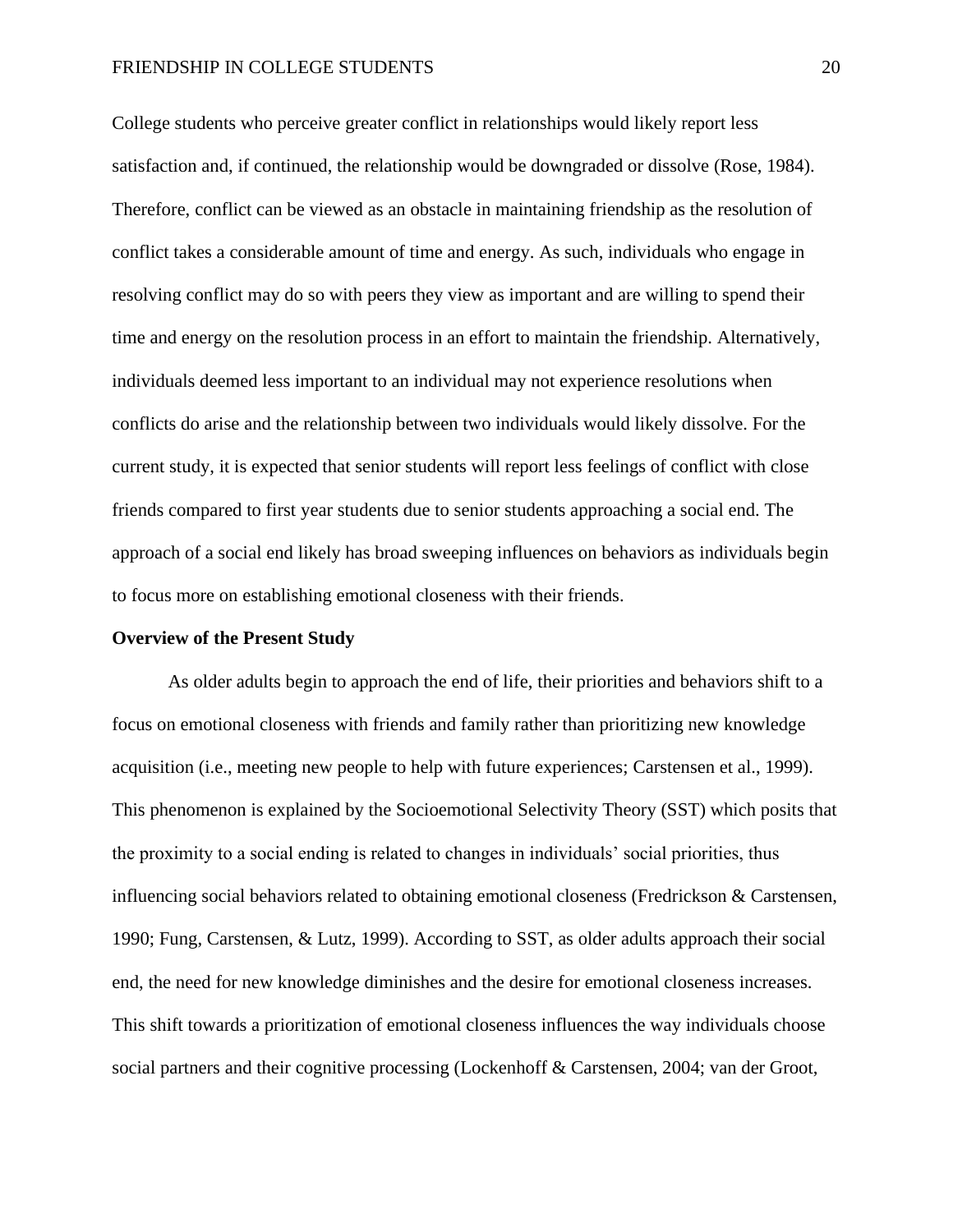Bol, & van Weert, 2021). Although the presence of social endings has often been studied as older adults approach the end of life, similar patterns of changing social priorities have been identified in younger adult populations (Fredrickson, 1995; Pruzan & Isaacowitz, 2006). Young adults face social endings when they exit a prominent social environment (e.g., large societal shifts like the transition of power in Hong Kong or school graduations). College is an example of a social environment that has both a distinct social beginning and social ending, with first year students experiencing a social beginning and senior students facing a social ending. As senior students approach the social ending, it's likely that they begin to prioritize emotional closeness with their friends, and ultimately that they change the way they interact with those around them as would be predicted by SST.

Prioritizing emotional closeness with friends as predicted by SST may also be consistent with some of the changes to friendship networks described in the research literature during late adolescence. Patterns of decreasing the size of one's social network and increasing the amount of time spent with close friends remaining in that network have been documented (Barzeva et al., 2022; Bowker, 2011; Brown, Eicher, & Petrie, 1989; Gavin & Furman, 1986). These changes likely occur as a result of shifts in the behaviors and attitudes of the individual. For instance, early in adolescence students broadly seek friendships and connection to many social networks. Lockenhoff and Carstensen (2004) suggests that seeking new friendships may be associated with knowledge acquisition that may help the individual throughout their time in the social environment. Over time as they place less importance on being popular, students are less likely to attempt to meet more people and will maintain a smaller social network (Coie, Dodge, & Coppotelli, 1982; Nangle et al., 2003). Further, students with confidence in their ability to navigate a social environment are less likely to feel the need to conform to unappealing activities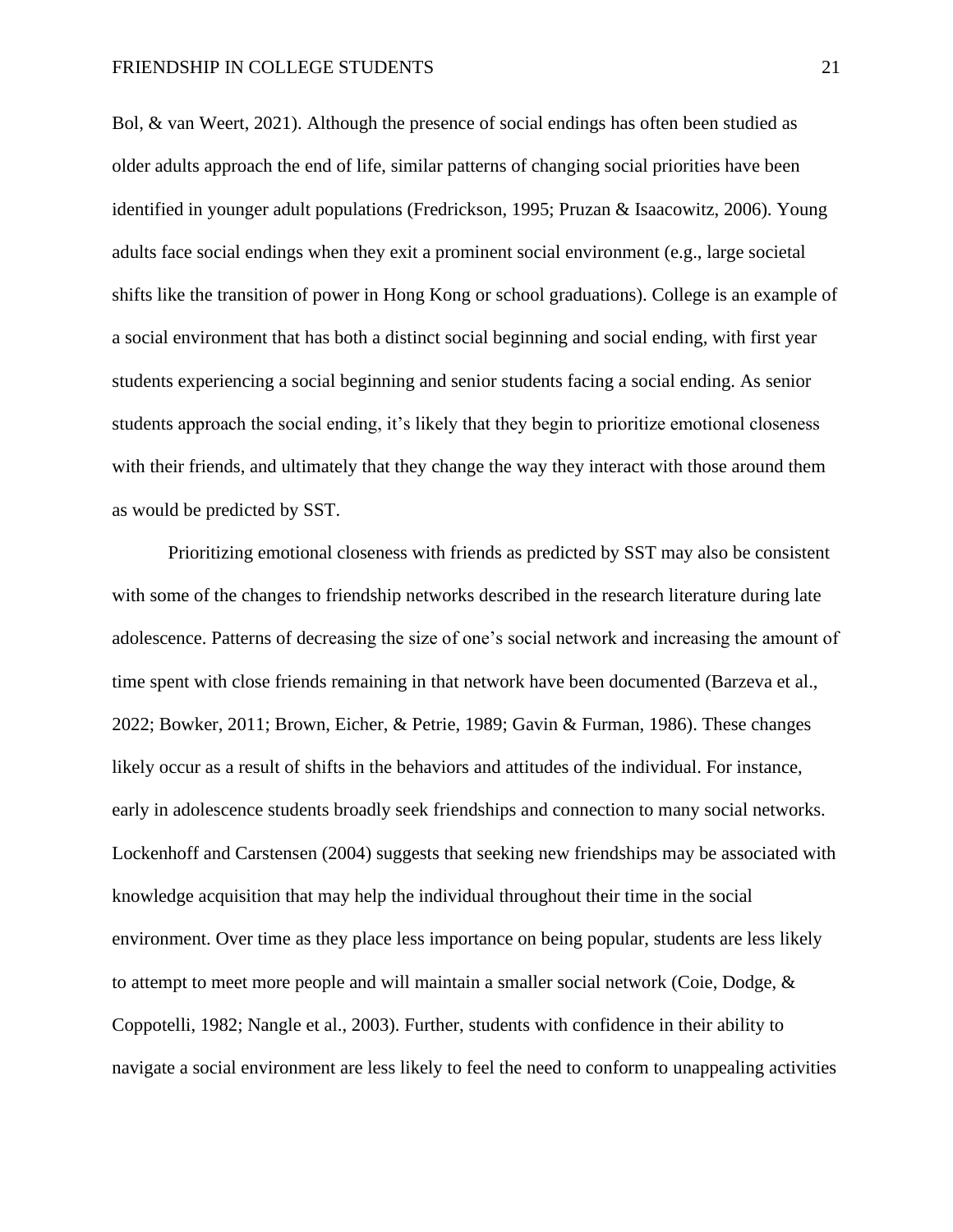or behaviors to maintain peer relationships (social independence) and are more likely to maintain small social networks with more emotionally satisfying relationships (Ennett & Bauman, 1996; Shrum & Cheek, 1987). Lastly, conflict patterns change as students' perceptions of the importance of friendships shift. When conflict occurs between less important friends or acquaintances it is more likely that their friendships are dissolved, ultimately leading to a smaller social network filled with friends that are more important to the student (Bowker, 2011; Katz, Kramer, & Gottman, 1992; Raffaelli, 1997). These patterns of change seen in late adolescence: reduced interest in popularity, increased social independence, and reduced conflict are not well studied in the transition to college. Based on SST theory it is plausible that students begin college with an interest in broadly connecting with peers (popularity), conforming to peer groups (reduced social independence) and managing peer conflict to fit in and establish relationships (higher conflict). As students reach senior year and the end of college, it can be expected that the friendship maintenance behaviors will mirror the changes described at the end of high school such that senior students will be less focused on popularity as they are more confident in the environment, they will express their social independence instead of conforming to peer groups and they will report less conflict because they are selecting to spend time only with close friends.

The current study aims to understand how college students' proximity to the social ending of college graduation is associated with changes in friendship maintenance behaviors (i.e., importance of popularity, social independence, and friendship conflict) and how these behavioral changes relate to an increased focus on building emotional closeness. The resulting shifts towards fostering emotional closeness ultimately result in a decrease in the number of close friends but an increase in the amount of time spent with those friends. To understand the perspective and behavioral changes brought on by the proximity of graduation, first year and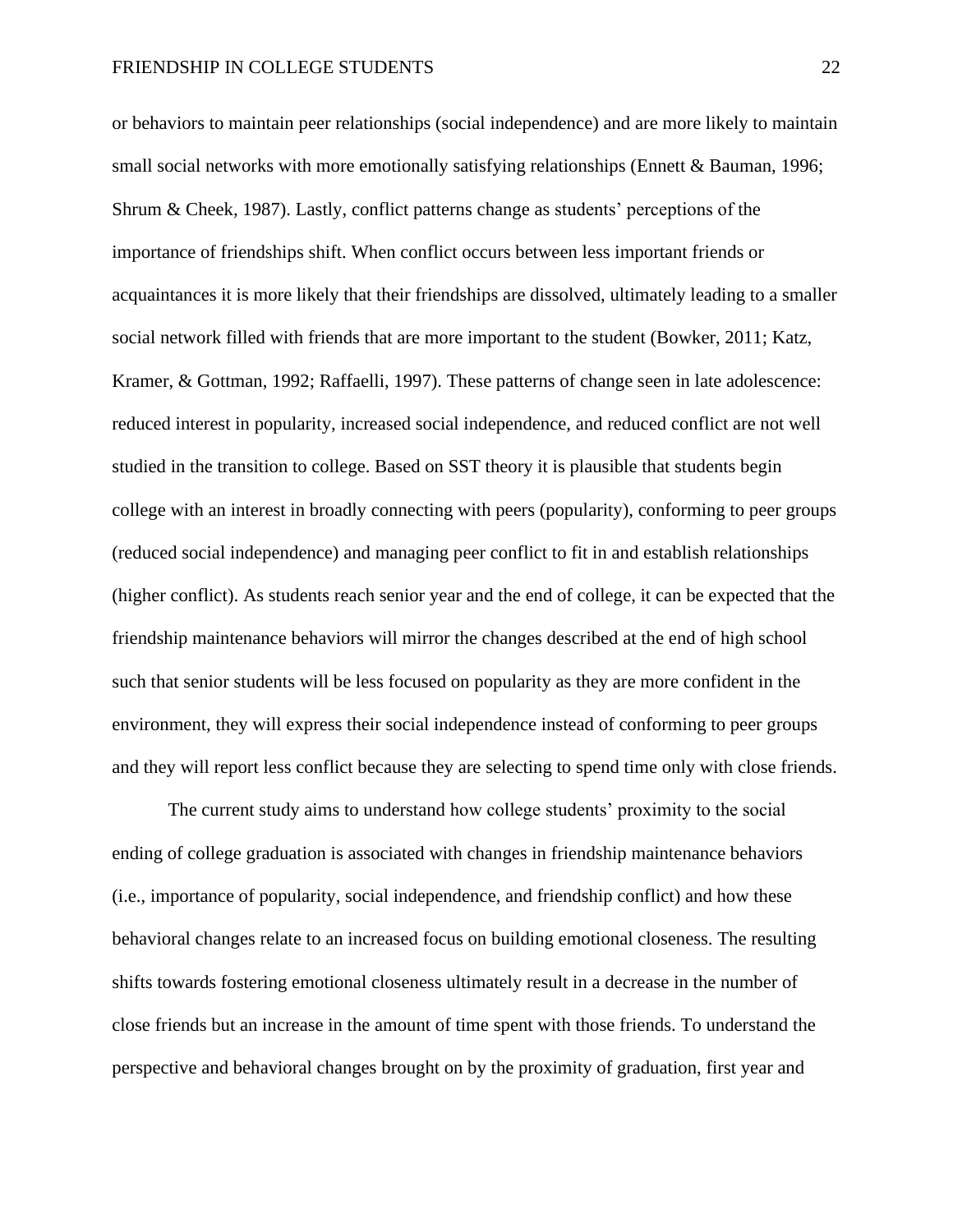senior students were administered measures assessing their future opportunities and limited time perspective, importance of popularity, social independence, friendship conflict. Additionally, participants were asked to report how emotionally close they were with close friends along with the number of close friends they have and the amount of time they spend with them in a week. The expectations of the present study are outlined below:

#### *First Year vs. Senior Student Differences*

Experience of time is important conceptually to SST because it is the perception of the social ending that is proposed to be related to changes in individuals' social priorities. Strough et al., (2016) found that individuals closer to a social ending report having a more limited time perspective than a future opportunities perspective. In order to determine whether senior students are experiencing a social ending I first assessed whether there were differences between senior students and first year students in their experience of limited time and future opportunities at Denison.

Based on SST and given different time perspectives I expect there to be differences in the friendship maintenance behaviors (i.e., popularity, social independence, and conflict) displayed by senior and first year students. LaFontana and Cillessen (2010) found that adolescents place less importance on popularity as they approach the end of high school. Aligning with findings that adolescents who are approaching a social ending (i.e., high school graduation) place less importance on peer norms and clique membership, I expect senior students to have more social independence (Brown et al. 1989; Gavin and Furman, 1986). I expect college senior students facing a social end will have reduced conflict because they have trimmed their social networks and dissolved friendships with less important friends as a way to prioritize emotional closeness (Rose, 1984).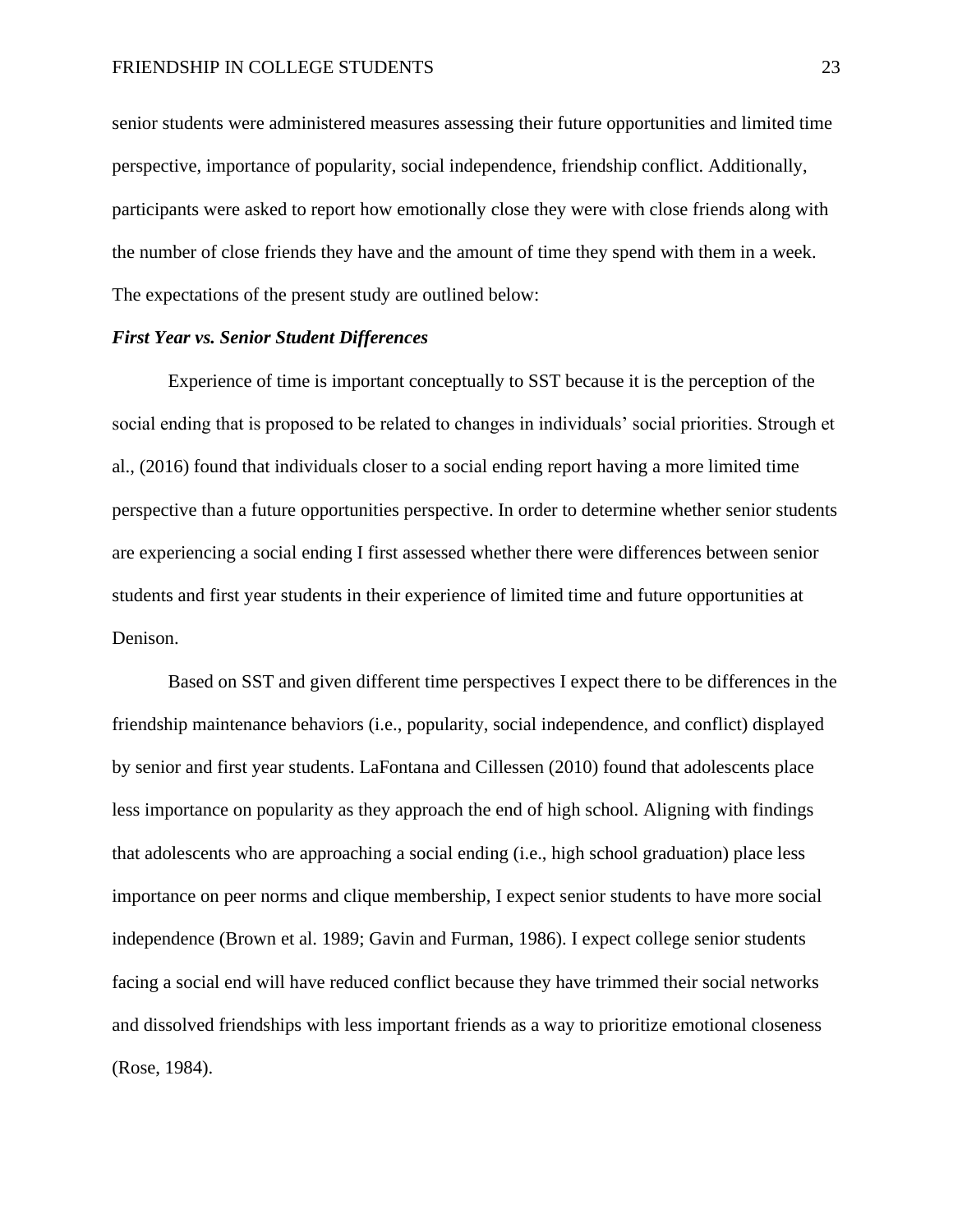*Hypothesis 1.* Senior students will report having a more limited time perspective than a future opportunities perspective compared to first year students.

*Hypothesis 2.* Senior students will place less importance on popularity, be more socially independent, and have less friendship conflict with close friends than first year students.

SST predicts that when individuals approach a social ending, they begin to prioritize emotional closeness. Thus, senior students who are approaching a social ending will be more likely to show this shift than first year students. This idea was supported by Fredrickson (1995) who found that college senior students reported being more emotionally close with their close friends compared to first year students. I expect similar reports by students in our study.

Fredrickson (1995) also examined differences between senior and first year students reports of their partner selectivity (i.e., how many close friends they report) and time selectivity (i.e., how much time they spend with close friends) by having students keep a journal of their daily interactions with peers. Although she found no significant differences between class years on these variables, I anticipate differences between senior and first year students' reports on these measures. The current study uses self-report measures to assess students' social network size and the amount of time they spend with their close friends, unlike Fredrickson (1995) who calculated aspects of students' social interactions (i.e., time spent, number of interactions, emotional involvement) that were reported in journal entries. alternatively, the current study allows participants to estimate these aspects of their own social interactions.

*Hypothesis 3.* Senior students will report more emotional closeness with close friends than first year students will report.

*Hypothesis 4.* Senior students will report having fewer close friends but spending more time with their close friends than first year students will report.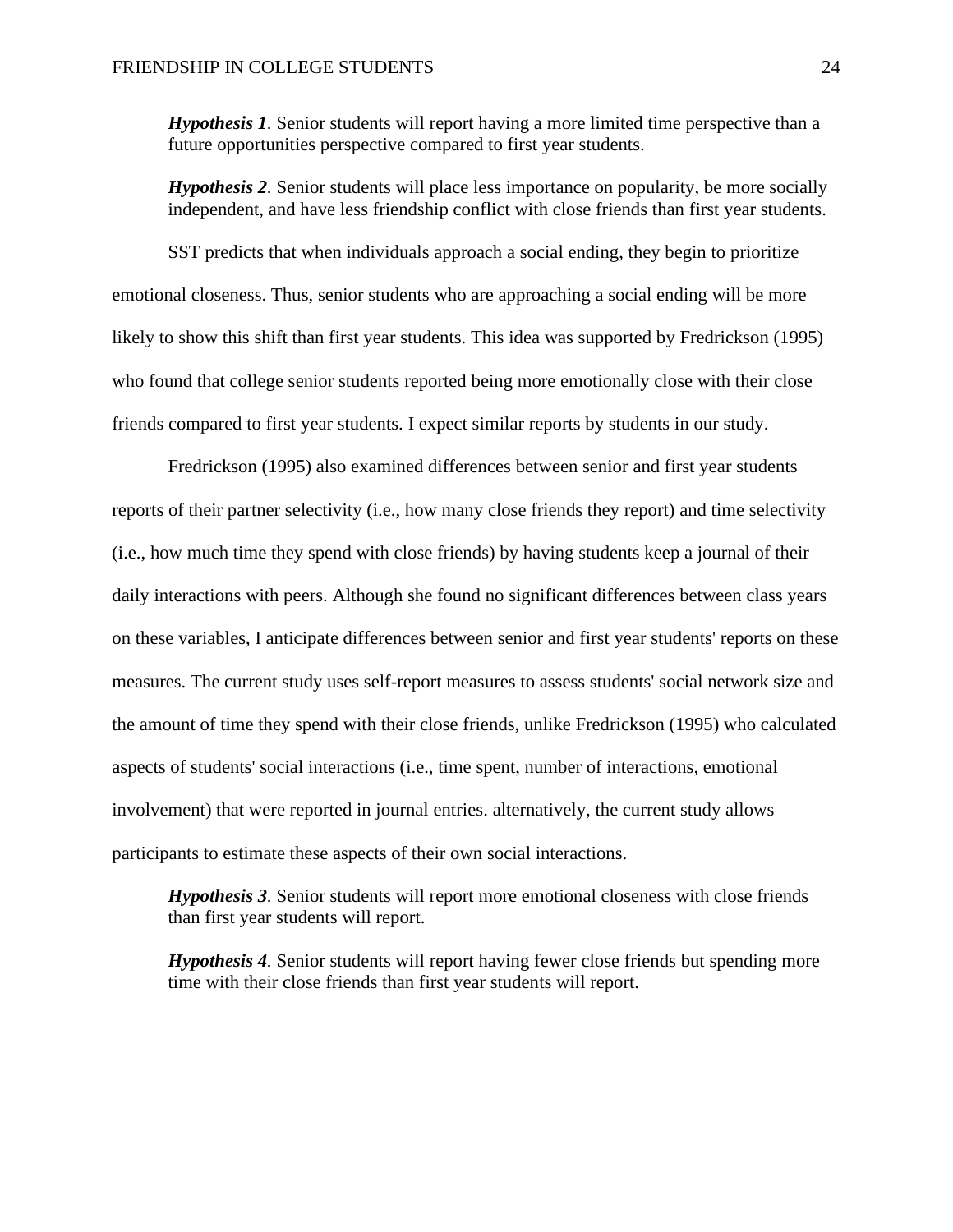# *Relationships between Time Perspective and Friendship Maintenance*

Research has demonstrated that there are changes in certain friendship maintenance behaviors over the developmental stage of adolescence. Specifically, LaFontana and Cillessen (2010) found that the importance of popularity decreases as individuals age. In addition, Brown et al. (1989) and Gavin and Furman (1986) demonstrated that the importance of peer norms and conformity behaviors decrease through late adolescence, suggesting increased social independence. Finally, Rose (1984) confirmed that conflict is commonly used as an avenue to dissolve unwanted friendships, beginning in late adolescence. Changes in these friendship maintenance behaviors may be influenced by the individual's time perspective due to their proximity to a social ending.

*Hypothesis 5.* I expect a limited time perspective to be positively correlated with social independence and negatively correlated with the importance of popularity and friendship conflict.

*Hypothesis 6.* I expect a future opportunities perspective to be positively correlated with the importance of popularity and friendship conflict, but negatively correlated with social independence.

# *Relationships between Time Perspective and Friendship Outcomes*

Carstensen and colleagues (1992, 1999) suggest that older adults' limited time perspective leads to an increased awareness of their emotional closeness and time with close friends . I expect similar patterns for college students. As senior students shift their focus towards having limited time left in college, it can be expected that their reports of emotional closeness, number of friends, and the amount of time spent with their friends will also change. Specifically, students with a limited time perspective will report greater emotional closeness with close friends, having fewer close friends, and spending more time with close friends.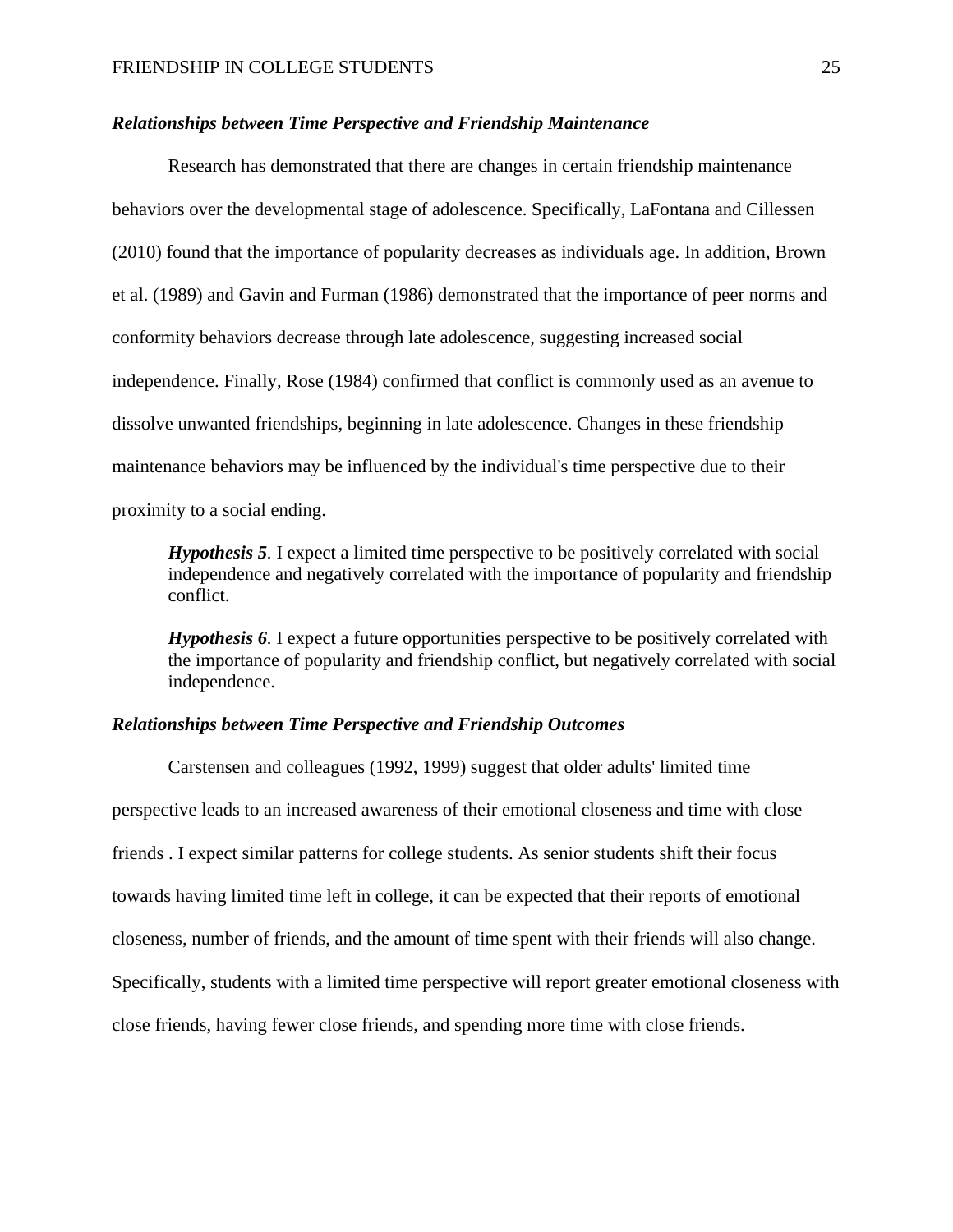In addition, Carstensen (1992) demonstrates that young adults who have a future opportunities perspective have categorically different social networks than older adults who have a limited time perspective. Consistent with this finding, I expect students who perceive more future opportunities to report lower levels of emotional closeness and more close friends that they spend less time with.

*Hypothesis 7.* I expect a limited time perspective to be positively correlated with emotional closeness and amount of time spent with close friends, but negatively correlated with the number of close friends.

*Hypothesis 8.* I expect the future opportunities perspective to be negatively correlated with emotional closeness and amount of time spent with close friends, but positively correlated with the number of close friends.

# *SST-based Model for Predicting Friendship Changes related to a Social Ending in College*

Finally, SST posits that as individuals approach a social ending their time perception changes and, in turn, their cognitions and behaviors (e.g., friendship maintenance behaviors) shift to support the goal of increased emotional closeness with important relationships (Carstensen et al., 1999). As a result, their social networks begin to shrink, and they express a preference for spending more time with familiar social partners (Fung et al., 1999). Applying these theorized changes associated with a social ending, I proposed a model to explore whether changes in time perception may be related to changing friendship maintenance behaviors (i.e., importance placed on popularity, social independence, and friendship conflict), resulting in increased emotional closeness with close friends. In addition, I examined whether this pattern of change might then be predictive of college students' social network size and the amount of time they spend with their peers. These patterns were explored separately for senior and first year students. This model is outlined in Figure 1.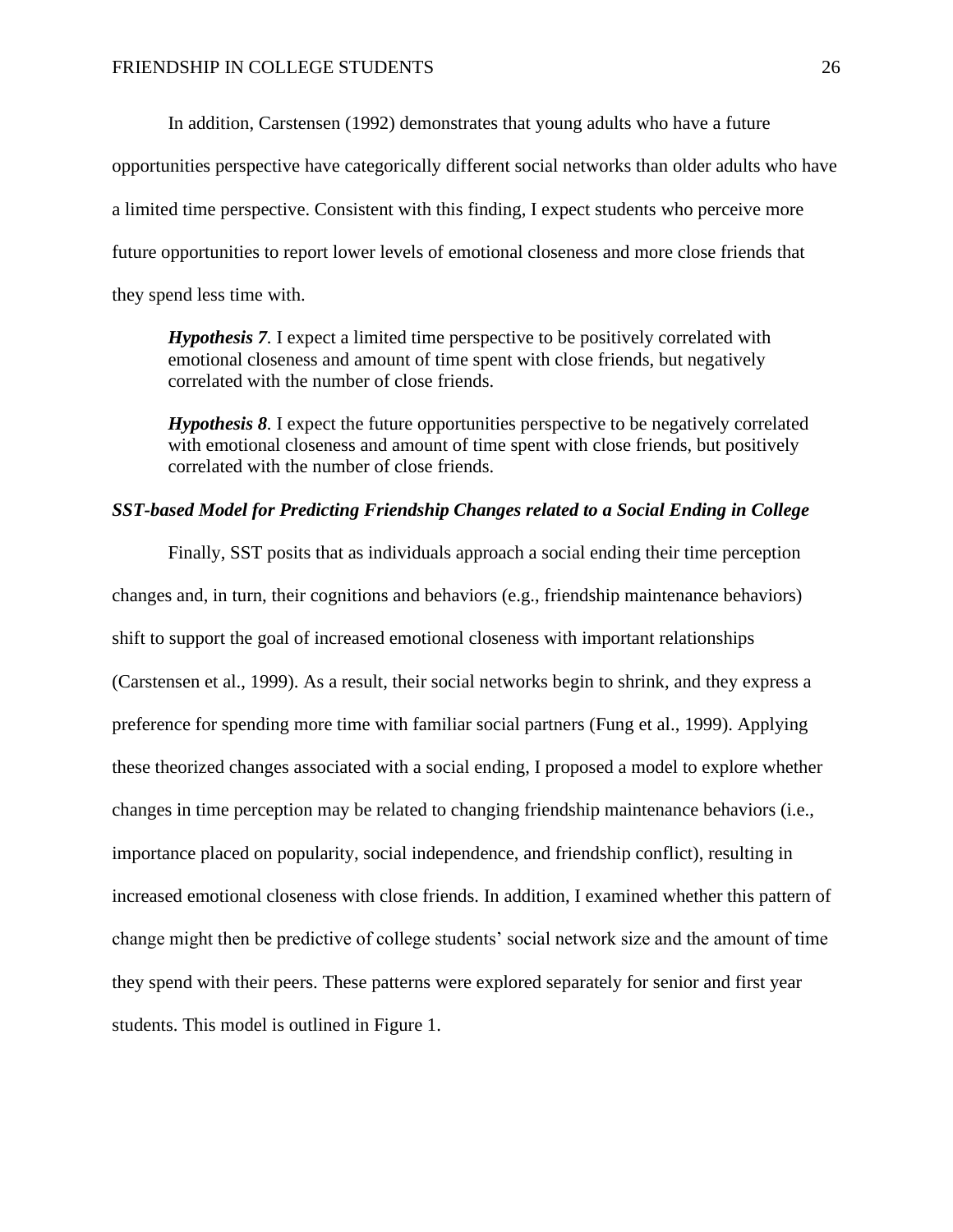# **Figure 1**

*SST-based Model for Predicting Friendship Changes related to a Social Ending in College*



#### **Method**

#### **Participants**

Participants included 121 undergraduate students from a small, private liberal arts college in the Midwest. The study recruited first year and senior students through two recruitment methods. Forty-five first-year students were recruited through Introductory Psychology courses. Forty-two senior students were primarily recruited through flyers posted around the community. Recruitment from Introductory Psychology courses included all class years, but final analyses focused on first year and senior students<sup>1</sup>. The sample included 45 first year students and 44 senior students ( $N = 89$ ). First year students were 69% female, 70% white, and ranged in age from 18 to 20 ( $M = 18.51$ ,  $SD = .66$ ). Senior students were 66% female, 61% white, and ranged in age from 20 to 23 ( $M = 21.68$ ,  $SD = .60$ ). See Table 1 for information regarding first year and senior students' self-reports of gender, race/ethnicity, and age.

#### **Measures**

Participants completed measures assessing their time perspectives (future opportunities and limited time), their friendship maintenance behaviors (importance of popularity, social

 $<sup>1</sup>$  A total of 32 sophomores and juniors' responses were removed from the analyses.</sup>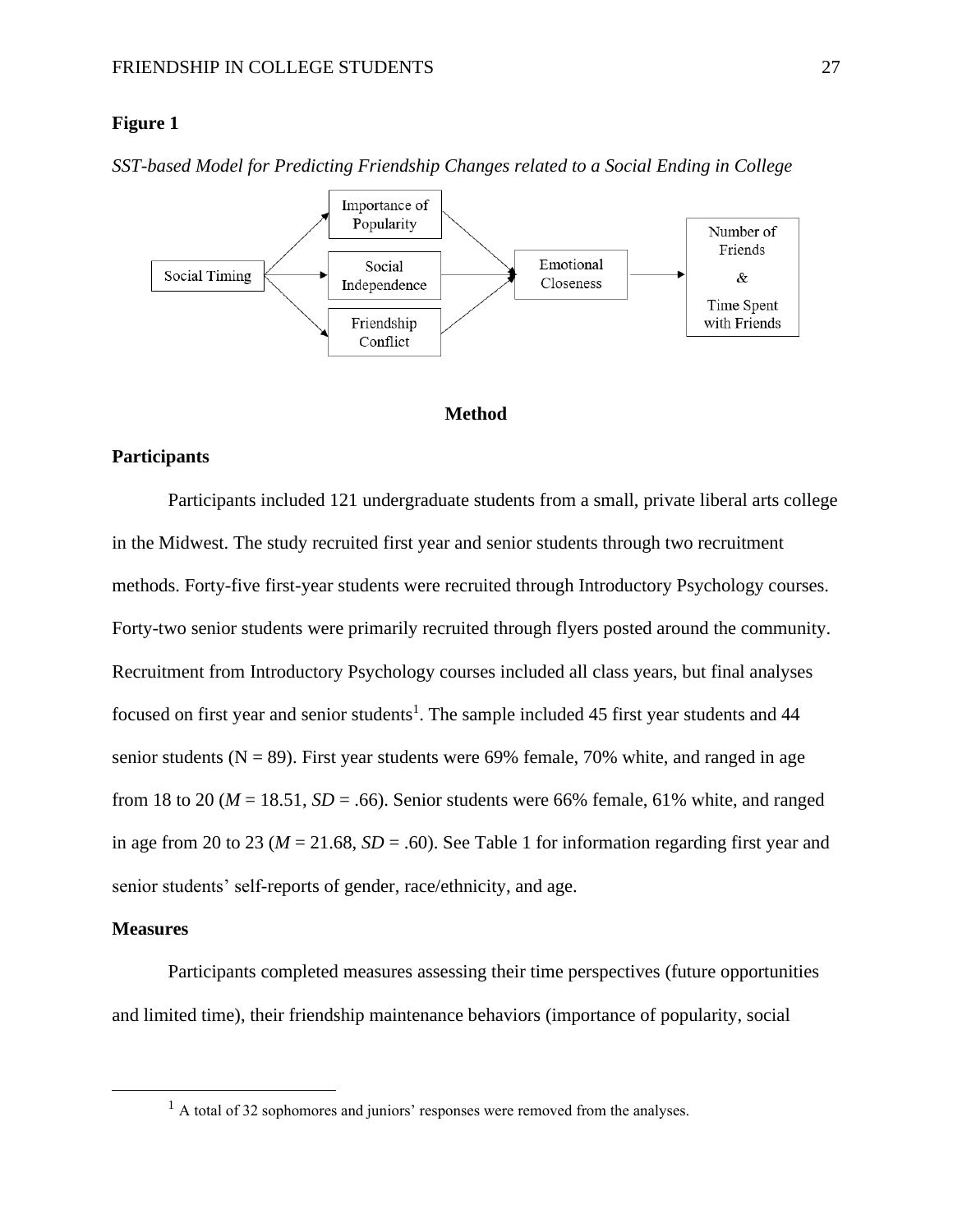independence, and friendship conflict), and their friendship outcomes (emotional closeness, number and time spent with close friends).

## *Time Perspective*

*Future Opportunities:* Participants' future opportunities perspective was measured using a revised 7-item subscale based on the Future Time Perspective Scale (FTP; Carstensen & Lang, 1996; Strough et al., 2016). The scale was originally designed to understand the perspectives of young and old adults' futures, but the wording was revised to focus students on their future at Denison by using the terms *future at Denison* or *Denison life* rather than the original's terminology of *future*. The future opportunities subscale assessed students' perceptions of the amount of time they have left in college on a 7-point Likert scale (1 = *Very untrue* to 7 = *Very true*). Sample items included "Many opportunities await me in my future at Denison" and "My Denison future is filled with possibilities". The future opportunities subscale items were averaged, with total scores ranging from 1 to 7, with acceptable internal consistency reliability ( $\alpha$ ) = .91). Higher scores reflect an increased focus on the future .

*Focus on Limited Time:* Participants' focus on limited time was measured using a revised 3-item subscale based on the Future Time Perspective Scale mentioned above (FTP; Carstensen & Lang, 1996; Strough et al., 2016). Similar to the Future Opportunities subscale, wording was revised to focus students on their limited time at Denison by using the terms *future at Denison* or *Denison life.* The focus on limited time subscale assessed students' perceptions of the amount of time they have left in college on a 7-point Likert scale  $(1 = Very$  *untrue* to  $7 =$ *Very true*). Sample items included "As I get older, I begin to experience that my time at Denison is limited" and "I have the sense that my time at Denison is running out". The focus on limited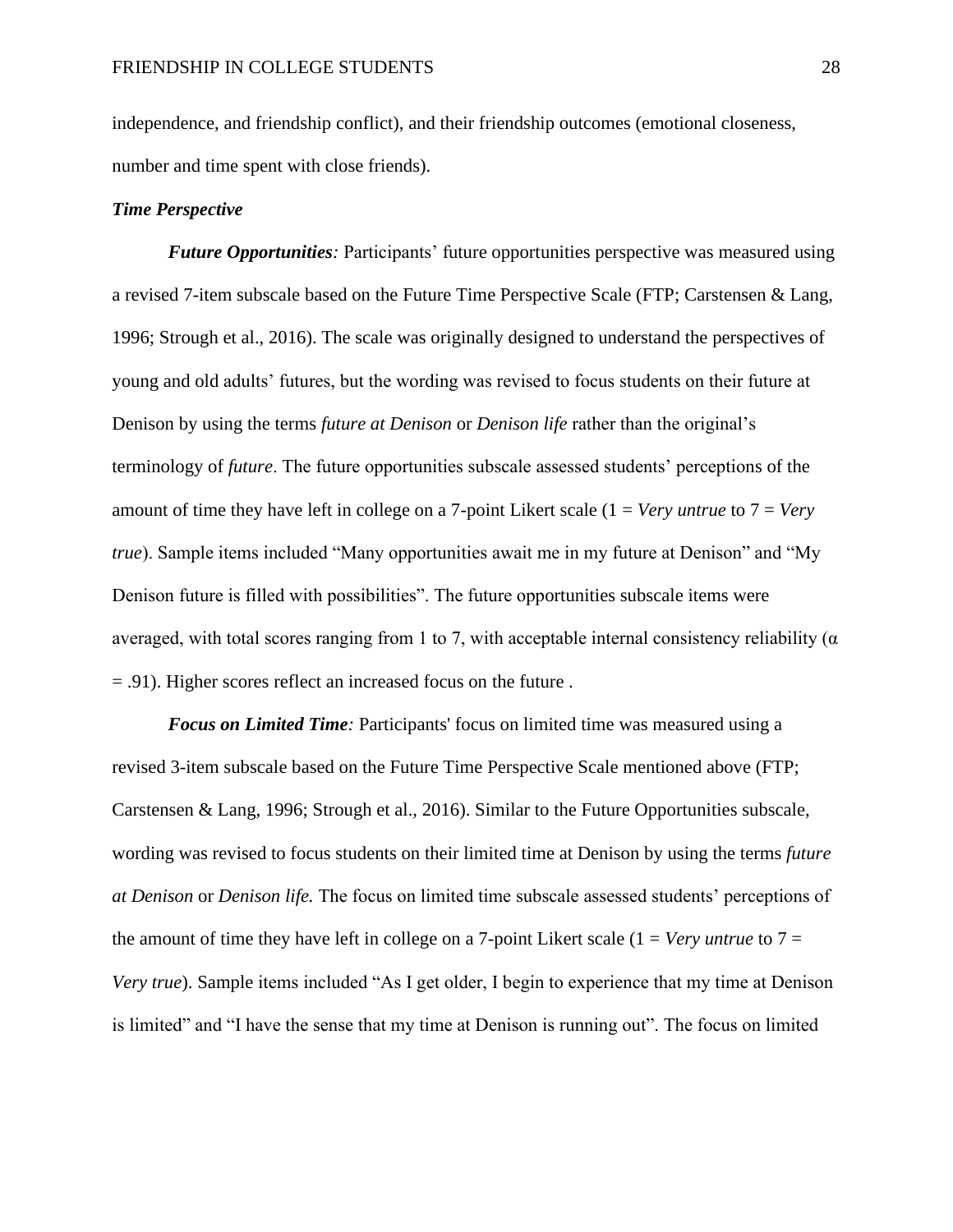time subscale items were averaged, with total scores ranging from 1 to 7, with acceptable internal consistency reliability ( $\alpha$  = .69). Higher scores reflect an increased focus on limited time. *Friendship Maintenance*

*Importance of Popularity:* The importance of popularity was measured using the 8-item Importance of Popularity subscale from the Adolescent Peer Influence Inventory (APII; Mayeux, 2003). Responses were made on a 7-point Likert scale (1 = *Not at all true* to 7 = *Always true*). Wording was revised to focus on Denison friendships rather than general friendships. Sample items included "It is very important to me to be popular at Denison" and "I don't care if I am popular with the people I hang out with at Denison." Four of the 8 items were reverse scored. After reverse scoring, all items were averaged, with final total composite scores ranging from 1 to 7, with acceptable internal consistency reliability ( $\alpha = .78$ ). Higher scores reflect a greater importance placed on popularity.

*Social Independence***:** Social independence was measured using the 4-item Social Independence subscale from the Adolescent Peer Influence Inventory (APII; Mayeux, 2003). Responses were made on a 7-point Likert scale (1 = *Not at all true* to 7 = *Always true*). Wording was revised to focus on Denison friendships rather than general friendships. Sample items included "I choose what I want to do, no matter what my friends at Denison think" and "I do what I think is best, no matter what my friends at Denison say." Responses to the four items were averaged, with final total composite scores ranging from 1 to 7, with acceptable internal consistency reliability ( $\alpha$  = .84). Higher scores reflect greater social independence. Two additional subscales of the APII measuring susceptibility to positive and negative peer influence were included as filler items, but not used in final analysis. All items from the 4 APII subscales were presented in a randomized order.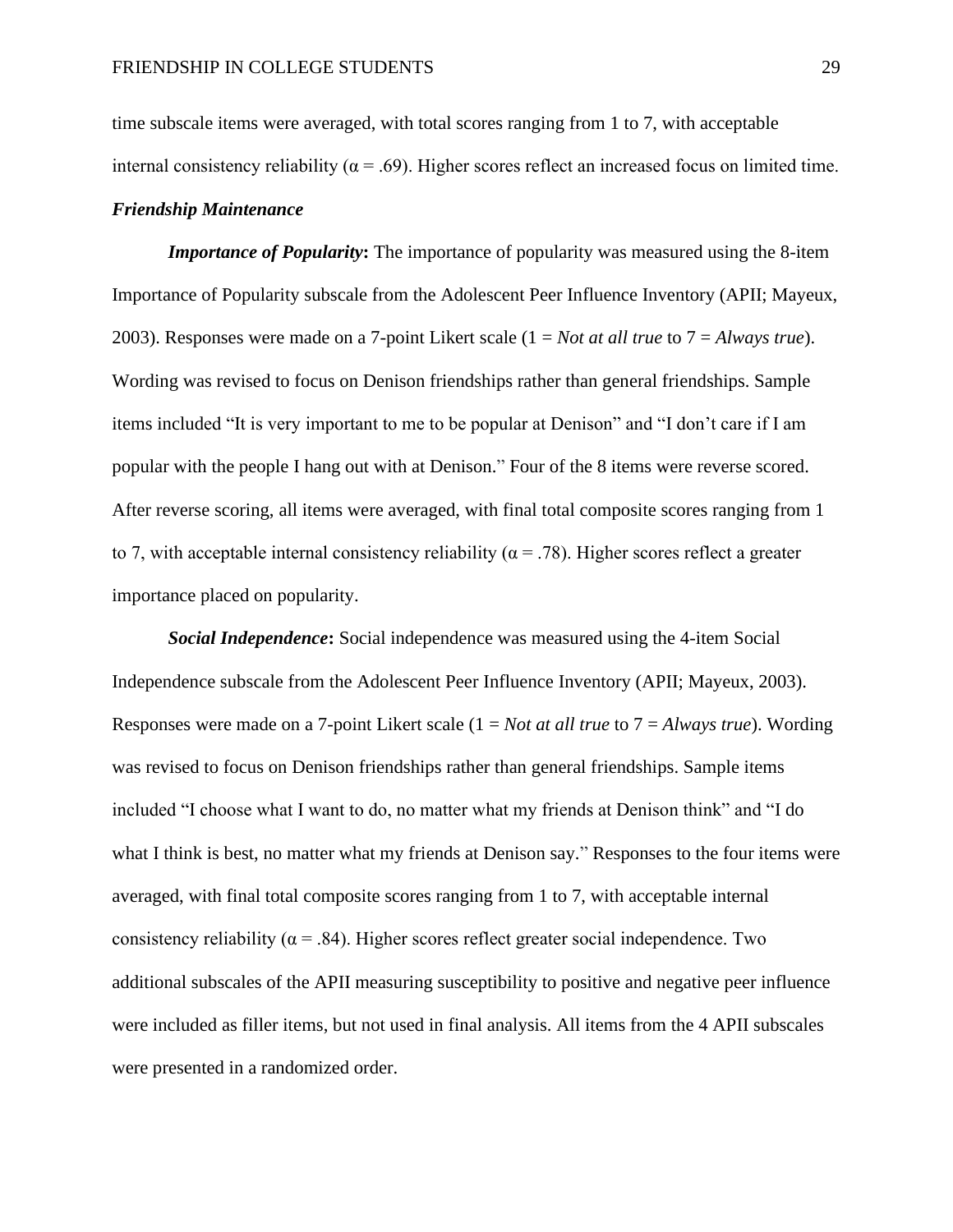*Friendship Conflict***:** Friendship conflict was measured using a revised 14-item Conflict subscale of the Quality of Relationships Inventory (QRI; Pierce, Sarason, & Sarason, 1991). The Conflict subscale assessed students' perceptions of their conflict with or in close friendship and were rated on a series of 4-point Likert scales (1 = *Not at all* to 4 = *Very much*). The scale was originally designed to understand the conflict in specific relationships (e.g., mother, father, sibling, etc.), but the wording and instructions were revised to focus on conflict in college students' friendships. Sample items included "How angry do your friends make you feel?" and "How often do problems that occur in your friendships get resolved?". Responses to the 14 items were averaged, with final total composite scores ranging from 1 to 4, with acceptable internal consistency reliability ( $\alpha = .75$ ). Higher scores reflect greater perceived conflict with friends.

# *Friendship Outcomes*

*Number and Time Spent with Close and Casual Friends:* Participants reported the number of close and casual friendships they have as well as how much time they spend with each type of friend. The specific items were, "How many close friends do you have at college?" and "In an average week, what percentage of your time is spent with close friends?". Responses were measured with text entry and percentage sliders (0-100), respectively. Two similar items were included about casual friends*.*

*Emotional Closeness with Close and Casual Friends*: Emotional closeness with friends was measured using a 13-item revised scale from the Friendship Closeness Inventory (FCI; Polimeni, Hardie, & Buzwell, 2002). These questions assessed students' perceptions of their emotional closeness with their friends on a series of 7-point Likert scales (1 = *Not at all true* to 7 = *A great deal*). These questions were presented two times with similar wording that only differed by friendship type: close and casual friendships. Sample items from the emotional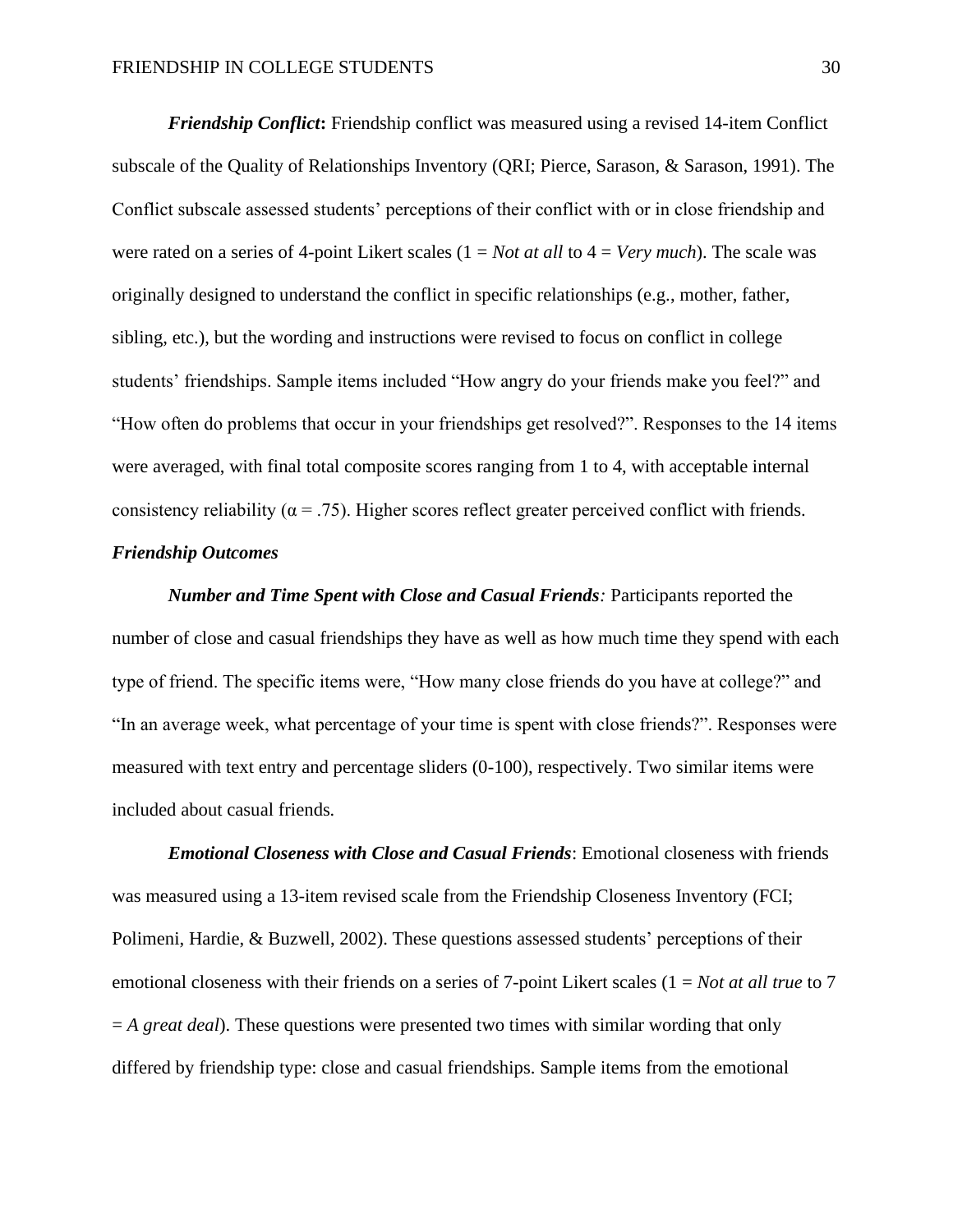closeness subscale included "I feel I can express my innermost feelings to my *close friends*" and "I feel that my *close friends* care for me", with underlined words being repeated and replaced with casual friends. Items from close and casual scales were averaged separately, with final total composite scores ranging from 1 to 7, with acceptable internal consistency reliability for Close Friends ( $\alpha$  = .92) and Casual Friends ( $\alpha$  = .94). Higher scores reflect greater emotional closeness with friends.

*Future Contact with Close and Casual Friends:* Future contact with friends was measured by asking participants to report "How many of your close friends do you plan on being in regular contact with in 5 years?" and "How many of your casual friends do you plan on being in regular contact with in 5 years?". Participants estimated the number of friends that pertained to this question

# **Procedure**

This cross-sectional study received full Institutional Review Board (IRB) approval before data collection began. Data was collected over a period during the spring semester. As previously mentioned, participants were recruited through Introductory Psychology courses and community flyers. Participants recruited through Introductory Psychology were linked to the study through their course system with the study being described as a 25-minute survey that was concerned with aspects of friendship in college students. Participants recruited through Introductory Psychology were informed that they'd receive course credit upon completion. Participants recruited through community flyers were linked to the study through QR codes included on the flyers posted around senior housing. The flyers described the study as a 25-minute survey interested in aspects of friendship in college senior students. Participants recruited through flyers were informed they'd be entered into a raffle for one of four \$50 Amazon gift cards. Participants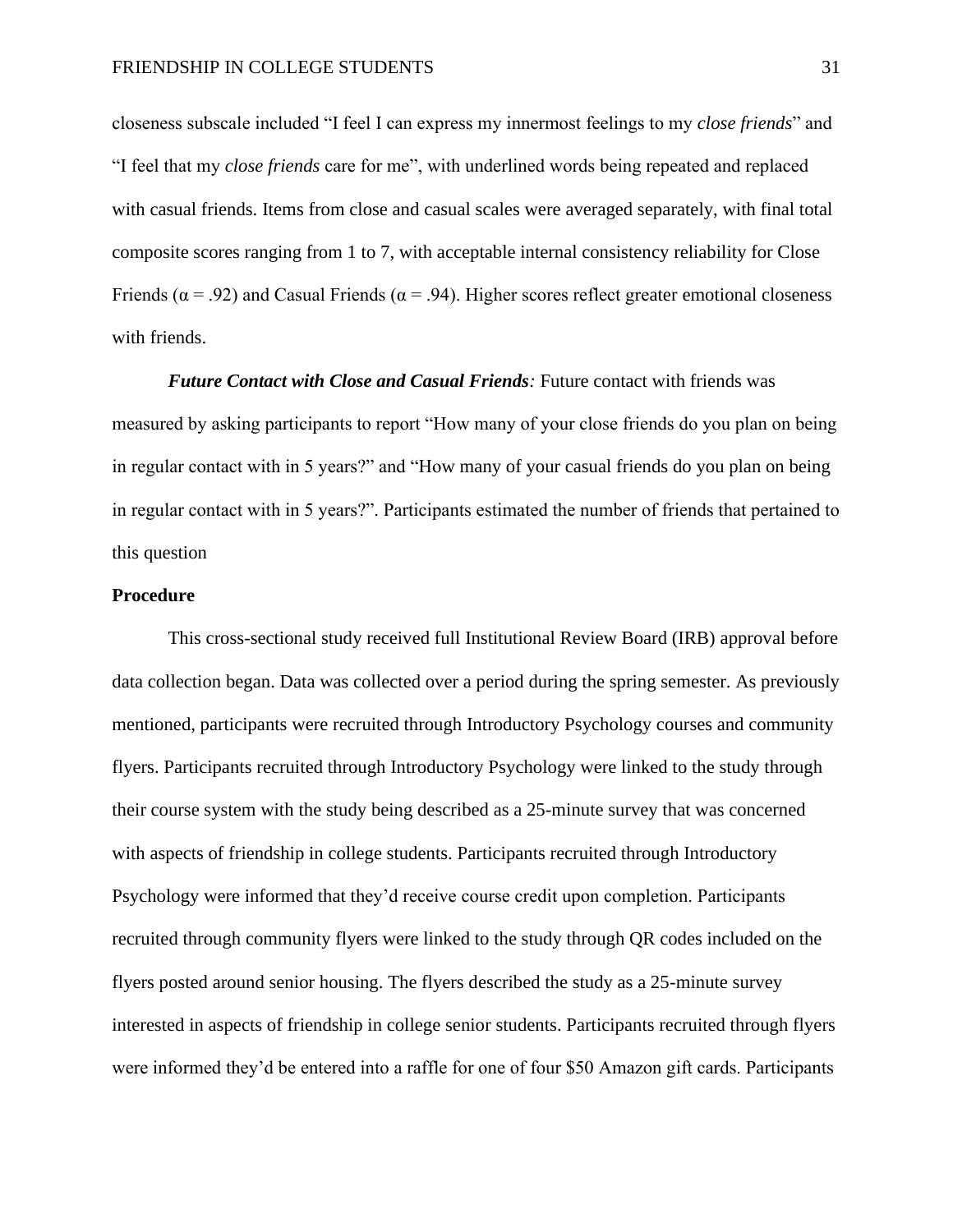from each recruitment method were sent to different Qualtrics survey links that were identical except for the compensation process.

On Qualtrics, participants were provided with an informed consent that outlined steps taken to ensure confidentiality, which included not recording IP addresses and redirecting respondents reporting their email for the Amazon raffle to a separate Qualtrics so data would not be linked. The informed consent also stated how long the survey would take to complete and who to contact with questions. The only information that differed for the two recruitment groups was in the informed consent regarding the compensation process. Finally, participants were asked to confirm that they were at least 18 years old and interested in participating.

After providing consent, participants were asked to write a paragraph reflecting on their time remaining in college. Specifically, they were prompted with the following question: "What are you looking forward to doing with your friends at Denison, given the time you have before you graduate? Please write at least a paragraph below." This question was designed to focus participants on the amount of time they have remaining in college. Next, participants were asked to report on their demographic information, including their class year, gender, race/ethnicity, and age. Then, participants were asked to respond to questionnaires measuring their time perspectives and how abundantly they view their future at college using questions based on the Future Time Perspectives scale (Carstensen & Lang, 1996; Strough et al., 2016).

Participants were asked about three aspects of their friendship maintenance behaviors. First, participants were asked how important being popular in college is to them using the Importance of Popularity subscale from the Adolescent Peer Influence Inventory (APII; Mayeux, 2003). Next, participants were asked about how socially independent they were from their peers using the Social Independence subscale from the APII (Mayeux, 2003). Lastly, participants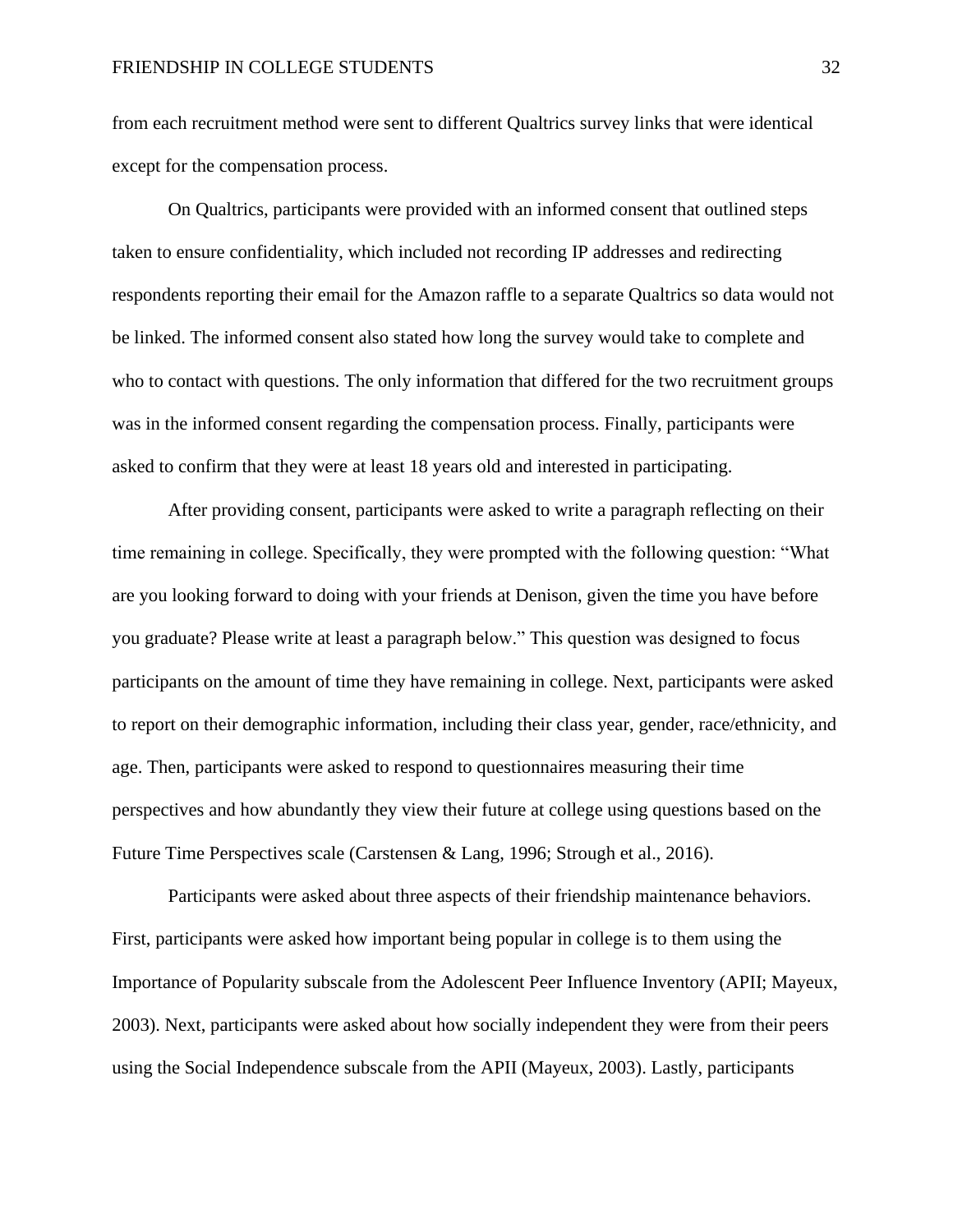reported on their perceptions of their conflict with their close friends using the Conflict subscale from the Quality of Relationships Inventory (Pierce, Sarason, Sarason, 1991). Following the questions regarding friendship maintenance behaviors, participants were asked questions regarding the outcome variables: number of friends and amount of time spent with friends. First, participants reported on their emotional closeness with their close friends on the Friendship Closeness Inventory (FCI: Polimeni, Hardie, & Buzwell, 2002). Then, participants were asked how many close friends they have and how often they spend time with them using selfdeveloped questions. Following this, participants reported on their emotional closeness with their casual friends using the FCI (Polimeni et al., 2002). Then, participants were asked how many casual friends they have and how often they spend time with them using self-developed questions. Lastly, participants were asked how many close and casual friends they would be in contact with in five years.

After completing the survey participants were provided a debriefing form that outlined the intention of the study, the methodology and concepts measured, research articles that could be accessed to learn more, and contact information for the researchers. Similar to the informed consent, debriefing forms for first year students and senior students only differed in their descriptions of the compensation. After reading the debriefing form, students recruited through Introductory Psychology were redirected to their online research system to receive credit. Before the debriefing was presented to participants recruited via flyers, participants were asked if they would like their name entered into the raffle for an Amazon gift card. If they responded in the affirmative, participants were redirected to a separate Qualtrics survey to collect their email addresses to maintain confidentiality and then were provided the debriefing form. If they were not interested in the raffle, participants immediately received the debriefing form. Within two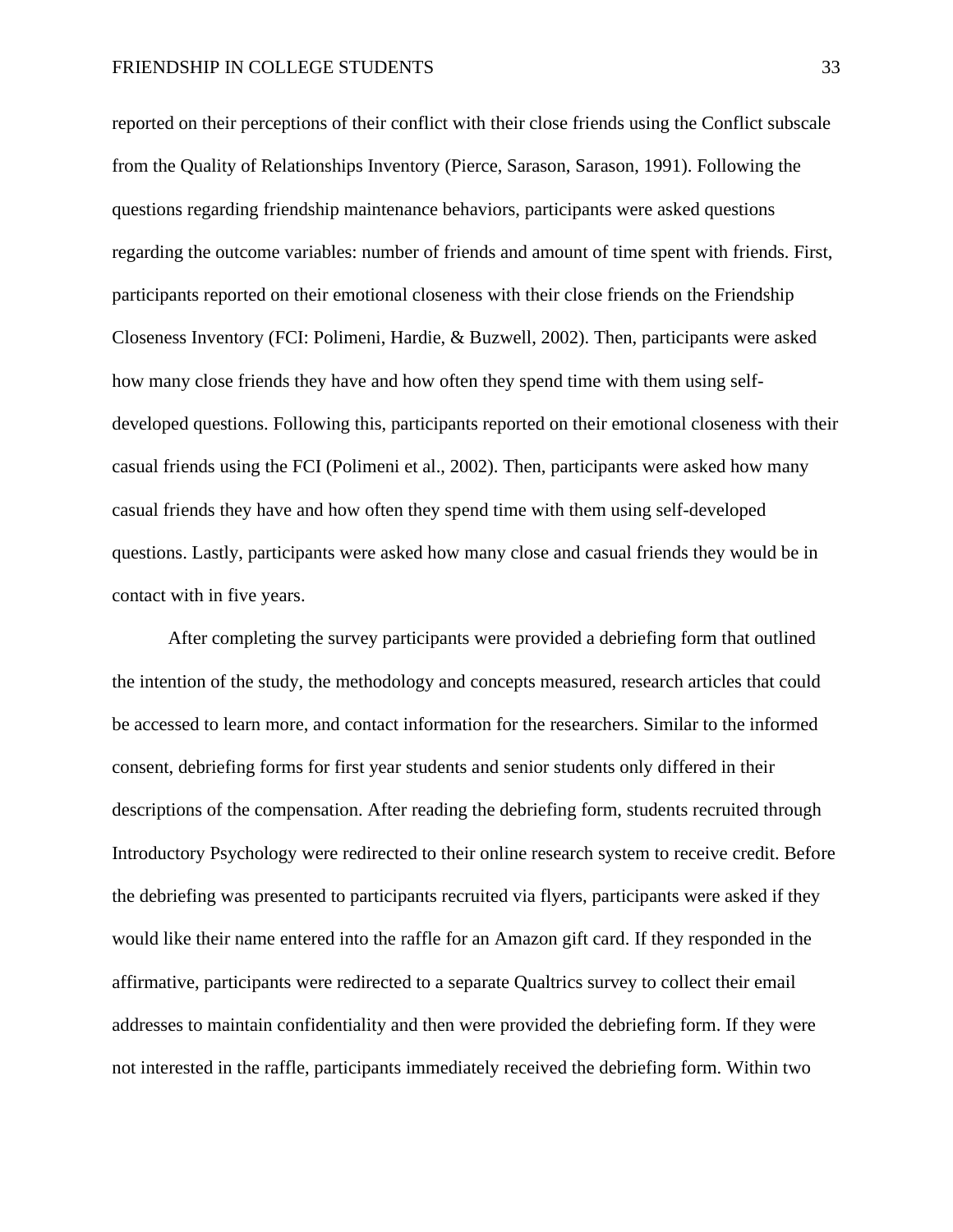weeks following the data collection phase, winners of the Amazon gift card raffle were randomly selected and notified via email.

#### **Results**

## **First Year vs. Senior Student Differences**

To determine differences between first year and senior students time perception, friendship maintenance behaviors, emotional closeness, and friendship outcomes, a series of independent-samples t-tests were conducted. Table 2 presents senior and first year students' mean (and standard deviations) for all measures.

The first set of analyses examined differences for both the limited time and future opportunities perspectives. As predicted (H1), senior students reported a more limited time perspective,  $t(87) = -11.85$ ,  $p < .001$ , and fewer future opportunities regarding their college future than first year students reported,  $t(87) = 10.51$ ,  $p < .001$ . Findings partially supported class year differences for ratings of importance of popularity, social independence, and friendship conflict (H2). As expected, senior students reported having significantly more social independence than first year students reported,  $t(77.12) = -2.14$ ,  $p = .04<sup>2</sup>$ . However, senior students reported similar levels of importance placed on popularity,  $t(87) = 1.27$ ,  $p = .21$ , and perceived amount of friendship conflict,  $t(87) = -1.07$ ,  $p = .29$ .

Finally, results regarding class year differences in friendship outcomes were contrary to our predictions (H3 & H4). Surprisingly, senior and first year students reported similar levels of emotional closeness with their close friends,  $t(79.06) = -1.09$ ,  $p = .28<sup>2</sup>$ . In addition, senior students tended to report more close friends than first year students,  $t(85) = -1.90$ ,  $p = .06$ ,

<sup>2</sup>The independent-samples t-test assessing differences between students' reports of emotional closeness with close friends violated the assumption of homogeneity of variances and the reported statistic has been corrected.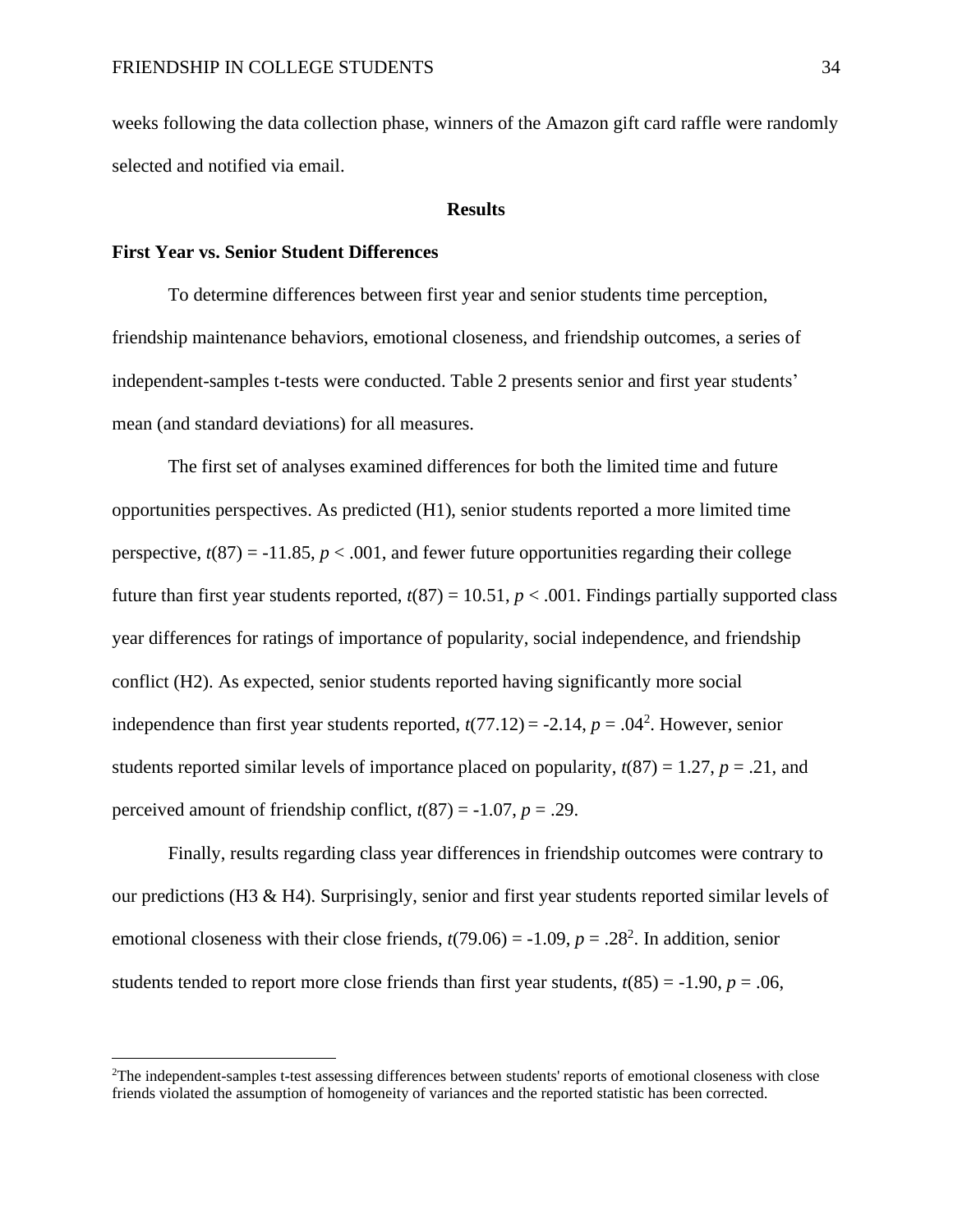although this effect did not reach traditional levels of significance. And senior students did not report spending more time with their close friends compared to first year students,  $t(86) = 1.72$ , *p*  $= .09.$ 

To understand how time perspectives relate to friendship maintenance behaviors as well as the friendship outcome measures, a series of Pearson Product-Moment correlations were computed separately by class year. Correlation coefficients are presented in Table 3 and 4 for senior students and first year students, respectively.

#### **Relationships between Time Perspective and Friendship Maintenance**

First, I examined the relationships between students' limited time perspective and friendship maintenance behaviors (i.e., importance of popularity, social independence, and friendship conflict; H5). For senior students, their limited time perspective was not correlated with any of the three friendship maintenance behaviors: importance of popularity, *r* (44) = .002, *p* = .99, friendship conflict, *r* (44) = .23, *p* = .14, and social independence, *r* (44) = -.15, *p* = .34. For first year students, their limited time perspective was positively and significantly related to friendship conflict,  $r(45) = .36$ ,  $p = .02$ , indicating that as first year students perceive their time on campus to be limited, the more they report conflict in their friendships. However, the limited time perspective was not related to the importance of popularity,  $r(45) = .22$ ,  $p = .15$ , and social independence,  $r(45) = -.18$ ,  $p = .23$ . Second, I examined the relationships between perceived future opportunities on campus and the same three friendship maintenance behaviors (H6). In contrast to prediction, no significant relationships were found for both senior and first year students.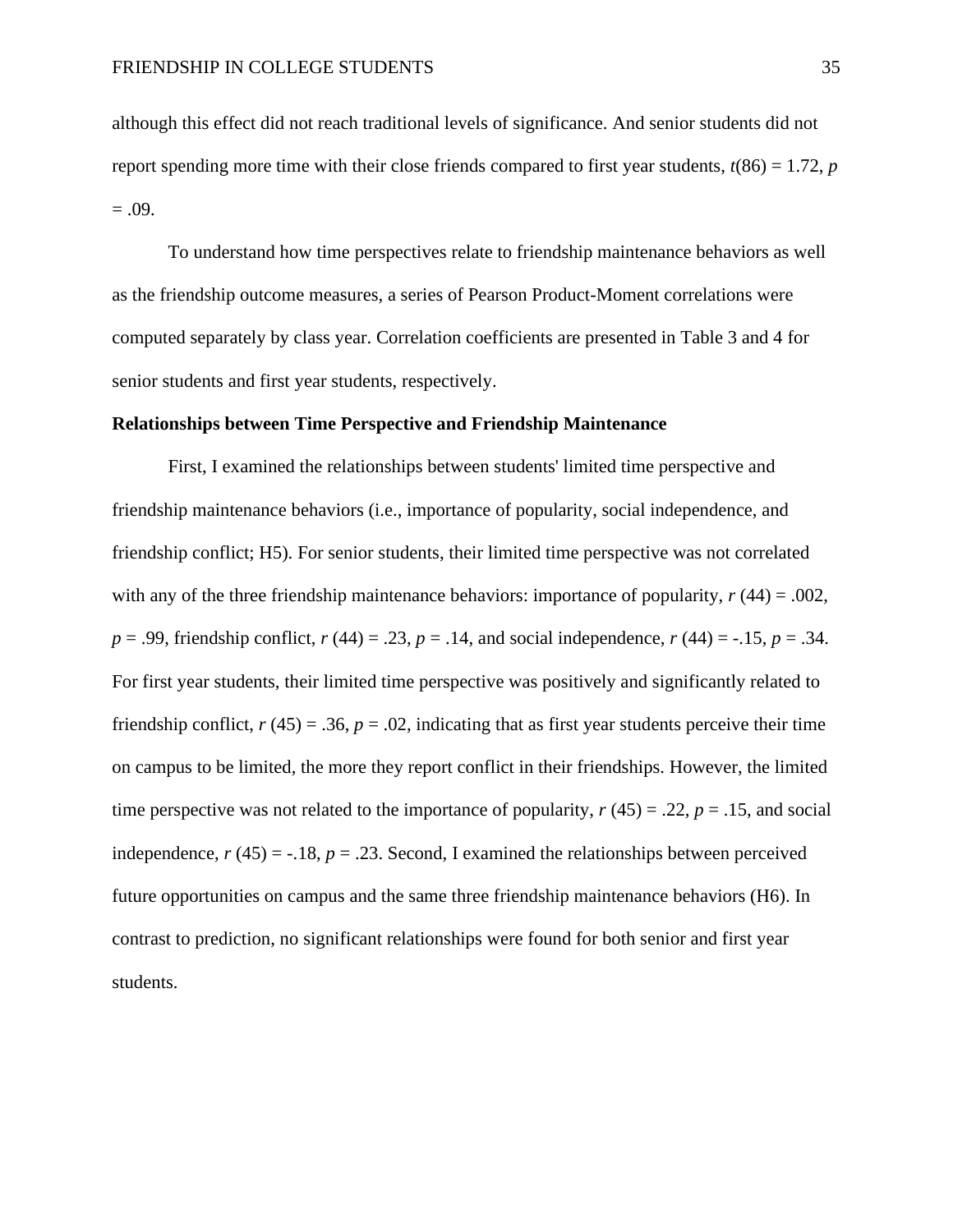#### **Relationships between Time Perspective and Friendship Outcomes**

First, I assessed the relationships between students' limited time perspective and friendship outcomes (i.e., emotional closeness, number of close friends, time spent with close friends; H7). For senior students, their limited time perspective was not correlated with any of the three friendship outcomes: emotional closeness,  $r(44) = .14$ ,  $p = .37$ , number of close friends,  $r(44) = .13$ ,  $p = .40$ , and amount of time spent with close friends,  $r(44) = .17$ ,  $p = .28$ . For first year students, their limited time perspective was also not significantly related to any of the friendship outcomes: emotional closeness,  $r(45) = .07$ ,  $p = .67$ , number of close friends, *r*  $(43) = .07$ ,  $p = .65$ , and the amount of time spent with close friends,  $r(44) = .09$ ,  $p = .57$ . Second, I examined students' perceptions of future opportunities on campus in relation to the same friendship outcome variables (H8). In contrast to our prediction, only one significant relationship was found. Specifically, as first year students perceived a higher number of future opportunities, they reported greater emotional closeness with their close friends,  $r(45) = .36$ ,  $p = .01$ . No other significant relationships were found between the future opportunities' perspective and friendship outcomes for senior and first year students.

#### **Hierarchical Regressions for SST-based Model**

To assess the proposed model of changes in friendship patterns (see Figure 1) based on SST, I conducted a series of hierarchical regressions separately for senior students and first year students. In addition, the larger model was examined in two parts to fully capture the unique predictors for senior and first year students. First, I examined whether any friendship maintenance behaviors (i.e., importance of popularity, social independence, and friendship conflict; Step 2) predicted emotional closeness after accounting for students' time perspective (i.e., future opportunities and limited time; Step 1). This first hierarchical regression used a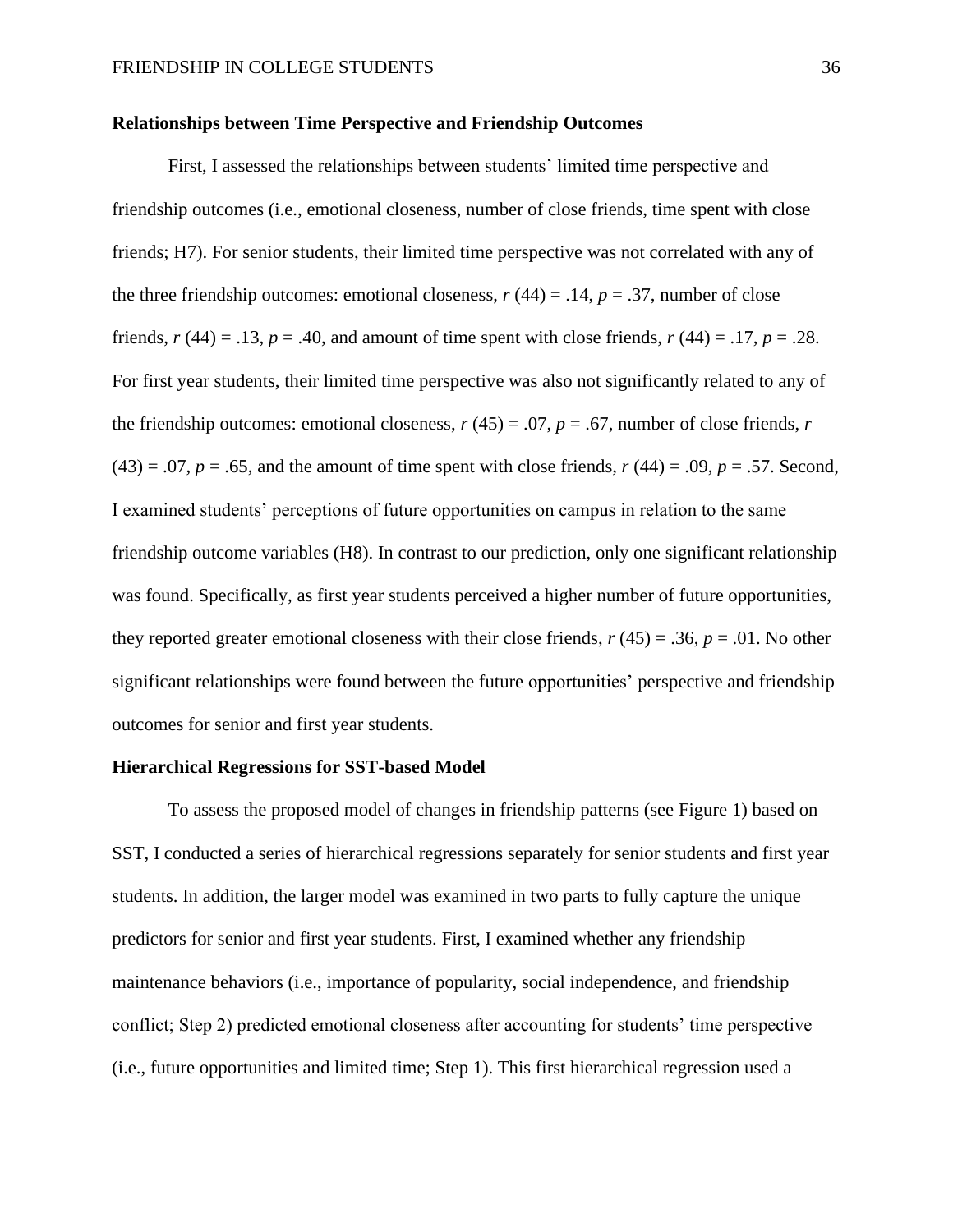stepwise procedure in order to only include those factors that contributed significantly to the prediction of emotional closeness. Then, I regressed each resulting model onto both the number of close friends and time spent with close friends reported by the students. The second hierarchical regression used a forced entry procedure, including those factors that were predictive of emotional closeness.

The first hierarchical regression revealed that at Step 1, neither the future opportunities (*p* =. 40) nor limited time (*p* = .74) perspectives significantly contributed to the prediction of emotional closeness. However, when friendship maintenance behaviors were considered in Step 2, friendship conflict (*β* = -.40*, p* = .007) contributed significantly to the prediction of senior students' emotional closeness with their close friends. None of the other friendship maintenance variables (i.e., importance of popularity,  $p = .61$ , social independence,  $p = .30$ ) significantly predicted senior students' emotional closeness. In sum, this hierarchical regression produced a significant model predicting senior students' greater emotional closeness based strictly on their lowered levels of friendship conflict,  $F(1,42) = 8.10$ ,  $p = .007$ , and accounted for 16.2% of the variance.

Next, I examined whether the revealed pattern of relationships was predictive of senior students' social network size and the amount of time they spent with peers. Specifically, I regressed friendship conflict (Step 1) and emotional closeness (Step 2) on both the number of close friends and time spent with close friends in the follow-up hierarchical regression analyses. While the regression model predicting senior students' number of close friends was not significant ( $F = 0.55$ ,  $R^2 = .03$ ; see Table 5), the model predicting senior students' time spent with close friends was significant,  $F(2,41) = 4.20$ ,  $p = .02$ . Together, friendship conflict ( $\beta = .95$ ,  $p = .54$ ) and emotional closeness ( $\beta = .44$ ,  $p = .007$ ) accounted for 17% of the variability in the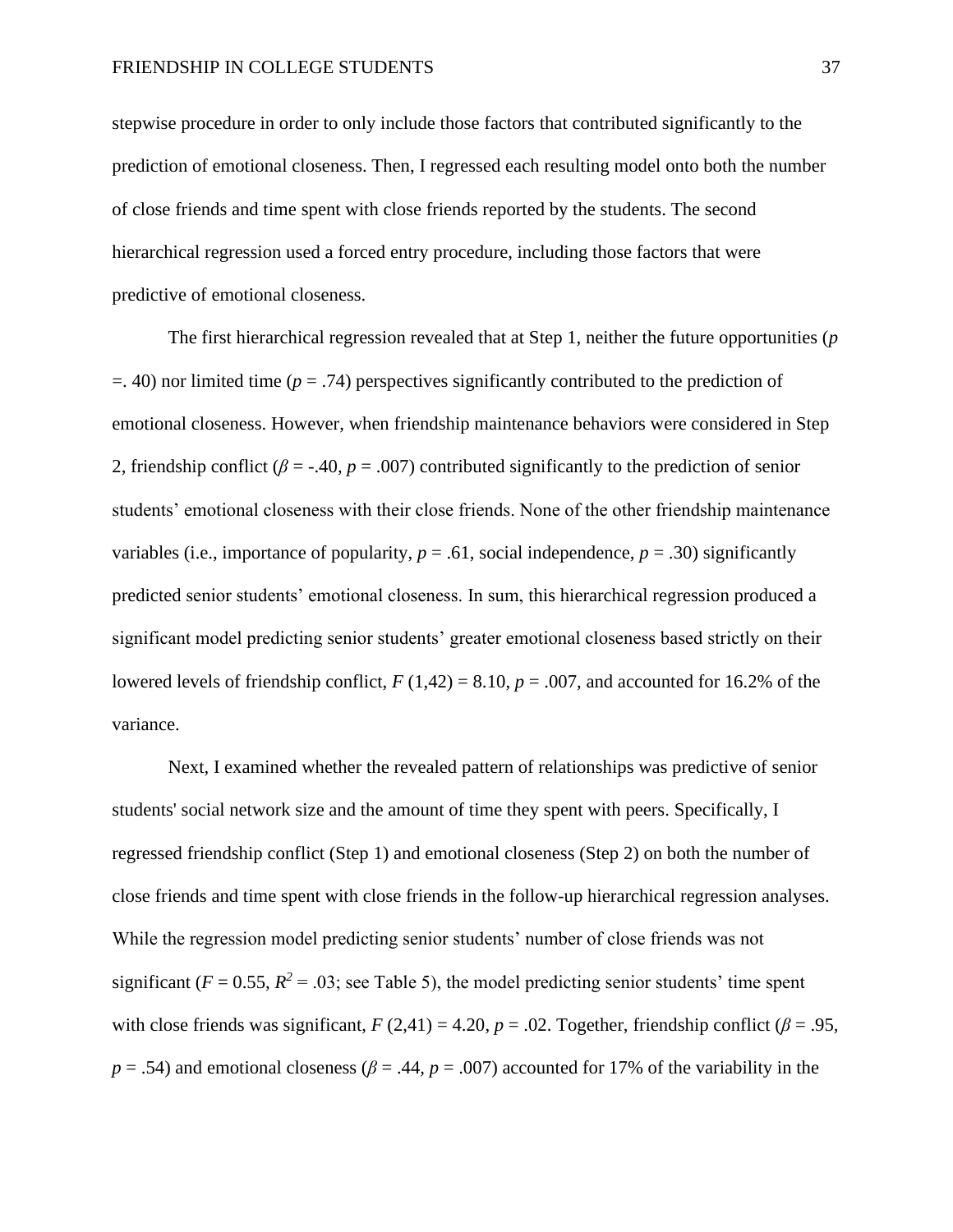amount of time senior students report spending with close friends. While included, it is important to note that friendship conflict  $(t = 0.61, p = .54)$  did not contribute significantly to the regression model (see Table 6).

Following the same process used for senior students, I conducted a series of hierarchical regressions on responses from first year students. The first hierarchical regression revealed that at Step 1, the future opportunities perspective ( $\beta = .36$ ,  $p = .01$ ) significantly contributed to the prediction of emotional closeness, while the limited time perspective did not  $(p = .16)$ . Additionally, none of the friendship maintenance variables (i.e., importance of popularity, *p* = .38, social independence,  $p = .83$ , friendship conflict,  $p = .42$ ) significantly predicted first year students' emotional closeness with their close friends. In sum, this hierarchical regression generated a significant model predicting first year students' greater emotional closeness based strictly on their increased perception of future opportunities,  $F(1,43) = 6.53$ ,  $p = .01$ , and accounted for 13.2% of the variability.

Next, I regressed future opportunities (Step 1) and emotional closeness (Step 2) onto both the number of close friends and time spent with close friends in the follow-up hierarchical regression analysis. While the regression model predicting first year students' number of close friends did not reach significance (*F* (2,40) = 0.18,  $R^2$  = .01; see Table 7), the model predicting first year students' time spent with close friends was significant,  $F(2,41) = 4.80$ ,  $p = .01$ . Together, the future opportunities perspective ( $\beta$  = .04, p = .81) and emotional closeness ( $\beta$  = .42,  $p = .006$ ) accounted for 19% of the variability in the amount of time first year students report spending with close friends. It is of note that the future opportunities perspective  $(t = 0.24, p =$ .81) did not contribute significantly to the regression model (see Table 8).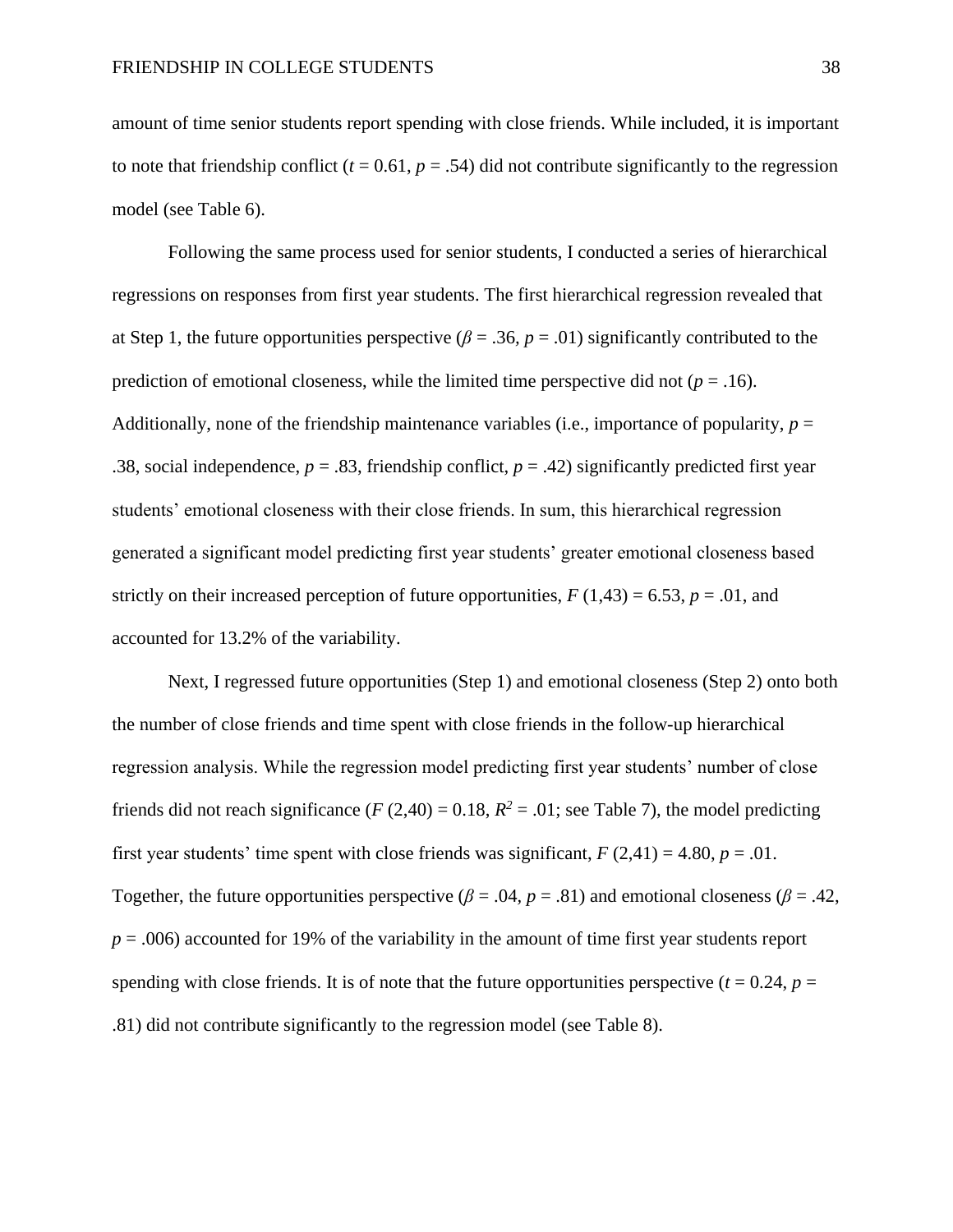#### **Discussion**

The current study sought to determine how college students' proximity to the social ending of graduation was associated with changes in their friendship maintenance behaviors (i.e., importance of popularity, social independence, and friendship conflict) and how these changes related to an increased focus on fostering emotional closeness. According to SST, the shift towards building emotional closeness should result in a decrease in one's social network size but an increase in the amount of time spent with friends in that social network. Analyses were conducted on senior and first year students time perspectives (i.e., limited time and future opportunities), friendship maintenance behaviors (i.e., importance of popularity, social independence, and friendship conflict), and friendship outcomes (i.e., emotional closeness, social network size, and time spent with friends) to understand relationships between these constructs. The findings of the current study are discussed below, and future research is suggested.

#### **First Year vs. Senior Student Differences**

Based on Socioemotional Selectivity Theory and previous work examining the impact of individuals' time perspectives (Carstensen et al., 1999; Strough et al., 2106), I expected senior students would have more limited time perspectives and would perceive fewer future opportunities compared to first year students. The results supported this hypothesis, as senior students reported significantly higher limited time perspectives and first year students reported significantly higher future opportunities perspectives.

The fact that senior students report having more of a limited time perspective and less of a future opportunities' perspective indicates that college students view graduation as a social ending. This difference in perspective implies that young adults recognize their proximity to social endings and potentially shift their behaviors in ways similar to older adults approaching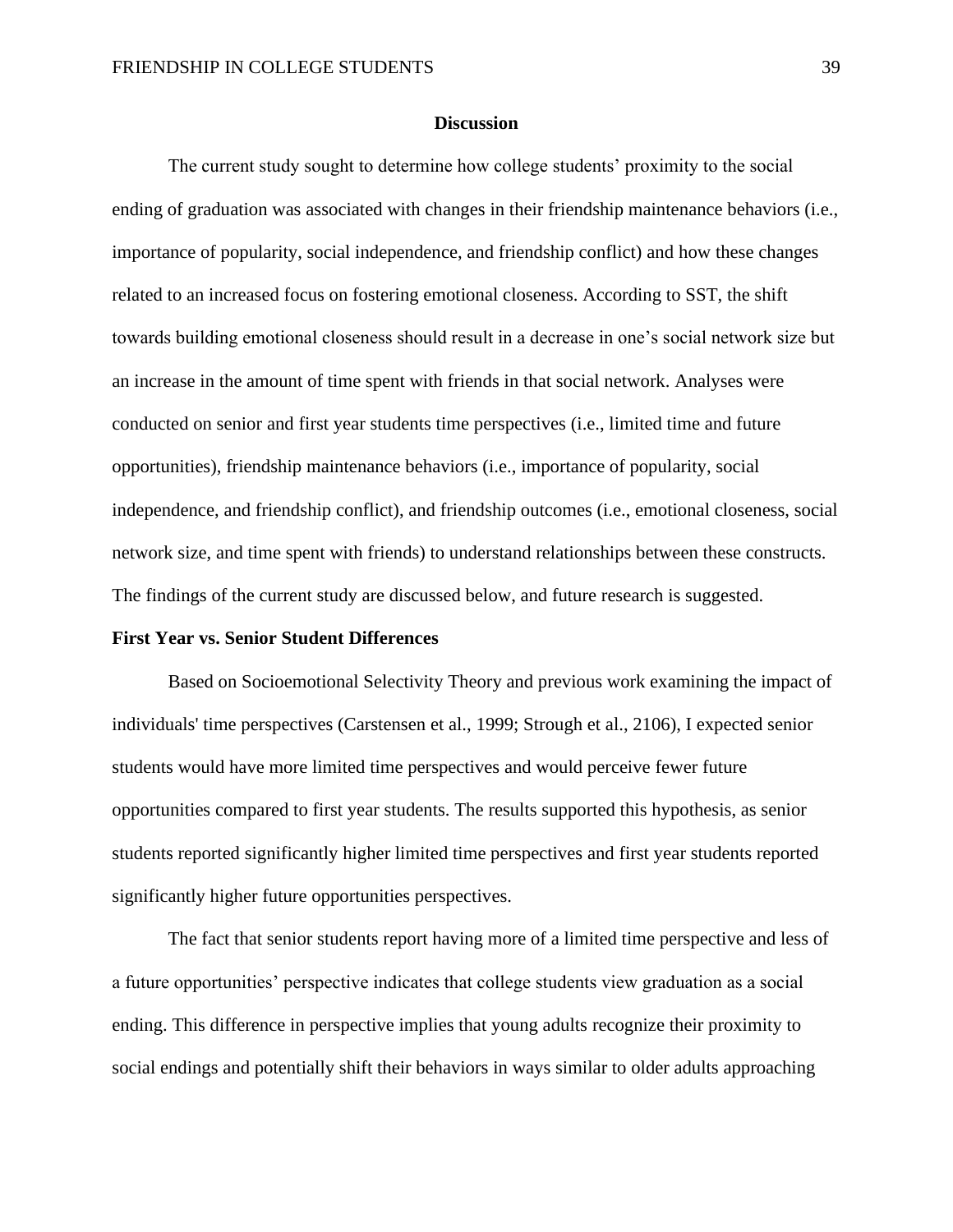the end of life. Senior students are closer in proximity to the social ending of college and understandably perceive their time on Denison's campus as being limited. This result aligns with Fredrickson's (1995) conclusion that senior students are aware of the approaching social ending. This also provides support for previous research examining the Future Time Perspective scale (FTP; Strough et al., 2016) and suggests that the FTP can accurately be used with young adult populations as well. Also consistent with SST, first year students reported more future opportunities compared to senior students. Again, this is understandable as first year students are facing a social beginning, implying that they are aligned with the knowledge trajectory. Therefore, they are more likely to seek out opportunities for new friendships (Löckenhoff & Carstensen, 2004) and likely view their social environment as vast and full of opportunities (Fung et al., 1999). The fact that our findings revealed senior and first year students having different time perspectives suggests that differences may also exist in their friendship maintenance behaviors.

Senior students reported significantly more social independence than first year students, but there were no differences in perceptions of the importance of popularity and friendship conflict. Senior students reporting more social independence is in line with the expectations of previous research that suggests that individuals facing a social end will become less concerned about peer norms and more focused on establishing emotional closeness with their friends (Strough et al., 2016). Social independence, the confidence to retain individuality despite group pressures (Mayeux, 2003), has been shown to increase in late adolescence (Berndt, 1979; Brown et al., 1989; Costanzo & Shaw, 1966; Gavin & Furman, 1989). This suggests that adolescents collectively become less concerned with the expectations of others as they progress through their high school years. This pattern of decreasing social independence over time seems to be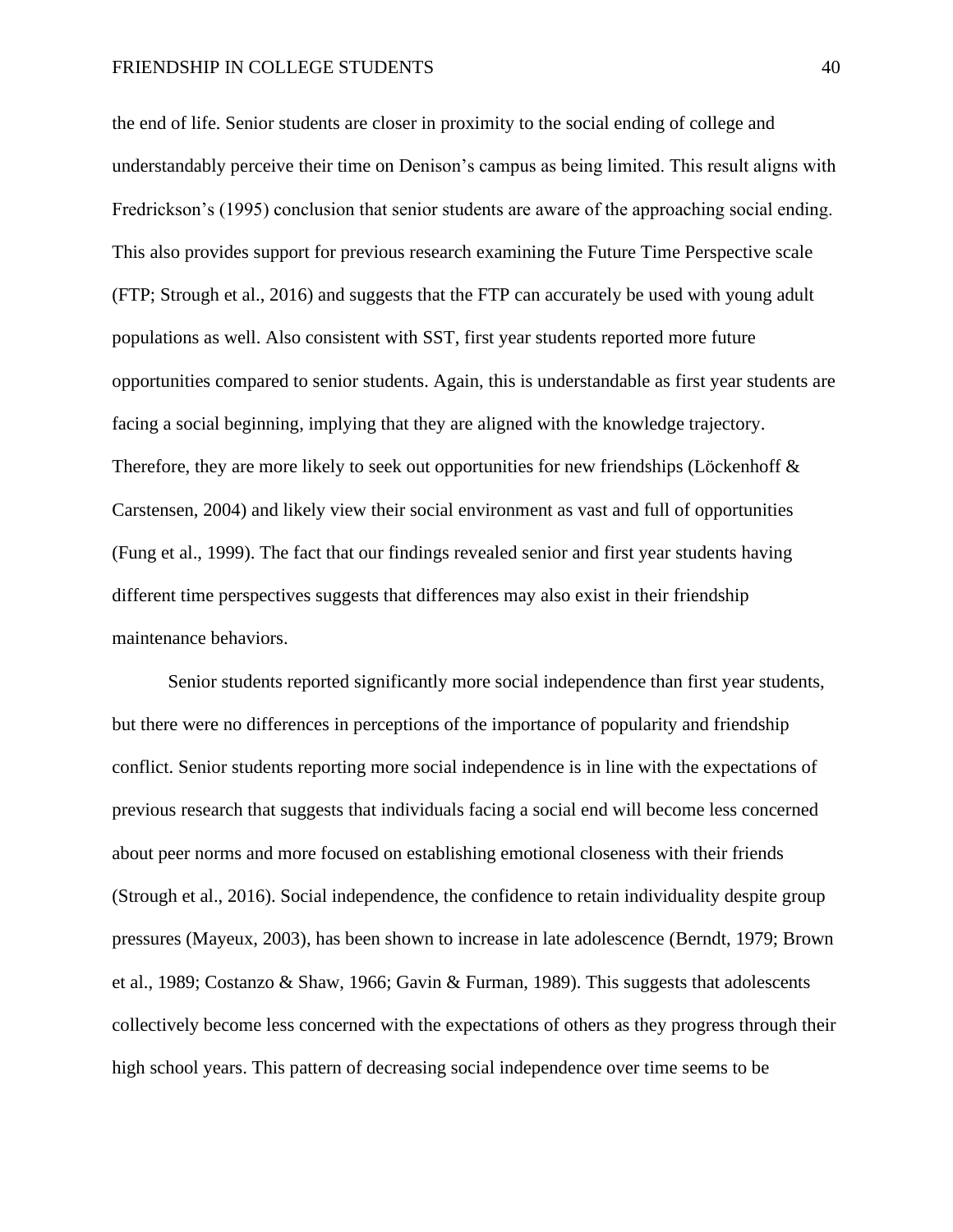replicated in college. First year students' lower rating of social independence suggest that they may be engaging in more conforming behaviors in an effort to develop new friendships (Freeman, Anderman, & Jensen, 2010; Hamilton & DeHart, 2017; Prentice & Miller, 1993). Alternatively, senior students' confidence in their friendships and a familiar social environment may lead them to engage in less conformity with peers' expectations and have more confidence that their friendships will be maintained.

Importance of popularity did not differ between senior and first year students as expected. There may be several explanations for this finding. Most of the research on the importance of popularity has been conducted with children and adolescents (Brown et al., 1986; Gavin & Furman, 1989; Glatley et al., 2021; LaFontana & Cillessen, 2010). One of the few studies that analyzed young adults' desires to be popular was LaFontana & Cillessen (2010). Their findings suggest that young adults placed significantly less importance on popularity compared to their reports in late adolescence. While it was expected that students experiencing a social beginning would utilize popularity to gain knowledge of their social surroundings, this may not be the case. It was expected that as first year students shift their focus to acquire knowledge, being popular within the peer group would be one way to create a larger social network and meet a wide range of peers (Nangle et al., 2003; Stotsky & Bowker, 2018). However, this pattern was not evident in the present study. Popularity may not be the focus for young adults as they restructure their social status, especially in college settings where there are a variety of other areas they may be focusing their attention (e.g., transition to college, academics, extracurriculars). Therefore, while college students may be aware of popularity in their social environment, it may not be nearly as salient as it is for adolescents.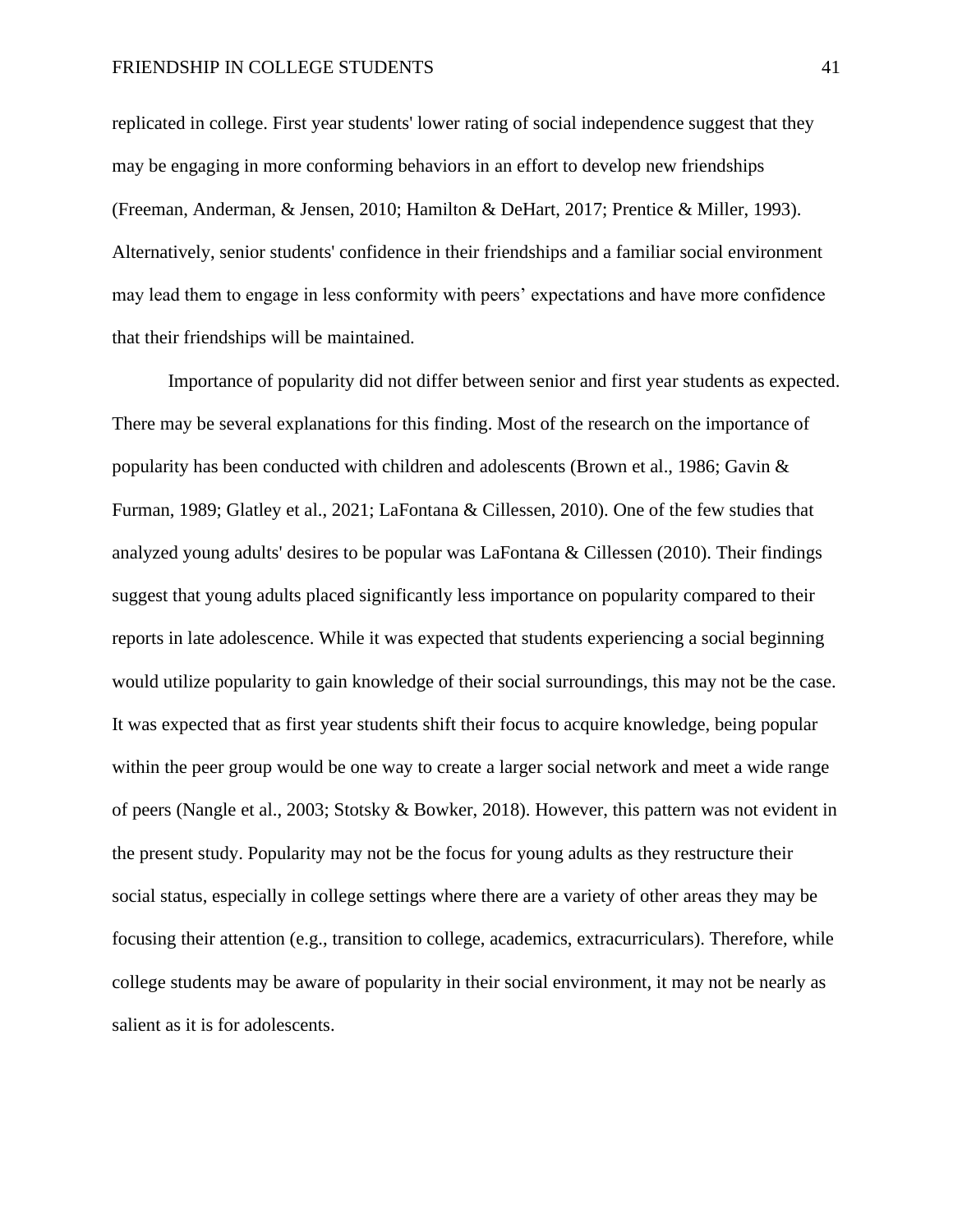In addition, reports of friendship conflict did not differ between senior and first year students, suggesting that both first year and senior college students feel emotionally close to their current close friends. However, friendship conflict seemed to be differentially related to emotional closeness. For senior students, it seems as if a lower friendship conflict is tied to the development of emotional closeness, especially for students facing a social ending. This finding is consistent with our predictions related to SST. However, this pattern was not present for first year students. This may mean that first year students' reports of emotional closeness with their friends reflects feelings of closeness associated with the early stages of their friendships, rather than emotional closeness that develops over time. If true, this likely skews the responses of students facing a social beginning as emotional closeness is not being accurately assessed. As first year students in the early stages of their friendships are still exploring their social environment, they may feel that their friendships are emotionally close but have not yet given time for the friendship to develop emotional closeness. In fact, time (as well as social network size) is yet another way I expected students to differ.

However, my expectations about time and number of close friends for senior students were not supported. In contrast to my expectation, senior students tended to report having more close friends than first year students, although this finding was marginal. I expected that senior students would have significantly fewer close friends in an effort to shrink their social network, however our findings paralleled Fredrickson (1995). While it would be expected that senior students close in proximity to a social end would begin to shrink their social network as they work towards fostering emotional closeness, this may not be the case. It is possible that my friendship measure missed the ways that senior students are actively trimming their social networks because I only measured at one point in time. It may be that senior students' social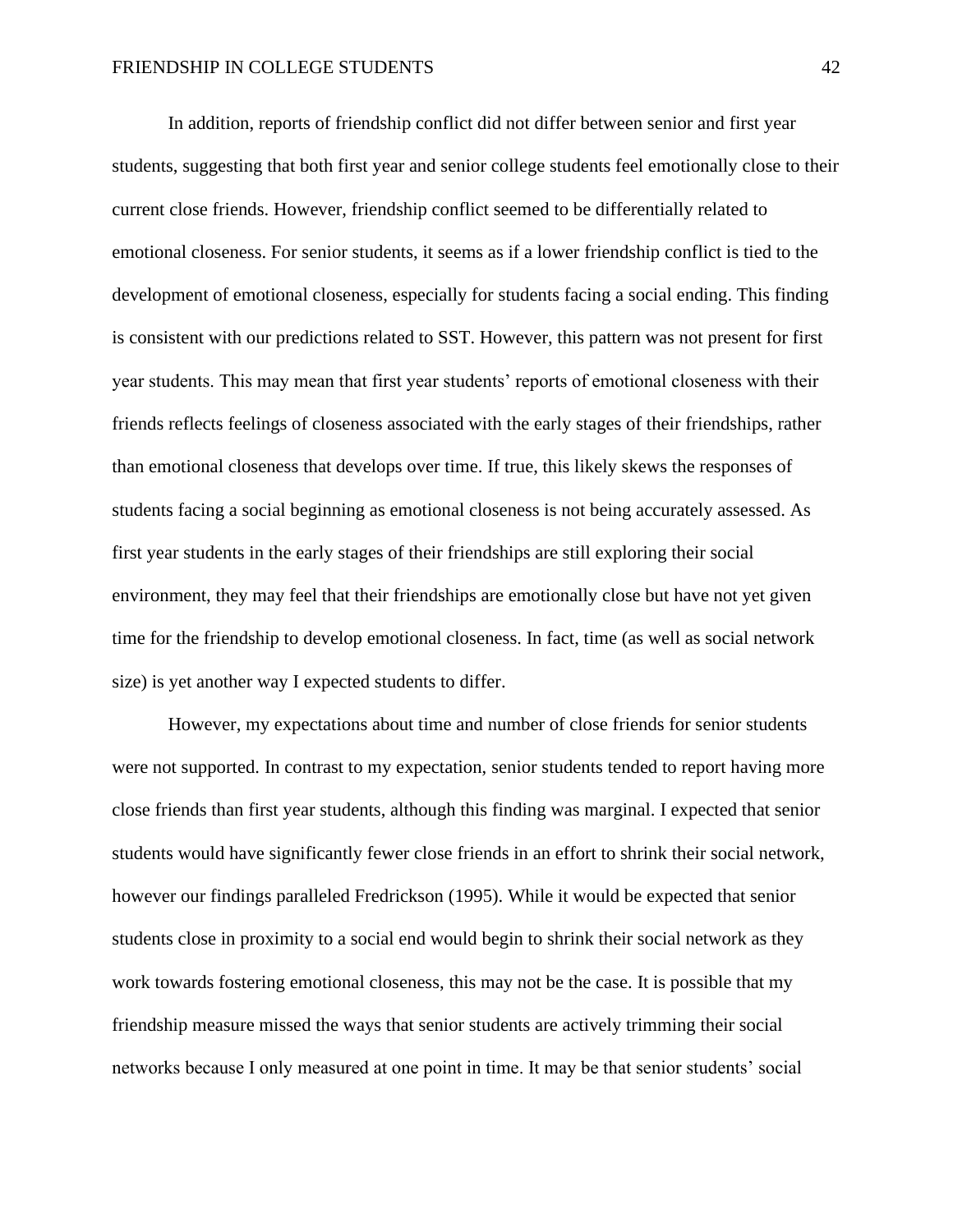networks were significantly larger than first year students and have been trimmed significantly making it difficult to identify changes measured at one assessment time. Understanding how the social networks of college students change would benefit from following students longitudinally to better understand how they might grow and shrink their social networks over the college years.

Senior students also reported spending similar amounts of their time with friends compared to first year students. While this does not align with my expectation, it again parallels the findings of Fredrickson (1995). Both our study and Fredrickson (1995) failed to find significant time differences between class years. Senior students may spend less time with friends because they have better time management skills and understand the need for balance between academics and friendship. In addition, it may be that senior students are taking more difficult courses and may have more responsibilities on campus in extracurriculars and/or work, and in the spring semester may be working on applications for graduate school or searching for post graduate career opportunities. These activities leave less time overall to spend with close friends.

Physical proximity in living spaces on campus may also account for the perception of time spent with friends. Many senior students live in apartments at a distance from their close friends. Alternatively, first year housing promotes closer physical proximity to peers. Many first year students live in dormitories on campus with their friends, resulting in more interactions throughout the day. As proximity to peers is one of the main factors in developing friendships (Kandel, 1978), this may explain why first year students report spending more time with their close friends.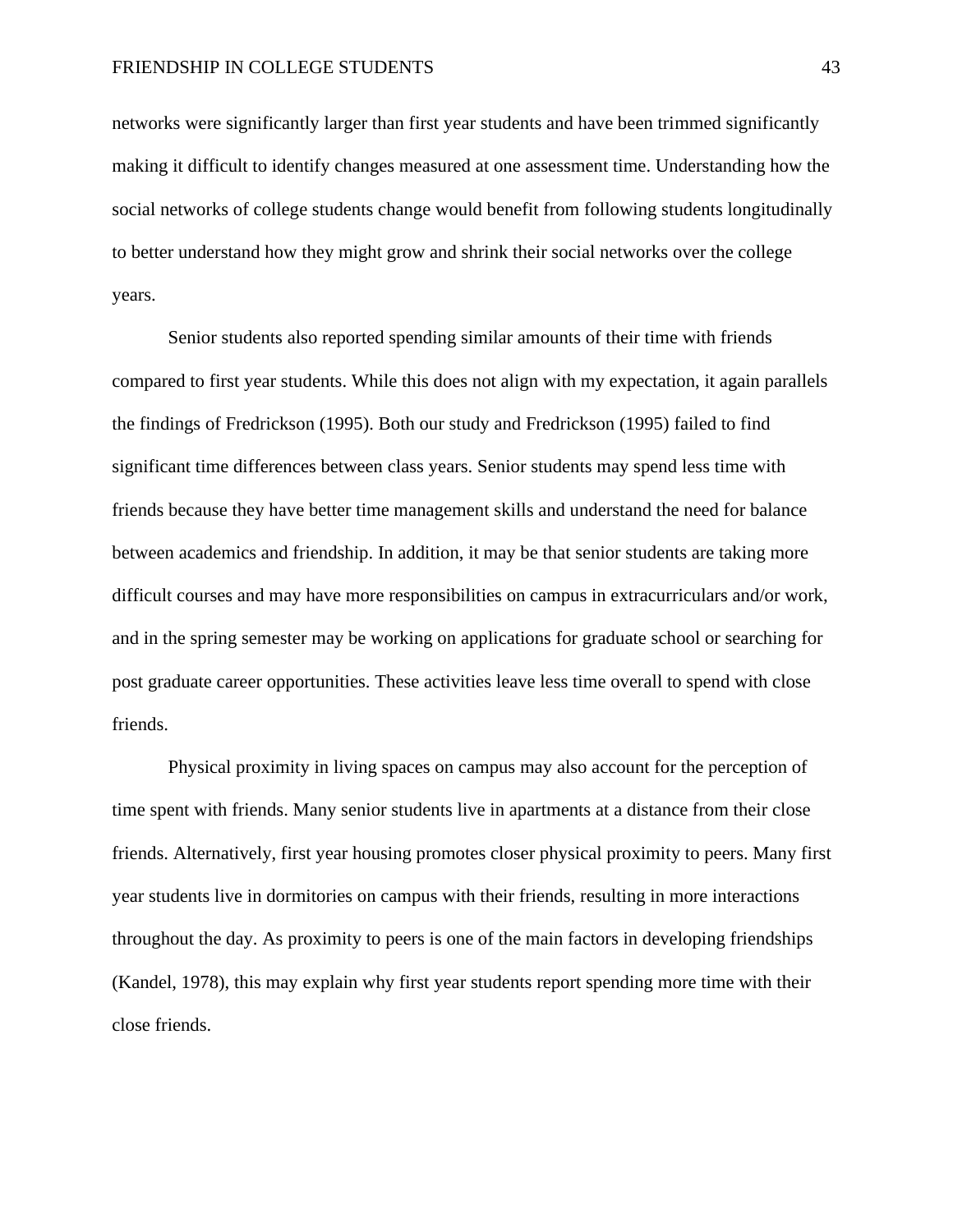In sum, senior students have more limited time perspectives, aligning with ideas proposed by SST. Senior students are more socially independent than first year students. However, senior students' friendship maintenance behaviors may not shift as much as they near a social ending as predicted. Specifically, senior students do not differ from first year students in their desire to be popular, friendship conflict, emotional closeness, social network size, and the amount of time they spend with close friends. While senior students are aware of the approaching social end, it seemingly does not change their friendship maintenance behaviors and social network characteristics.

# **Relationships between Time Perspective, Friendship Maintenance, and Friendship Outcomes**

I expected that time perspective would be correlated with friendship maintenance behaviors. However, the only significant relationship was a positive correlation between limited time perspective and friendship conflict for first year students. This suggests that first year students who have a limited perspective of their time at Denison (i.e., they might be transferring or dropping out), may be engaged in more conflict behaviors with their friends. Overall, students' time perspectives are not related to their friendship maintenance behaviors.

As college students develop and maintain their friendships, it may be the case that the friendship maintenance variables I measured may play a minimal role. Much of the research reviewed found general trends of changing maintenance behaviors towards the end of high school. For instance, late adolescents have reported decreasing their desire to be popular (LaFontana & Cillessen, 2010), placing lessened importance on affiliating with the peer group (Brown et al., 1999), and using conflict to end less important friendships (Bowker, 2011). I predicted that some of these patterns would recur within a college sample and be shaped by the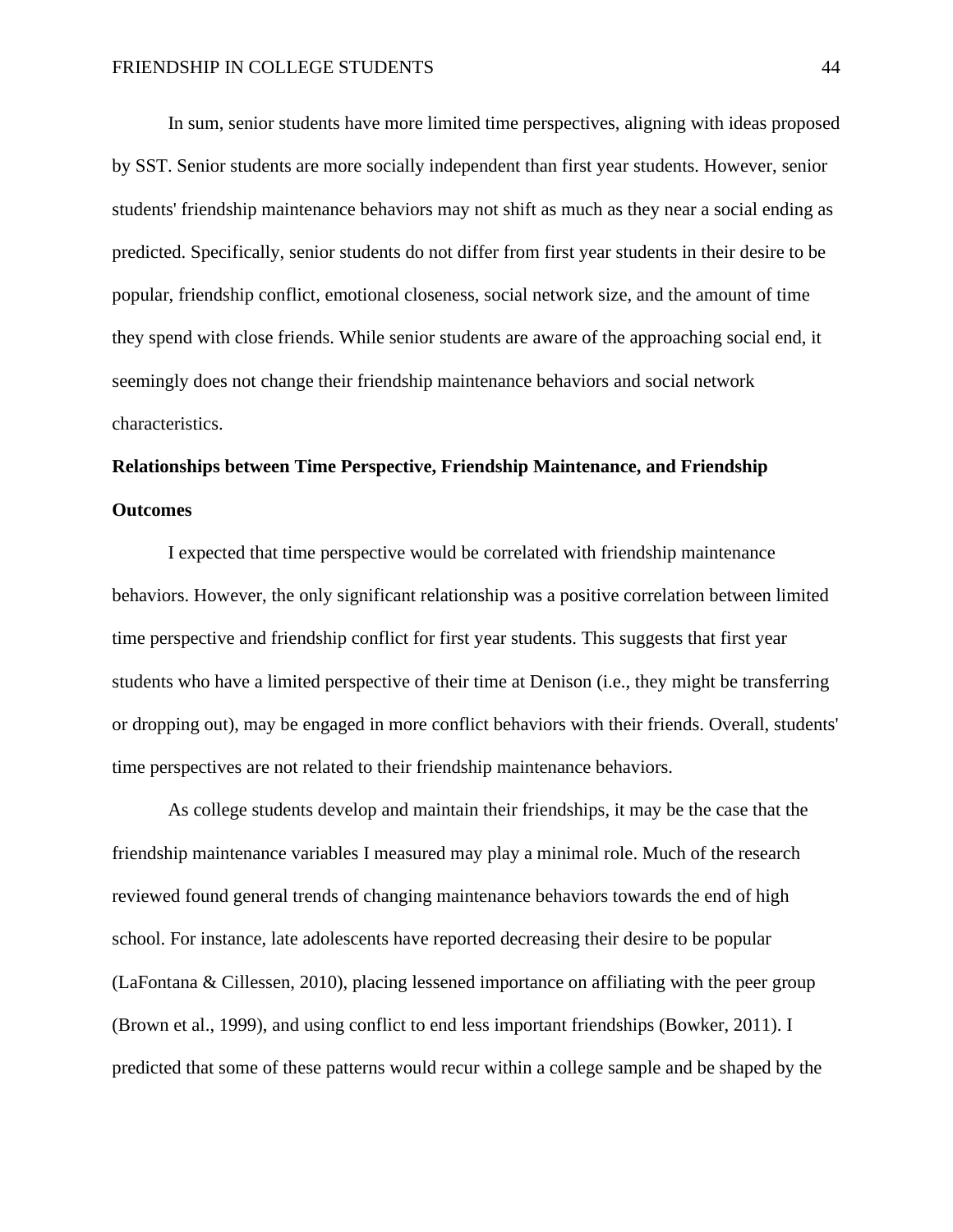approaching social end. While all of these trends were expected to be related to the students' time perspective, this was not the case.

While the approaching social end may have been more salient for senior students, as is seen in their increased limited time perspective, it may not have an impact on the measured behaviors. It is possible that senior students are particularly aware of their time left at college but continue to engage in similar patterns of friendship behavior. Future research may analyze more general friendship behaviors of senior students (i.e., value similarity, social self-efficacy, engagement in relational aggression and prosocial behaviors) further to determine whether there are any changes that may be influenced by the approaching social end.

Lastly, there were very few significant differences by class year in the reports of the friendship maintenance behaviors. Had there been more distinct differences in reports of the various friendship maintenance behaviors by class year, it's likely that there would have been more significant correlational relationships. While there may be relationships between these ideas conceptually, they were not detected based on the measures used in the current study's findings. Future research may benefit from reanalyzing these relationships with a larger sample and using a variety of measures to assess behaviors of interest. Although there were very few friendship maintenance behaviors related to students' time perspective, I expected relationships between students' time perspectives and their emotional closeness, number of close friends and time spent with them.

I expected the limited time perspective to be positively correlated with emotional closeness and amount of time spent with close friends and negatively correlated with the number of close friends. The inverse of these relationships was expected for the future opportunities' perspective. Only first year students' future opportunities perspective was significantly and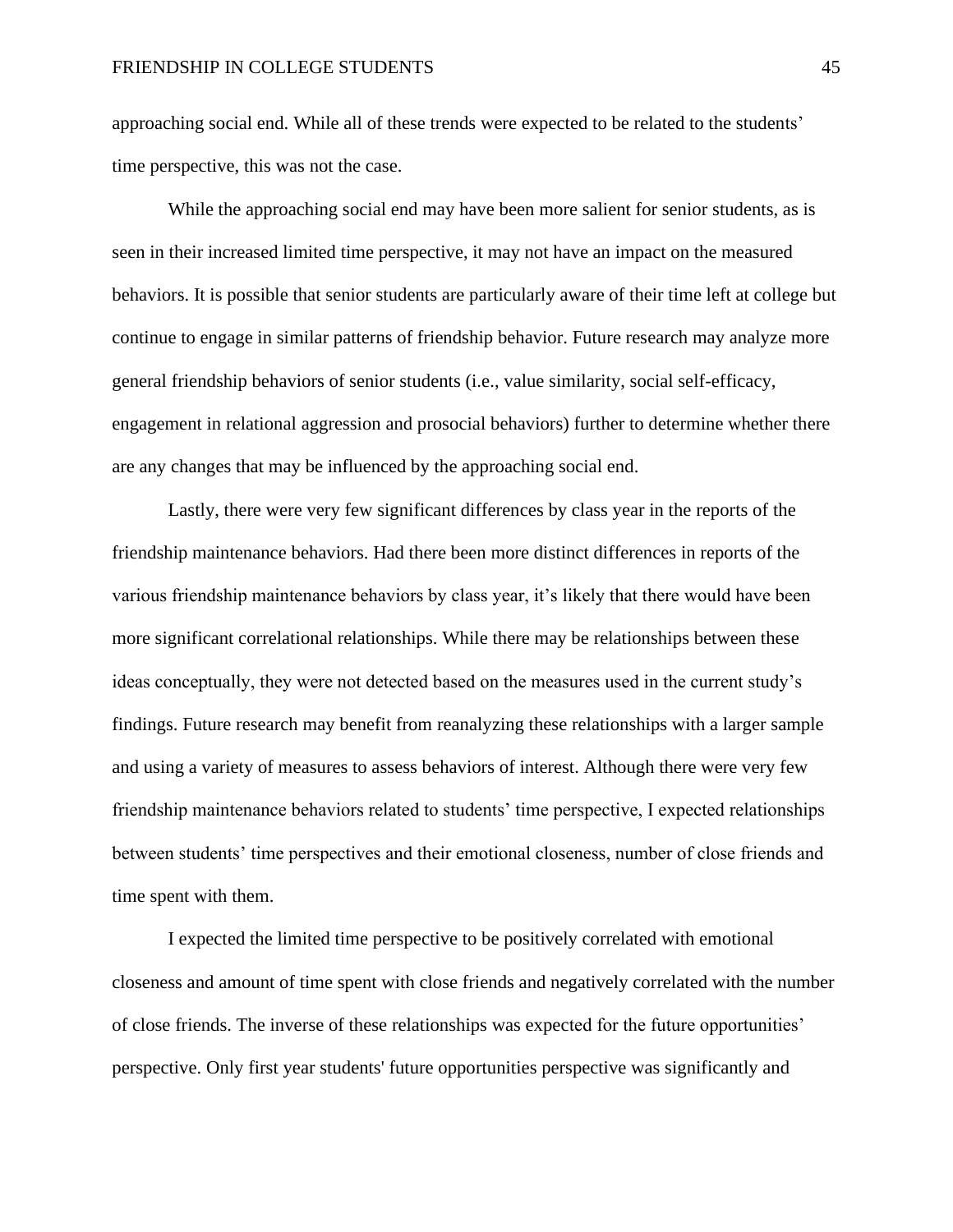positively related to their emotional closeness with close friends. This finding suggests that first year students who expect to be at Denison for an extended period of time are fostering emotionally close friendships. While this may be what is occurring, the emotional closeness measure used in the current study may have been assessing the perception of emotional closeness rather than the actual closeness between two friends, thus explaining why the findings failed to align with our expectation. Regardless, these findings overall suggest that students' time perspectives are not related to their emotional closeness with close friends, their number of close friends and time spent with their close friends.

The current study built upon the design of Fredrickson (1995) by including the Future Time Perspectives scale to understand how first year and senior students' perspectives differed. As expected, I found first year students had significantly higher future opportunity perspectives and senior students had significantly higher limited time perspectives. In turn, I expected these differing perspectives to be related to the emotional closeness, number of close friends and time spent with close friends. However, I failed to find support for these relationships. These findings partially parallel the results of Fredrickson's (1995) study. She found no significant difference in first year and senior students' number of close friends or the amount of time they spend with them. Therefore, it is not necessarily surprising that I failed to find a relationship between student's time perspectives and these variables. However, Fredrickson (1995) did find significant differences in students' emotional closeness with close friends. Therefore, it is surprising that I failed to find a relationship between student's time perspectives and their emotional closeness with close friends, although there were differences in the measurements used to assess emotional closeness. This failure to find similar patterns is elaborated upon below.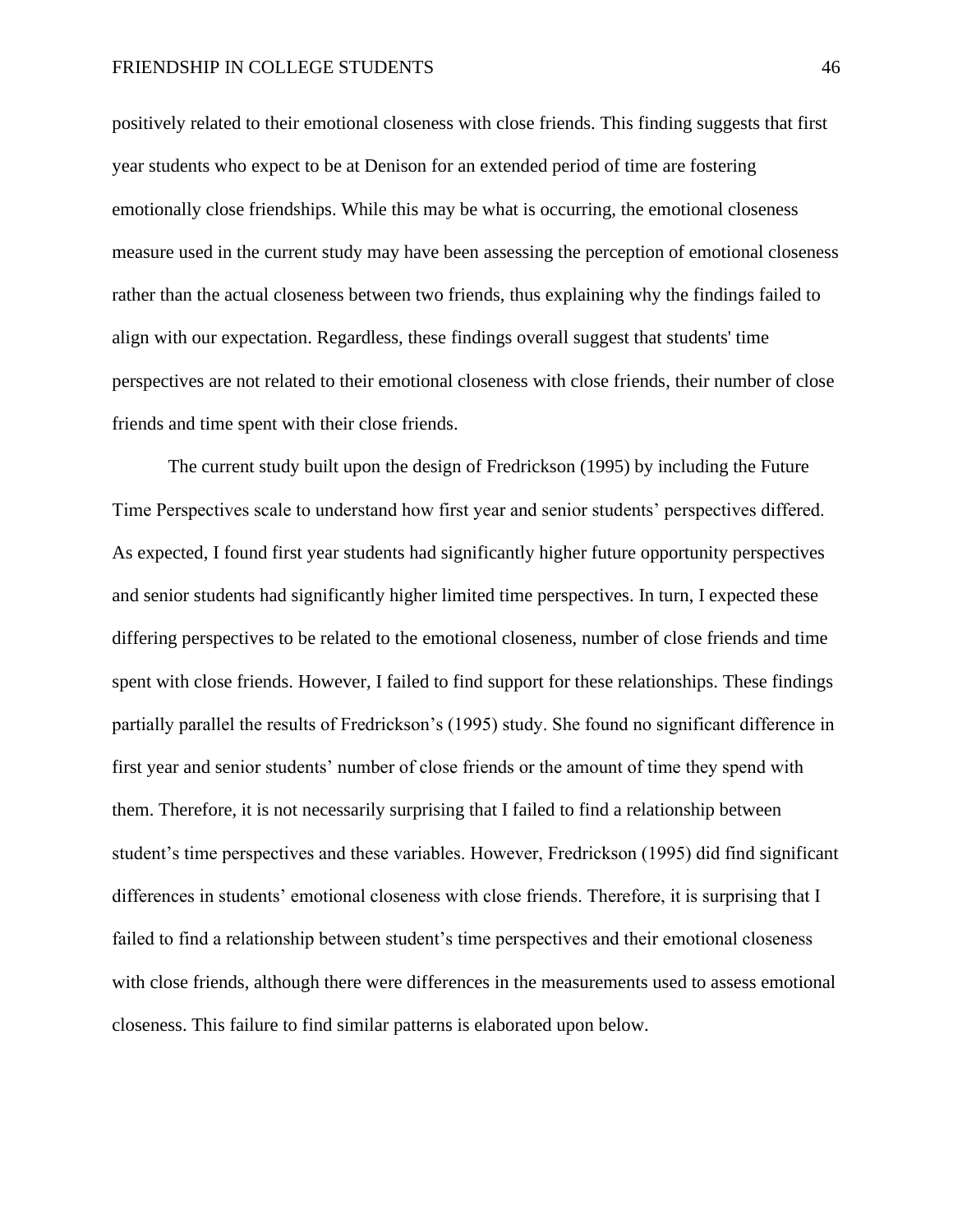#### **Hierarchical Regressions for SST-based Model**

Our model explains a few things, specifically about the patterns associated with emotional closeness. Emotional closeness is important for developing and maintaining friendships and is proposed to be strongly influenced by one's time perspective (Fung et al., 1999). In the current study, senior students' time perspective was not predictive of their emotional closeness, but friendship conflict was. This indicates that senior students are more emotionally close due to the lack of conflict present in the friendship. As senior students approach the social end of college, it's likely they begin to prioritize emotional closeness with their friends (Fredrickson, 1995). As a result, they likely decrease their incidences of conflict with close friends and friendships characterized by high levels of conflict are ended (Bowker, 2011). Alternatively, first year students' future opportunities perspective resulted in reports of more emotional closeness with their friends. This suggests that first year students who recognize an expansive future with their friends are more likely to perceive their friendships as emotionally close. First year students may be aware of the time remaining with their friends as they are facing a social beginning. In turn, they may inflate feelings of emotional closeness in an effort to feel connected with people they hope to remain close with for the foreseeable future (i.e., remainder of college). Additionally, first year students may be struggling through difficult transitions throughout their first year and turn to their friends for support, ultimately making them more emotionally close. Friendships are crucial for the transition into college (Swenson et al., 2008). It may be the case that first year students with a future opportunities' perspective view their peers as more emotionally close if they support them throughout their transition and feel as if they can rely on them in the future.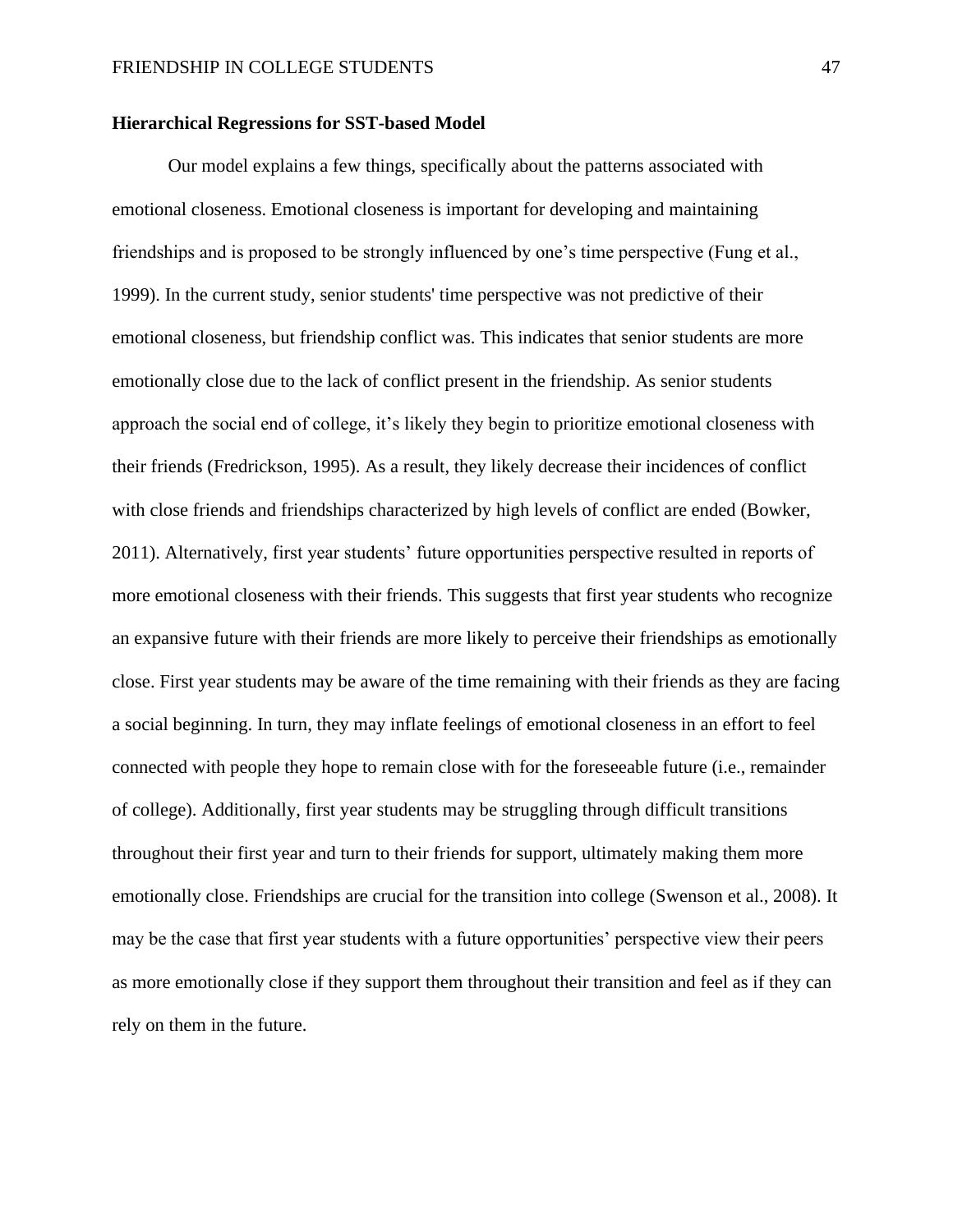Together, these disparate regression patterns for senior students and first year students suggest that emotional closeness with their close friends involves different components. Specifically, senior students' decreases in conflict promote emotional closeness with their friends while first year students' expansive future opportunities supports their emotional closeness. This pattern suggests that senior students' conceptions of emotional closeness differ from first year students. Specifically, senior students with perceptions of limited time likely don't have any desire to be involved in conflicts. Therefore, friendships that are viewed as highly conflictual are seen as less emotionally close. This aligns with SST as students are exhibiting a prioritization of emotional closeness (Fung et al., 1999) and further conflict may lead to friendship dissolution (Bowker, 2011). Although different factors predicted emotional closeness by class year, it was important for determining the amount of time students spent with friends.

Senior and first year student's reports of emotional closeness significantly predicted the amount of time spent with close friends. These patterns suggest that emotional closeness is an important component in how much time students chose to spend with their close friends. Specifically, students who feel more emotionally close to their friends will spend more time with them. This is not particularly surprising. A primary tenet of SST is that individuals facing a social ending are more likely to prioritize spending time with familiar social partners rather than building new friendships (Fung et al., 1999; Löckenhoff & Carstensen, 2004; van der Groot, Bol, & van Weert, 2021). However, I found this pattern to be true for students who reported higher scores on either the limited time or future opportunities perspective. This suggests that time perspectives may not relate to a difference in the amount of time spent with friends but rather the closeness one feels with a friend is a more powerful predictor.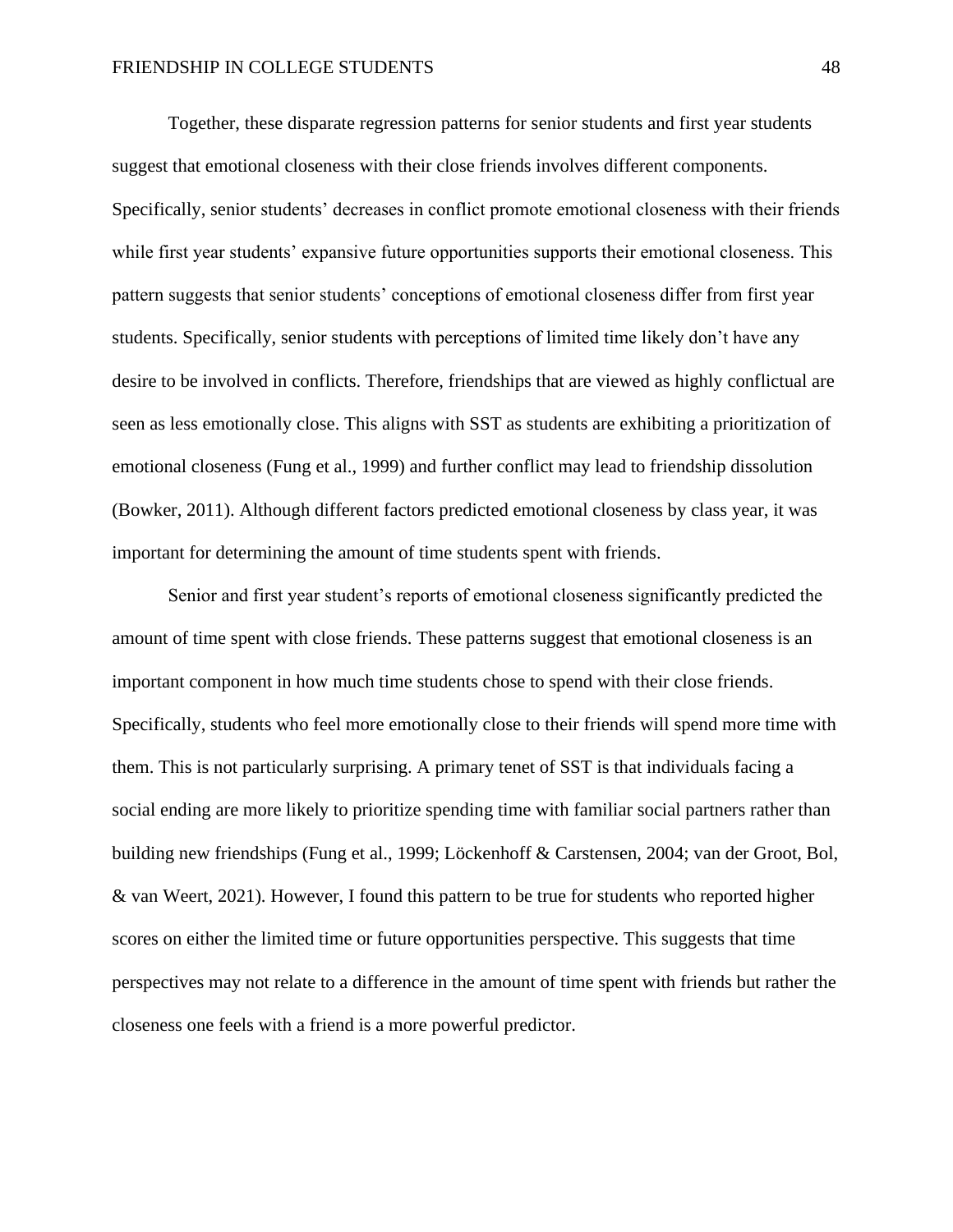While emotional closeness was an important factor in predicting the amount of time spent with close friends, no significant predictors were found for the number of close friends' students reported. This is consistent with findings from Fredrickson (1995). While the current study implemented different measures than Fredrickson (1995) to assess students' social network size, it is very possible that students don't change their social network sizes as their time perspectives change. This lack of change in social network sizes may also be due to some of the limitations of the current study.

#### **Study Limitations**

The current study had a variety of limitations, both in its design and measurement. Most of the measurements were altered to reframe the focus of the questions to the participants' time in college. Although this alteration was important as it assisted participants to focus on their time at Denison, it may have influenced the validity of the measures. Additionally, our measure of limited time perspective was made up of only three questions. Furthermore, the internal consistency reliability of this measure was unexpectedly low ( $\alpha$  = .69). Many of these findings may have been strengthened or reached significance had the limited time perspective included more items and had a higher reliability.

Another primary limitation surrounded the timing of data collection. Data for the current study was collected in the middle of the spring semester. While senior students may have been aware of the approaching social end of college at this time, the strength of this awareness may have been lessened. Fredrickson (1995), who also analyzed social endings in college students, conducted data collection within the final three weeks of the semester. This likely strengthened the results of her study as the approaching social end was more imminent. Additionally, the current study assessed the number of close friends and time spent with friends using a self-report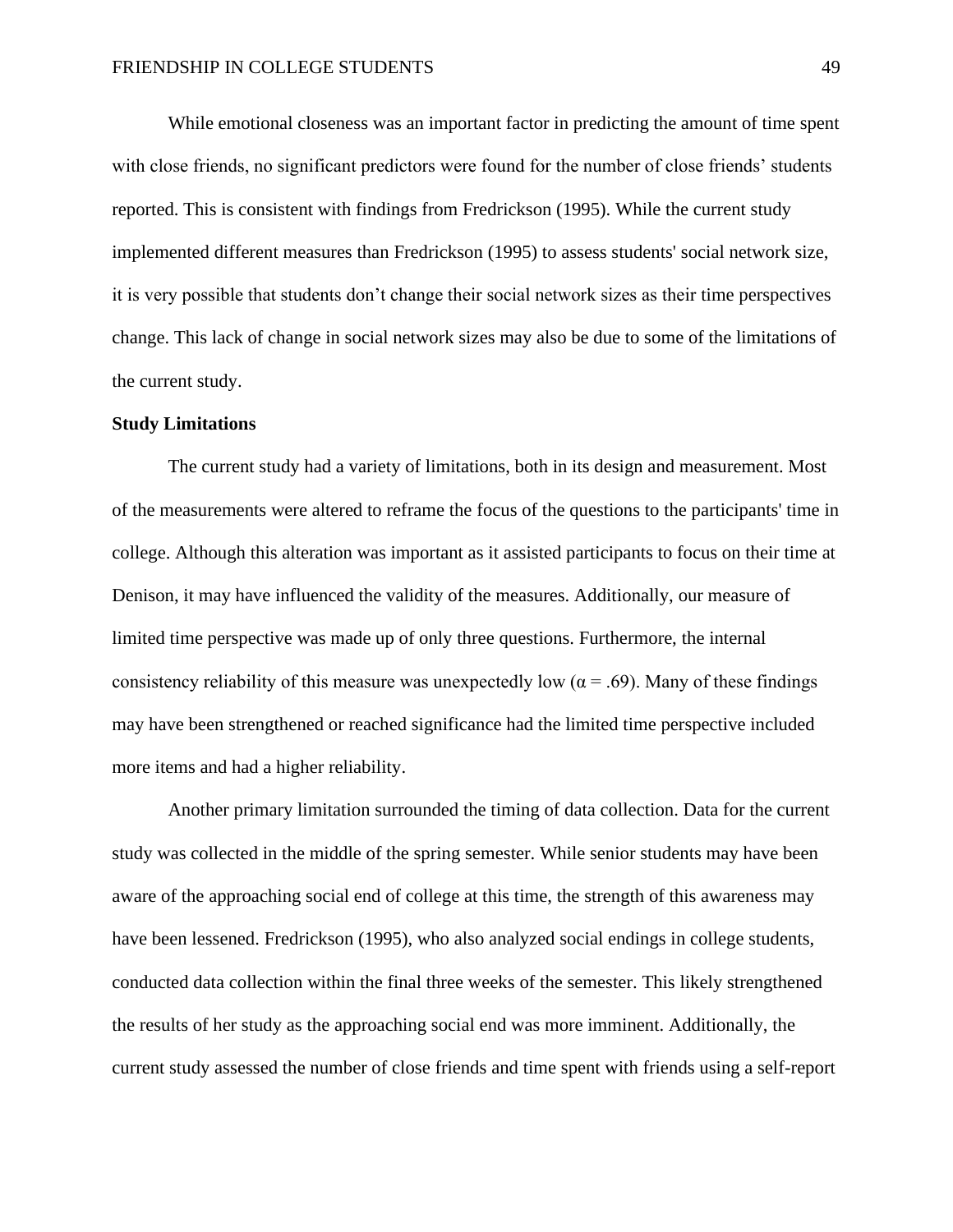survey. While this may be an accurate way of assessing one's social network, Fredrickson (1995) had participants log journal entries after every social interaction. This method likely allows students to report their number of friends and the amount of time spent with them more accurately. Assessing students' number of close friends and amount of time they spend together with self-reports requires them to estimate the answer. On the other hand, using a journal provides students the opportunity to mark all of their social interactions and have an accurate reflection of one's social patterns throughout the day.

The last major limitation of the current study involved the analyses. While the model outlined in Figure 1 would have been best analyzed through a Structural Equation Modeling (SEM) program, it was not in the researchers' capabilities to do so. Therefore, sets of hierarchical regressions were conducted in an effort to understand the various paths of the model. Although using hierarchical regression provided us with the information that was necessary to understand the patterns between the variables, using an SEM program would've allowed for two important improvements. First, an SEM program would allow us to properly structure our model and analyze specific pathways rather than running sets of hierarchical regressions. Second, using an SEM program would've allowed me to test all parts of the full model in one analysis rather than in steps. While there were limitations to the current study, there are quite a variety of possible directions that future research can go with these findings

#### **Future Directions**

Very little work has been conducted analyzing patterns of Socioemotional Selectivity Theory (SST) in young adult populations and there are still some unanswered questions. Specifically, it is of importance to understand how senior students shift their attitudes and behaviors as they approach the social end of college. While using a survey to understand these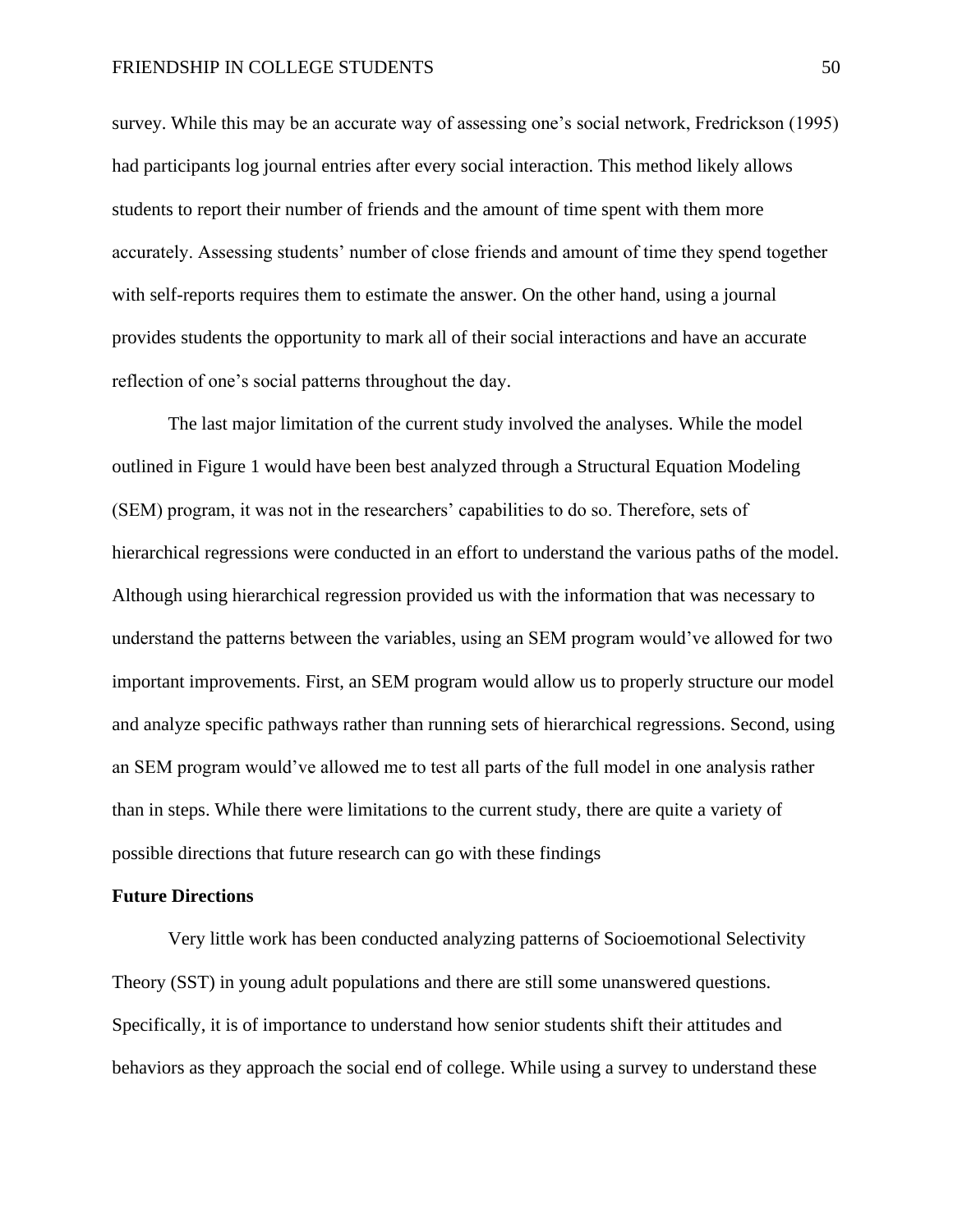changes has certain benefits, it may be valuable to apply an experimental approach of SST to college students. For example, Fung and colleagues (1999) were able to manipulate participants' time perspectives with the use of vignettes. By using an approach that primes participants' time perspectives to be either limited or focused on the future, a better understanding of the cognitions and behaviors associated with a social ending can be gathered. For instance, using the method implemented by Fung et al., (1999) researchers could use all college class years and be able to influence senior students into having a future opportunities perspective and first year students into having a limited time perspective. Due to the fact that the presence of a social ending would be manipulated, data collection could occur at any point throughout the semester and the strength of the manipulation would likely be the same across participant conditions. By using Fung et al.'s (1999) method, the timing of data collection (e.g., last week of the semester compared to the middle of the semester) would not be nearly as salient and could, ideally, isolate the effects of a social ending. Further research should attempt to understand these patterns as understanding students' time perspectives may help college administrators better implement programs for both the transition in and out of college. While the method to assess the students' time perspectives is key, understanding what behaviors may be influenced by these time perspectives is also important.

While the current study set out to understand how students' time perspectives were related to their friendship maintenance behaviors, there were very few significant relationships. Previous research was vital in informing the current examination of friendship maintenance behaviors. As was outlined above, students approaching the end of high school begin to reduce their desire to be popular, become more socially independent, and engage in less conflict (Brown et al., 1989; Gavin & Furman, 1986; LaFontana and Cillessen, 2010; Rose, 1984). Therefore, I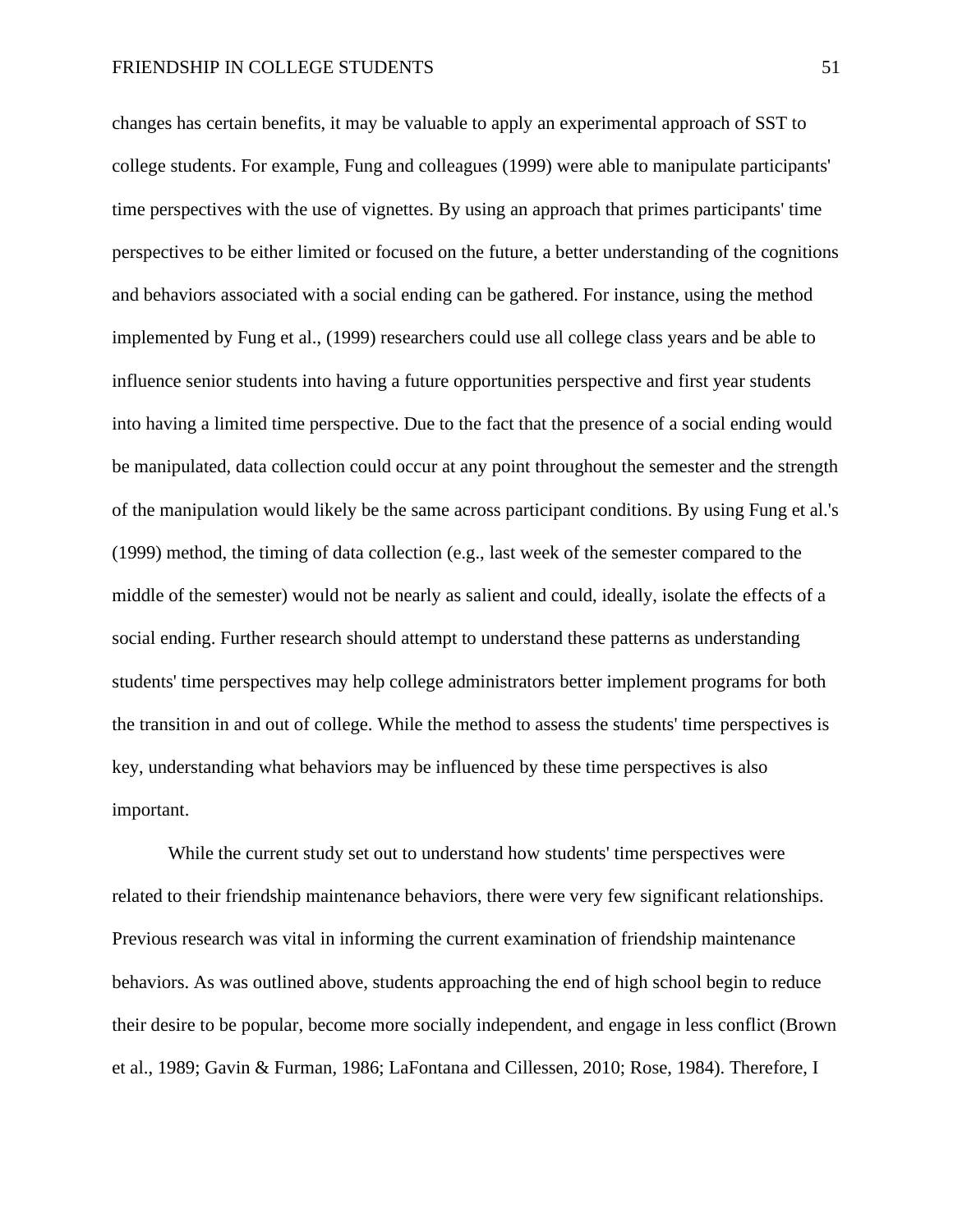expected similar patterns to occur as students approached the end of college. However, our findings did not support this conclusion. While the above-mentioned friendship variables were not influenced by the approaching social end, there may be other friendship behaviors that undergo a shift. For instance, social self-efficacy may play a role in the way students interact with their close friends and may be influenced by an approaching social end. Connolly (1989) suggests that students with more social self-efficacy are better at socially adjusting to new situations, a skill that is important when transitioning to college. It can be expected that one's social self-efficacy is also related to the way they navigate social endings, especially when they are determining who to spend their limited time with. Another factor to consider is an individual's satisfaction with the college. Students who are more satisfied with their college life may be more willing to interact with those around them compared to students who are dissatisfied. In fact, DeWitz and Walsh (2002) discovered that students who reported more college satisfaction were more self-efficacious and had better relationships with both faculty and students. Therefore, it can be expected that both social self-efficacy and college satisfaction may play a role in the development and maintenance of friendships and may differ as an individual approaches a social end. These patterns should be examined further as understanding a students' time perspective and the behaviors that relate to it can be vital in helping college administrators support their students through the various transitions that occur throughout and at the end of college. Along with understanding how these patterns change, it would be wise to provide updates to the model presented in the current study (Figure 1).

First, there would be benefits to placing emotional closeness alongside the outcome variables. Fredrickson (1995) analyzed three types of social selectivity in her foundational study: partner selectivity, time selectivity, and emotional selectivity. While partner and time selectivity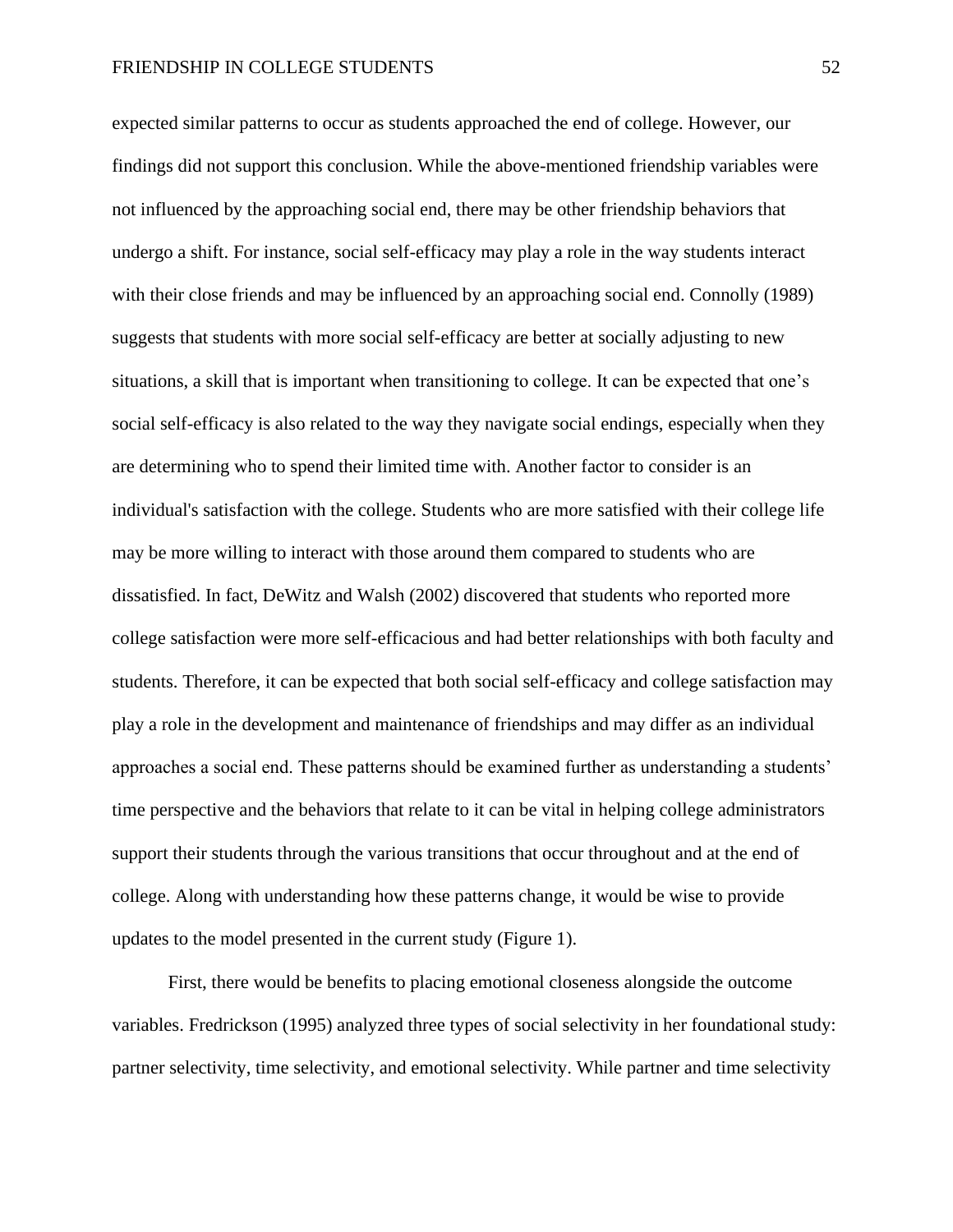were analyzed as outcome variables, emotional selectivity was expected to play a different role in the model. And it did. Senior and first year students' emotional closeness was explained differently. Additionally, emotional closeness was important in predicting the amount of time students spent with their close friends. However, as the current study parallels many of her ideas it would be wise to use a model that is more similar to her conceptual framework. Second, it would be wise to use a variety of different friendship maintenance variables in further iterations of the proposed model. There is a plethora of literature on the changing friendship characteristics in late adolescents and the beginning of college (Bowker, 2011; Brown et al., 1990; Gavin & Furman, 1989; LaFontana & Cillessen, 2010; Nangle et al., 2003). However, there is a paucity of research connecting these changes to temporal changes. While some social behaviors may be best explained as a result of biological or social reasons, there are likely certain friendship maintenance behaviors that shift as a result of an approaching social end. Therefore, future iterations of the current model should account for students' friendship maintenance behaviors when analyzing the relationship between their time perspective and friendship outcomes. While many of the patterns suggested in the current study's model failed to reach significance, there are quite a few adjustments that can be made to better understand students' friendships and their relation to an approaching social ending.

#### **Conclusion**

In sum, students' differences in time perspective by class year suggested support for the Socioemotional Selectivity Theory (SST). There were minimal findings in the relationships between students' time perspectives and their friendship maintenance behaviors. Further, students' time perspectives did not relate to their emotional closeness with friends or the number of close friends and time they spent with them. Although the exploratory analyses of my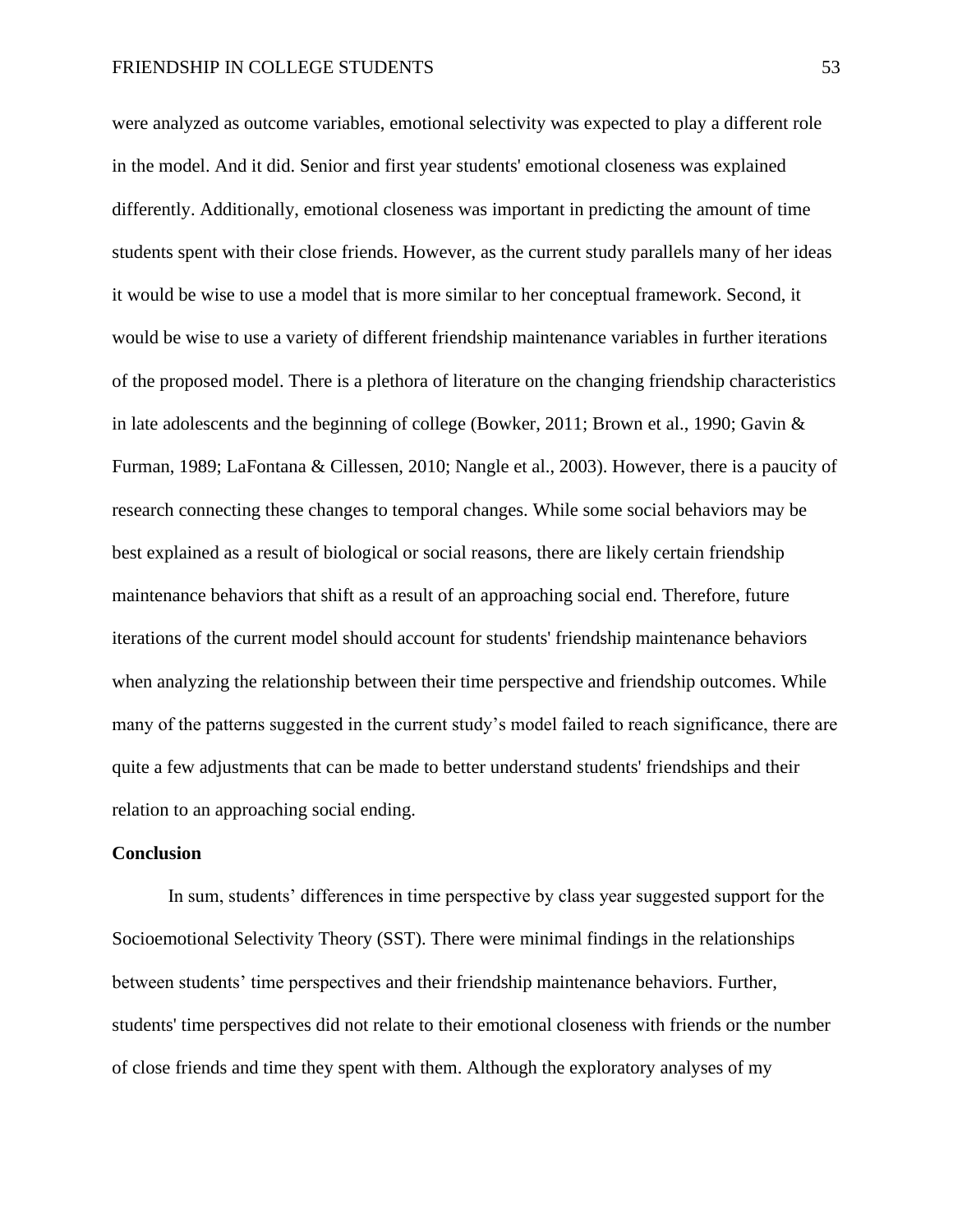proposed model were not significant, I did find patterns of conflict and the future opportunities perspective predicting senior and first year students' emotional closeness, respectively. When these significant variables were used to predict students' number of close friends and the time spent with them, only students' emotional closeness accounted for the amount of time they spent with their close friends. Altogether, these findings suggest support for patterns of SST occurring in young adults although the friendship maintenance behaviors may not play as large a role in these processes as first thought. Despite this, these findings suggest that senior students approaching a social end have vastly different perspectives from first year students experiencing a social beginning and future research on the implications of these differences is warranted.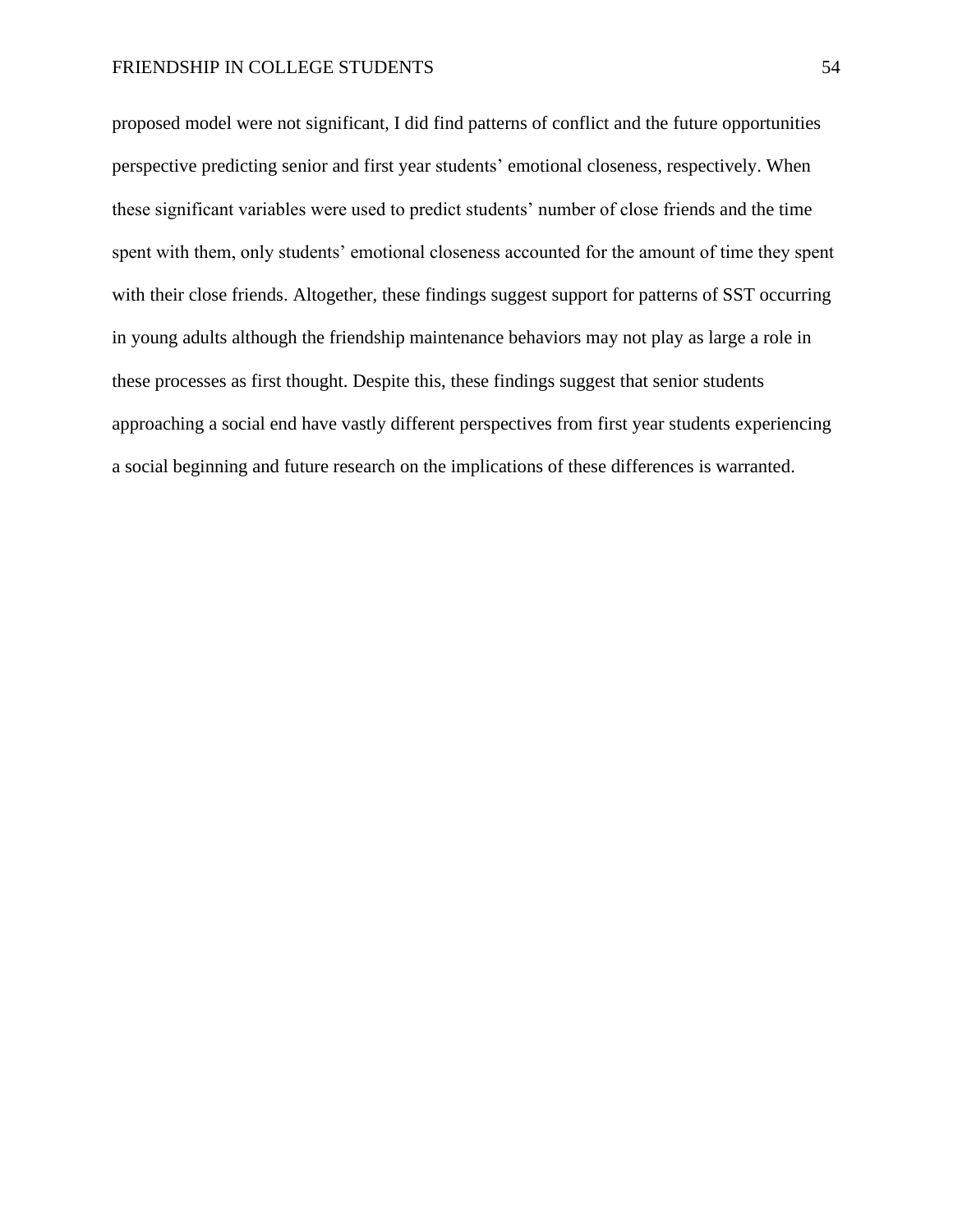#### **References**

- Arnett, J. J. (2016). College students as emerging adults: The developmental implications of the college context. *Emerging Adulthood, 4* (3), 219-222.
- Barber, S. J., Opitz, P. C., Martins, B., Sakaki, M., & Mather, M. (2016). Thinking about a limited future enhances the positivity of younger and older adults' recall: Support for socioemotional selectivity theory. *Memory and Cognition, 44*, 869-882.
- Barry, C. M. & Wentzel, K. R. (2006). Friend influence on prosocial behaviors: The role of motivational factors and friendship characteristics, *Developmental Psychology*, *42* (1), 153-163.
- Barzeva, S. A., Richards, J. S., Veenstra, R., Meeus, W. H. J., & Oldehinkel, A. J. (2021). Quality over quantity: A transactional model of social withdrawal and friendship development in late adolescence. *Social Development, 31*, 126-146.
- Berndt, T. J. (2002). Friendship quality and social development. *Current Directions in Psychological Science*, *11* (1), 7-10.
- Berndt, T. J. (1982). The features and effects of friendship in early adolescence. *Child Development*, *53*, 1447-1460.
- Berndt, T. J. (1979). Developmental changes in conformity to peers and parents. Developmental Psychology, *15* (6), 608–616.
- Bowker, J. C. (2011). Examining two types of best friendship dissolution during early adolescence. *Journal of Early Adolescence*, *31* (5), 656-670.
- Bowker, J. C., Fredstrom, B. K., Rubin, K. H., Rose-Krasnor, L., Booth La-Force, C., & Laursen, B. (2010). Distinguishing children who form new best-friendships from those who do not. *Journal of Social and Personal Relationships, 27* (6), 707-725.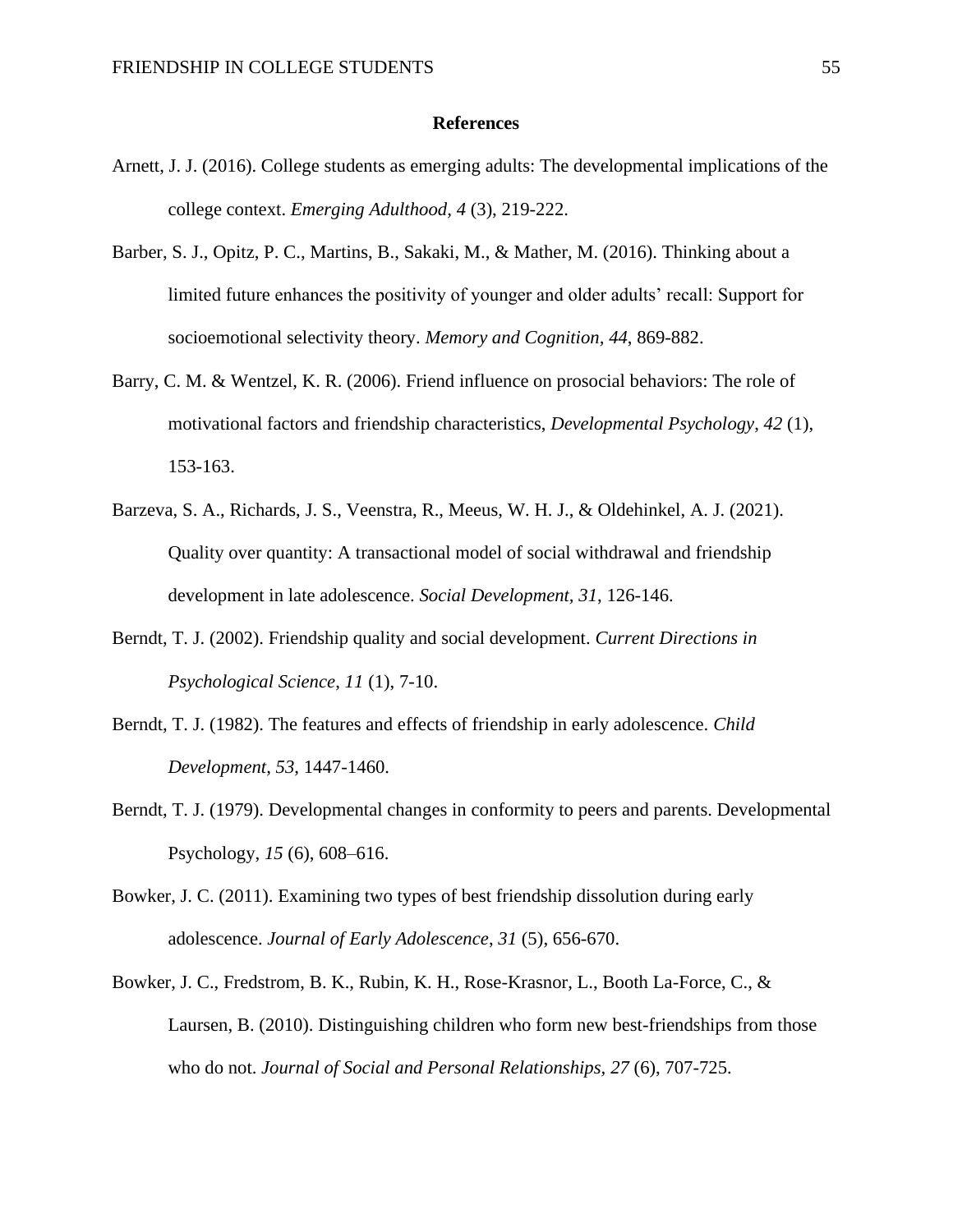- Brown, B. B. (1990). Peer groups and peer cultures. In S. S. Feldman & G. R. Elliott (Eds.), *At the threshold: The developing adolescent* (pp. 171–196). Harvard University Press.
- Brown, B. B., Eicher, S. A., & Petrie, S. (1986). The importance of peer group ("crowd") affiliation in adolescence. *Journal of Adolescence*, *9*, 73-96.
- Brown, B. B. & Klute, C. (2005). Friendships, cliques, and crowds. In G. R. Adams & M. Berzonsky (Eds.). *Blackwell handbook of adolescence.* John Wiley & Sons, Incorporated.
- Brown, B. B. (1999). Measuring the peer environment of American adolescents. In S. L. Friedman & T. D. Wachs (Eds.), *Measuring environment across the life span: Emerging methods and concepts* (pp. 59–90). American Psychological Association.
- Bukowski, W. M. (2011). Popularity as a social concept: Meanings and significance. In A. H. N. Cillessen, D. Schwartz, & L. Mayeux. *Popularity in the Peer System*. (pp. 3-24). The Guilford Press.
- Carstensen, L. L. (1992). Social and emotional patterns in adulthood: Support for socioemotional selectivity theory. *Psychology and Aging, 7* (3), 331-338.
- Carstensen, L. L. & Turk-Charles, S. (1994). The salience of emotion across the life span. *Psychology and Aging, 9* (2), 259-264.
- Carstensen, L. L. & Fredrickson, B. L. (1998). Influence of HIV status and age on cognitive representations of others. *Health Psychology*, *17* (6), 494-503.
- Carstensen, L. L., Gottman, J. M., & Levenson, R. W. (1995). Emotional behavior in long-term marriage. *Psychology and Aging, 10* (1), 140-149.
- Carstensen, L. L., Isaacowitz, D. M., & Charles S. T. (1999). Taking time seriously: A theory of socioemotional selectivity. American Psychologist, *54* (3), 165-181.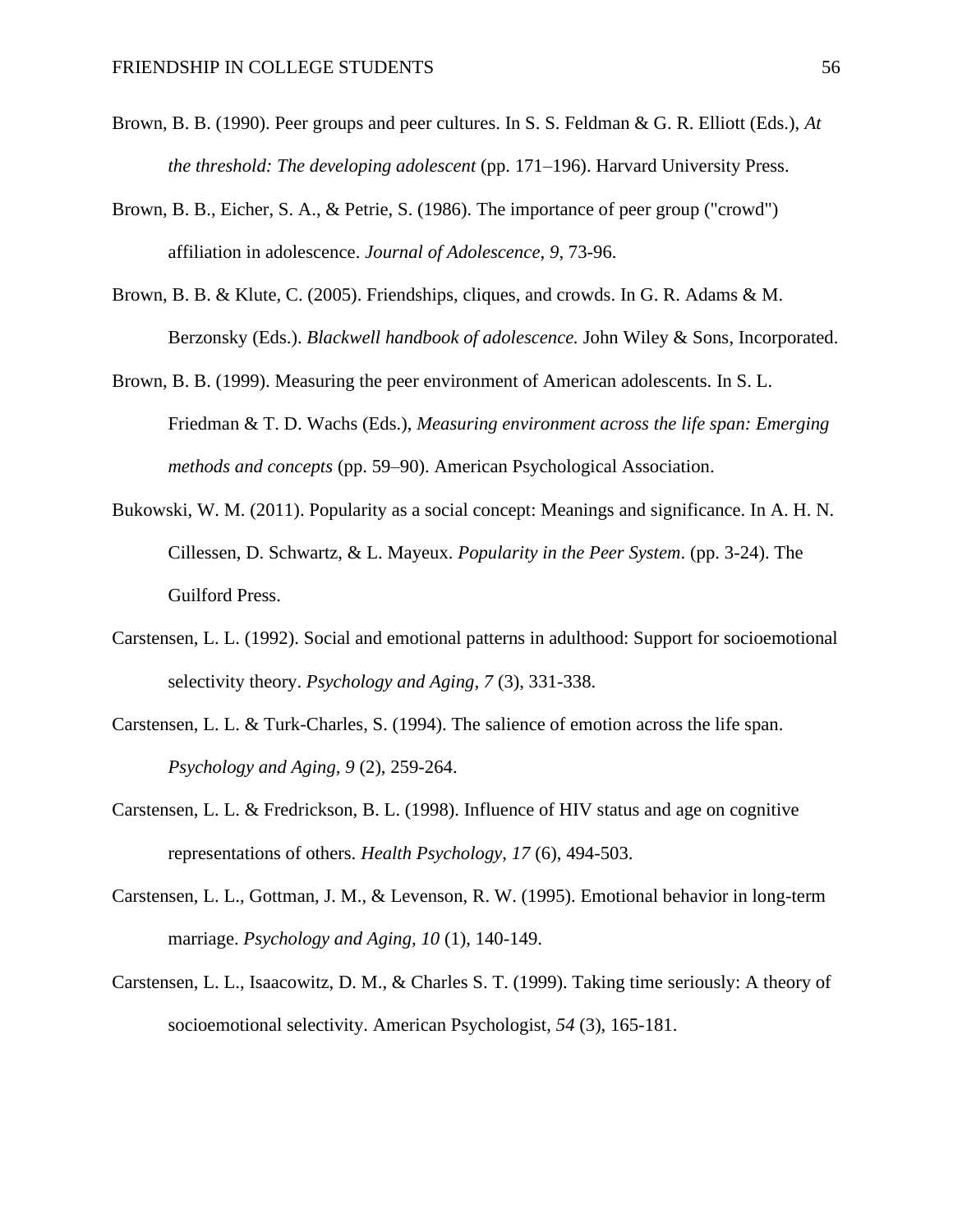- Choukas-Bradley, S., Giletta, M., Cohen, G. L., & Prinstein, M. J. (2015). Peer influence, peer status, and prosocial behavior: An experimental investigation of peer socialization of adolescents' intentions to volunteer. *Journal of Youth and Adolescence, 44*, 2197-2210.
- Coie, J. D., Dodge, K. J., & Coppotelli, H. (1982). Dimensions and types of social status: A cross-age perspective. *Developmental Psychology*, *18* (4), 557-570.
- Connolly, J. (1989). Social self-efficacy in adolescence: Relations with self-concept, social adjustment, and mental health. *Canadian Journal of Behavioral Science, 21* (3), 258-269.
- Costanzo, P. R. & Shaw, M. E. (1966). Conformity as a function of age level. *Child Development*, *37* (4), 967-975.
- de Bruyn, E. H. & Cillessen, A. H. N. (2006). Popularity in early adolescence: Prosocial and antisocial subtypes. *Journal of Adolescent Research*, *21* (6), 607-627.
- DeWitz, S. J. & Walsh, W. B. (2002). Self-efficacy and college student satisfaction. *Journal of Career Assessment*, *10* (3), 315-326.
- Dijkstra, J. K., Cillessen, A. H. N., Lindenberg, S., & Veenstra, R. (2010). Basking in reflected glory and its limits: Why adolescents hang out with popular peers. *Journal of Research on Adolescence, 20* (4), 942-958.
- Dolcini, M. M. & Adler, N. E. (1994). Perceived competencies, peer group affiliation, and risk behavior among early adolescents. *Health Psychology, 13* (6), 496-506.
- Dumas, T. M., Davis, J. P., & Ellis, W. E. (2019). Is it good to be bad? A longitudinal analysis of adolescent popularity motivations as a predictor of engagement in relational aggression and risk behaviors. *Youth and Society*, *51* (5), 659-679.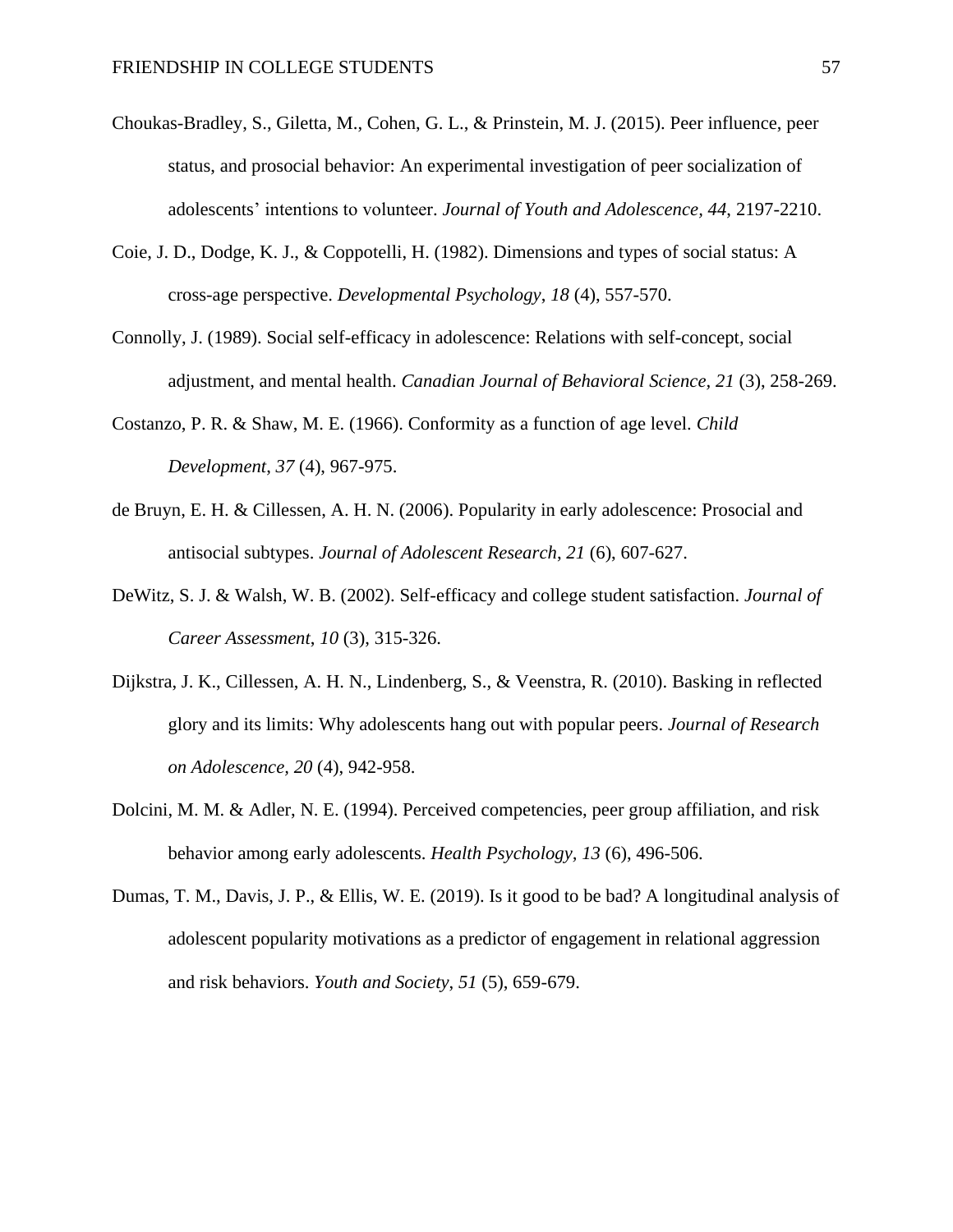- Ellis, W. E. & Wolfe, D. A. (2009). Understanding the association between maltreatment history and adolescent risk behavior by examining popularity motivations and peer group control. *Journal of Youth and Adolescence*, *38*, 1253-1263.
- Ennett, S. T. & Bauman, K. E. (1996). Adolescent social networks: School, demographic, and longitudinal considerations. *Journal of Adolescent Research*, *11* (2), 194-215.
- Flannery, K. M. & Smith R. L. (2021). Breaking up (with a friend) is hard to do: An examination of friendship dissolution among early adolescents. *Journal of Early Adolescence, 41* (9), 1368-1393.
- Fredrickson, B. L., & Carstensen, L. L. (1990). Choosing social partners: How old age and anticipated endings make people more selective. *Psychology and Aging*, *5* (3), 335-347.
- Fredrickson, B. L. (1995). Socioemotional behavior at the end of college life. *Journal of Social and Personal Relationships*, *12* (2), 261-276.
- Freeman, T. M, Anderman, L. H., & Jensen, J. M. (2007). Sense of belonging in college freshmen at the classroom and campus levels. *The Journal of Experimental Education*, *75* (3), 203-220.
- Fung, H. H., Carstensen, L. L., & Lutz, A. M. (1999). Influence of time on social preference: Implications for life-span development. *Psychology and Aging*, *14* (4), 595-604.
- Furman, W. & Buhrmester, D. (1985). Children's perceptions of the personal relationships in their social networks. *Developmental Psychology, 21* (6), 1016-1024.
- Furman, W. & Buhrmester, D. (1992) Age and sex differences in perceptions of networks of personal relationships. *Child Development, 63*, 103-115.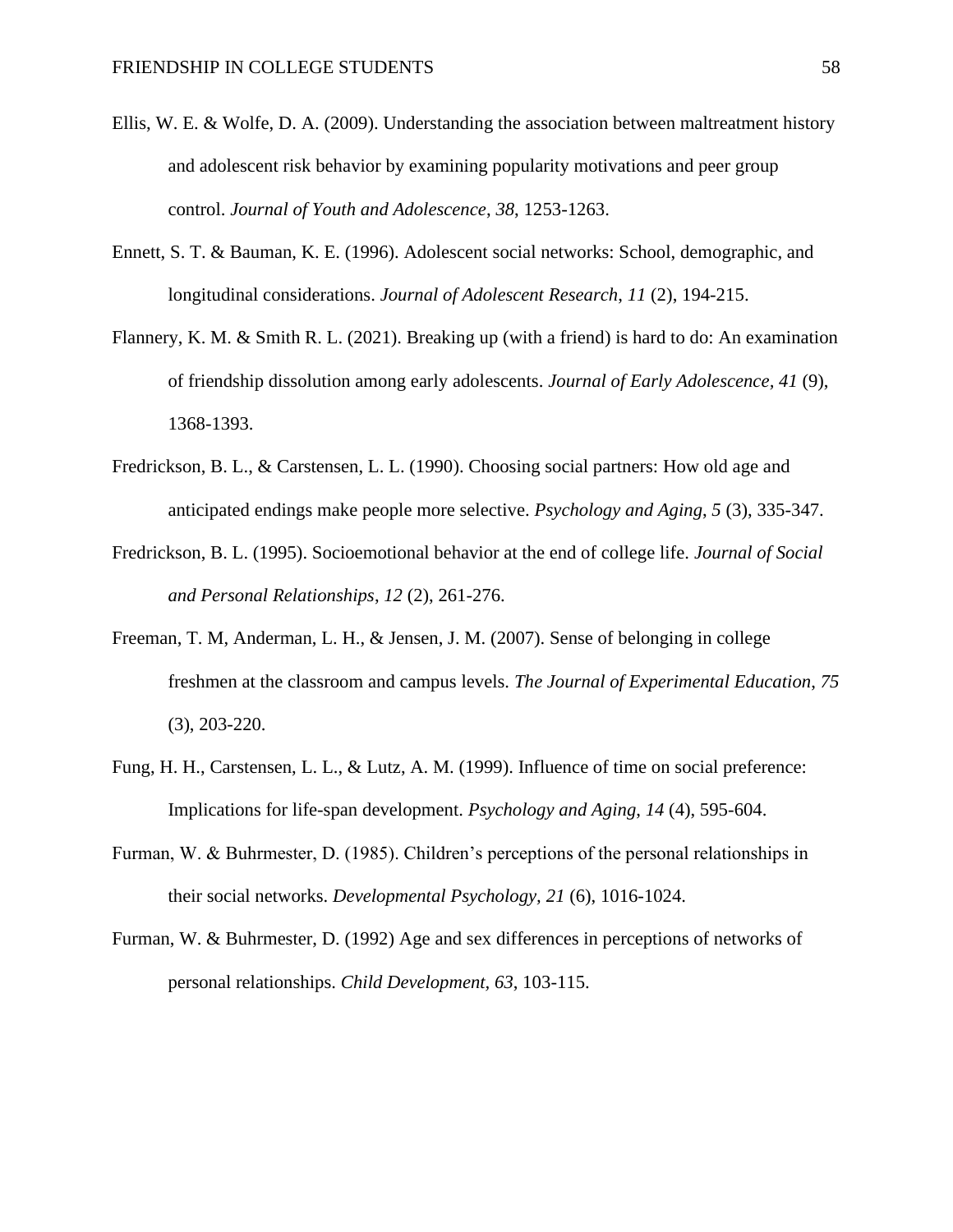- Gallo, D. A., Korthauer, L. E., McDonough, I. M., Teshale, S., & Johnson, E. L. (2011). Agerelated positivity effects and autobiographical memory detail: Evidence from a past/future source memory task. *Memory*, *19* (6), 641-652.
- Gavin, L. A. & Furman, W. (1989). Age differences in adolescents' perceptions of their peer groups. *Developmental Psychology*, *25* (5), 827-834.
- Glatley, B., Cillessen, A. H. N., & Lourie, A. (2021). High school graduation: Implications for behavior and status. *Unpublished manuscript.*
- Hamiton, H. R. & DeHart, T. (2017). Drinking to belong: The effect of a friendship threat and self-esteem on college student drinking. *Self and Identity, 16* (1), 1-15.
- Hartup, W. W. (1996). The company thy keep: Friendships and their developmental significance. *Child Development*, *67*, 1-13.
- Kandel, D. (1978). Homophily, selection, and socialization in adolescent friendships. *American Journal of Sociology, 84* (2), 427-436.
- Katz, L. F., Kramer, L., & Gottman, J. M. (1992). Conflict and emotions in marital, sibling, and peer relationships. In C. U. Shantz & W. W. Hartup (Eds.), *Conflict in child and adolescent development* (pp. 122–149). Cambridge University Press.
- LaFontana, K. M. & Cillessen, A. H. N. (2010). Developmental changes in the priority of perceived status in childhood and adolescence. *Social Development*, *19* (1), 130-147.
- Lang, F. R. & Carstensen, L. L. (1994). Close emotional relationships in late life: Further support for proactive aging in the social domain. *Psychology and Aging,* 9 (2), 315-324.
- Lansu, T. A. M. & Cillessen, A. H. N. (2012). Peer status in emerging adulthood: Associations of popularity and preference with social roles and behavior. *Journal of Adolescence Research*, *27* (1), 132-150.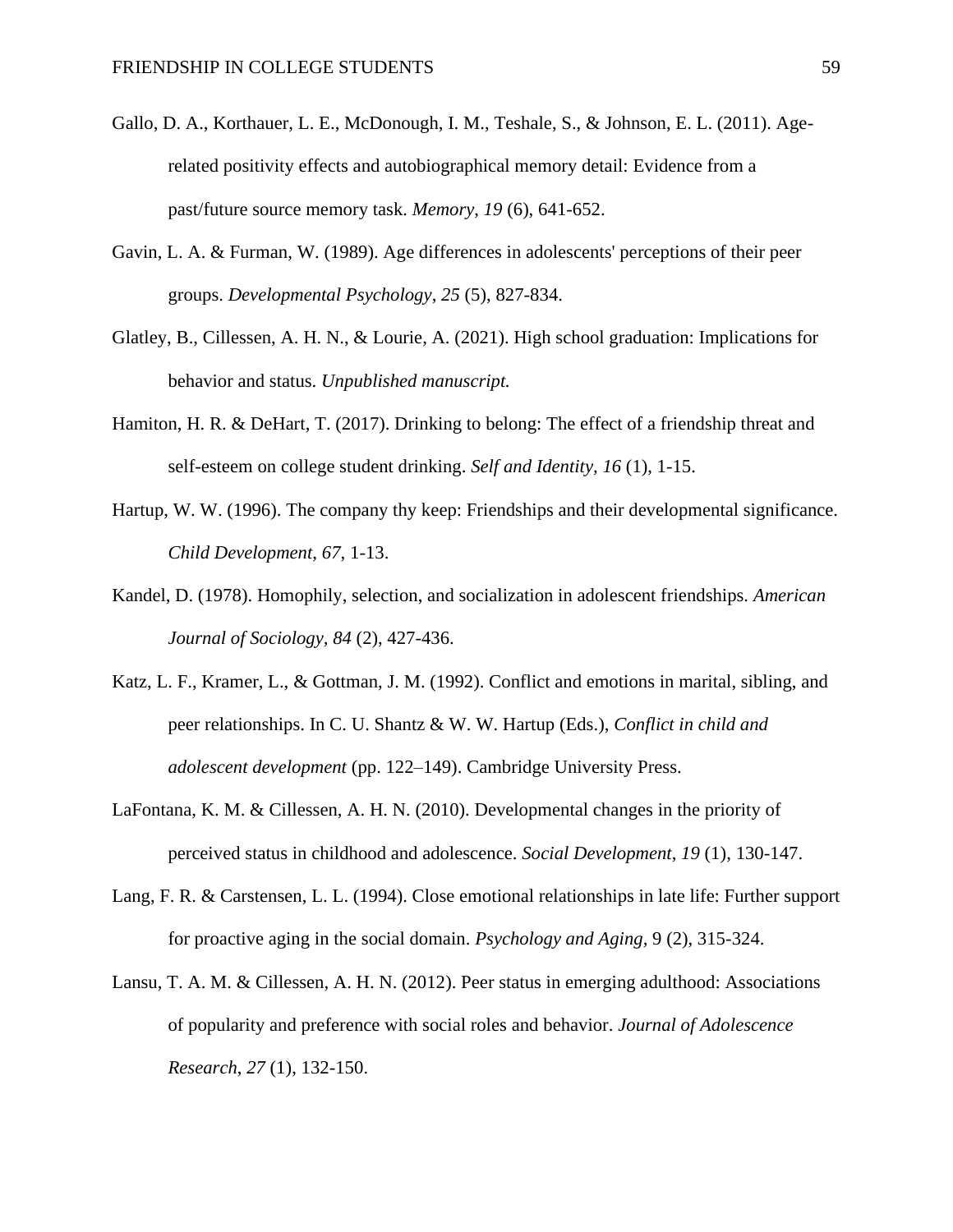- Laursen, B. (1995). Conflict and social interaction in adolescent relationships. *Journal of Research on Adolescence, 5* (1), 55-70.
- Laursen, B. & Collins, W. A. (1994). Interpersonal conflict during adolescence*. Psychological Bulletin*, *115* (2), 197-209.
- Laursen, B., Hartup, W. W., & Koplas, A. L. (1996). Towards Understanding Peer Conflict. *Merrill-Palmer Quarterly*, *42* (1), 76–102.
- Laursen, B., Finkelstein, B. D., & Townsend Betts, N. (2001). A developmental meta-analysis of peer conflict resolution. *Developmental Review*, *21*, 423-449.
- Lee, D. J. & Markides, K. S. (1990). Activity and mortality among aged persons over an eightyear period. *Journal of Gerontology*, *45* (1), 39-42.
- Liao, H. & Carstensen, L. L. (2018). Future time perspective: Time horizons and beyond. *The Journal of Gerontopsychology and Geriatric Psychiatry, 31* (3), 163-167.
- Löckenhoff, C. E. & Carstensen, L. L. (2004). Socioemotional selectivity theory, aging, and health: The increasingly delicate balance between regulating emotions and making tough choices. *Journal of Personality, 72* (6), 1395 – 1424.
- Mayeux, L. (2003). Processes of peer influence for antisocial behaviors: Social clique differences and associations with peer relationships. *ProQuest Dissertations and Theses,*  1-85.
- Nangle, D. W., Erdley, C. A., Newman, J. E., Mason, C. A., & Carpenter, E. M. (2003). Popularity, friendship quantity, and friendship quality: Interactive influences on children's loneliness and depression. *Journal of Clinical Child and Adolescent Psychology, 32* (4), 546-555.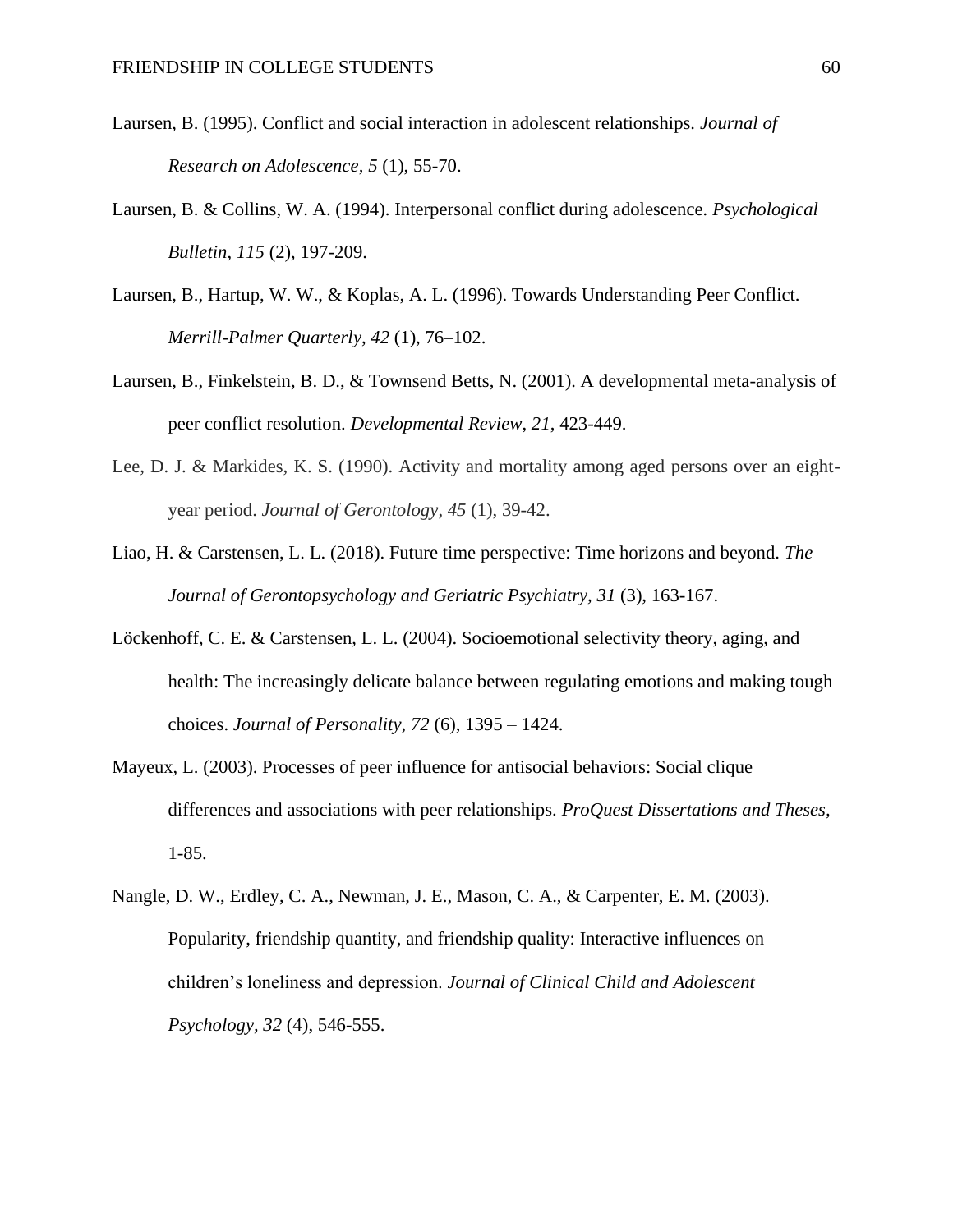- Patall, E. A. & Yang Hooper, S. (2018). The role of choice of understanding adolescent autonomy and academic functioning. In B. Soenens, M. Vansteenkiste, & S. Van Petegem, *Autonomy in adolescent development* (pp. 145-167). Routledge.
- Pierce, G. R., Sarason, I. G., & Sarason, B. R. (1991). General and relationship-based perceptions of social support: Are two constructs better than one? *Journal of Personality and Social Psychology, 61* (6), 1028-1039.
- Polimeni, A., Hardie, E., & Buzwell, S. (2002). Friendship closeness inventory: Development and psychometric evaluation. *Psychological Reports*, *91*, 142-152.
- Prentice, D. A. & Miller, D. T. (1993). Pluralistic ignorance and alcohol use on campus: Some consequences of misperceiving the social norm. *Journal of Personality and Social Psychology, 64* (2), 243-256.
- Pruzan, K. & Isaacowitz, D. M. (2006). An attentional application of socioemotional selectivity theory in college students. *Social Development*, *15* (2), 326-338.
- Raffaelli, M. (1997). Young adolesecnts conflicts with siblings and friends. *Journal of Youth and Adolescence*, *26* (5), 539-558.
- Roberts, S. G. B., Dunbar, R. I. M., Pollet, T. V., & Kuppens, T. (2009). Exploring variation in active network size: Constraints and ego characteristics. *Social Networks*, *31*, 138-146.
- Rose, S. M. (1984). How friendships end: Patterns among young adults. *Journal of Social and Personal Relationships, 1*, 267-277.
- Sandstrom, M. J. & Cillessen, A. H. N. (2010). Life after high school: Adjustment of popular teens in emerging adulthood. *Merrill-Palmer Quarterly*, *56* (4), 474-499.
- Schall, M., Kemeny, A., & Maltzman, I. (1992). Factors associated with alcohol use in university students. *Journal of Studies on Alcohol, 53* (2), 122-136.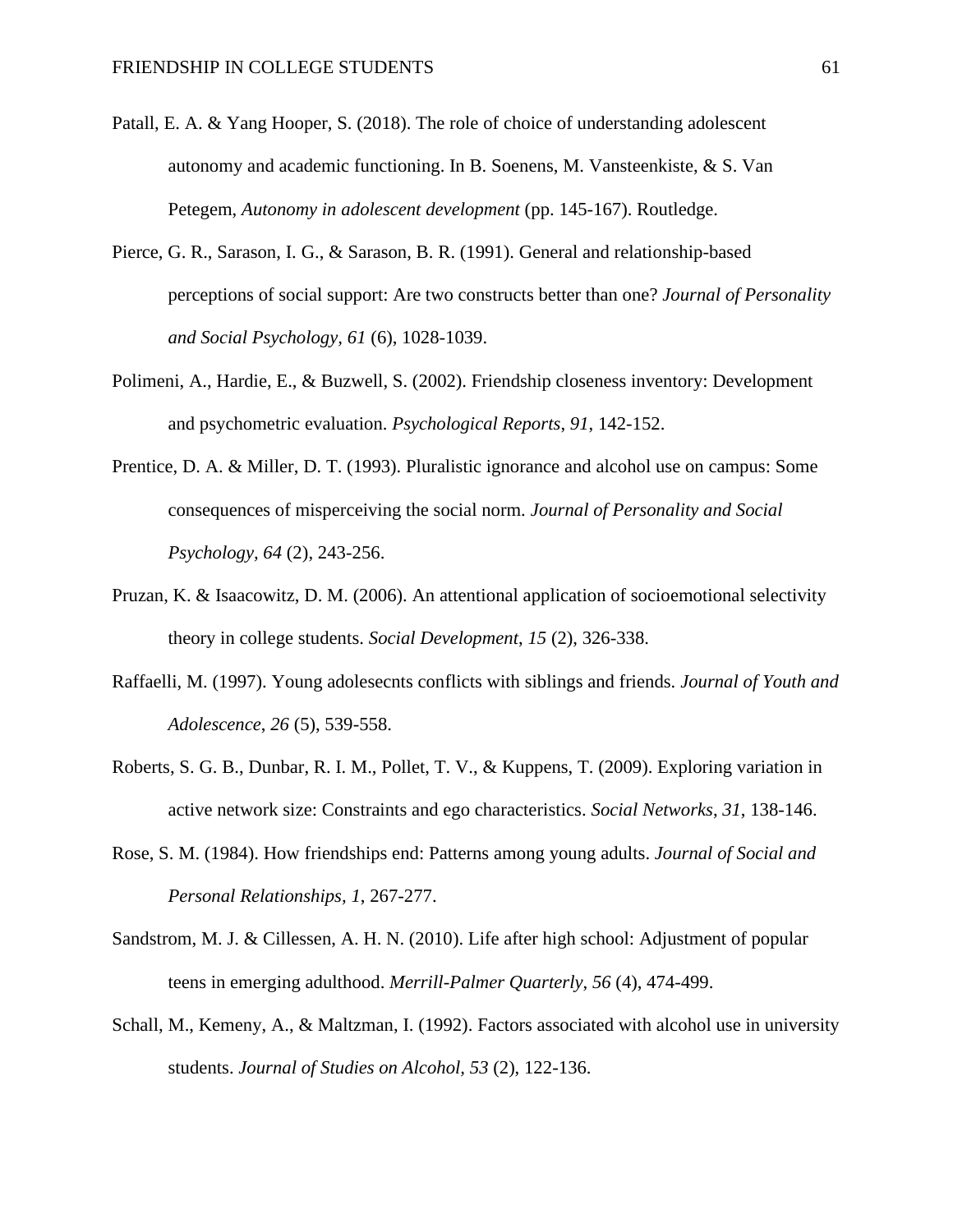- Shin, H., Ryan A. M., & North, E. (2019). Friendship processes around prosocial and aggressive behaviors: The role of teacher-student relatedness and differences between elementaryschool and middle-school classrooms. *Merrill-Palmer Quarterly, 65* (2), 232-263.
- Shrum, W. & Cheek, N. H. (1987). Social structure during the school years: Onset of the degrouping process. *American Sociological Review*, *52*, 218-223.
- Shulman, S. & Laursen, B. (2002). Adolescent perceptions of conflict in interdependent and disengaged friendships. *Journal of Research on Adolescence*, *12* (3), 353-372.
- Smetana, J. (2011). Life beyond adolescence: Transitions to adulthood. In J. G. Smetana, *Adolescents, families, and social development: How teens construct their worlds (pp.* 271-278). Wiley Online Books.
- Smith, A. & Schneider, B. H. (2000). The inter-ethnic friendships of adolescent students: a Canadian study. *International Journal of Intercultural Relations*, *24*, 247-258.
- Stotsky, M. T. & Bowker, J. C. (2018). An examination of reciprocal associations between social preference, popularity, and friendship during early adolescence. *Journal of Youth and Adolescence*, *47*, 1830-1841.
- Strough, J., de Bruin, W. B., Parker, A. M., Lemaster, P., Pichayayothin, N., Delaney, R. (2016). Hour glass half full or half empty? Future time perspective and preoccupation with negative events across the lifespan. *Psychology and Aging, 31* (6), 558-573.
- Swenson, L. M., Nordstrom, A., & Hiester, M. (2008). The role of peer relationships in adjustment to college. *Journal of College Student Development, 49* (6), 551-567.
- van den Broek, N., Deutz, M. H. F., Schoneveld, E. A., Burk, W. J., Cillessen, A. H. N. (2016). Behavioral correlates of prioritizing popularity in adolescence. *Journal of Youth and Adolescence*, *45*, 2444-2454.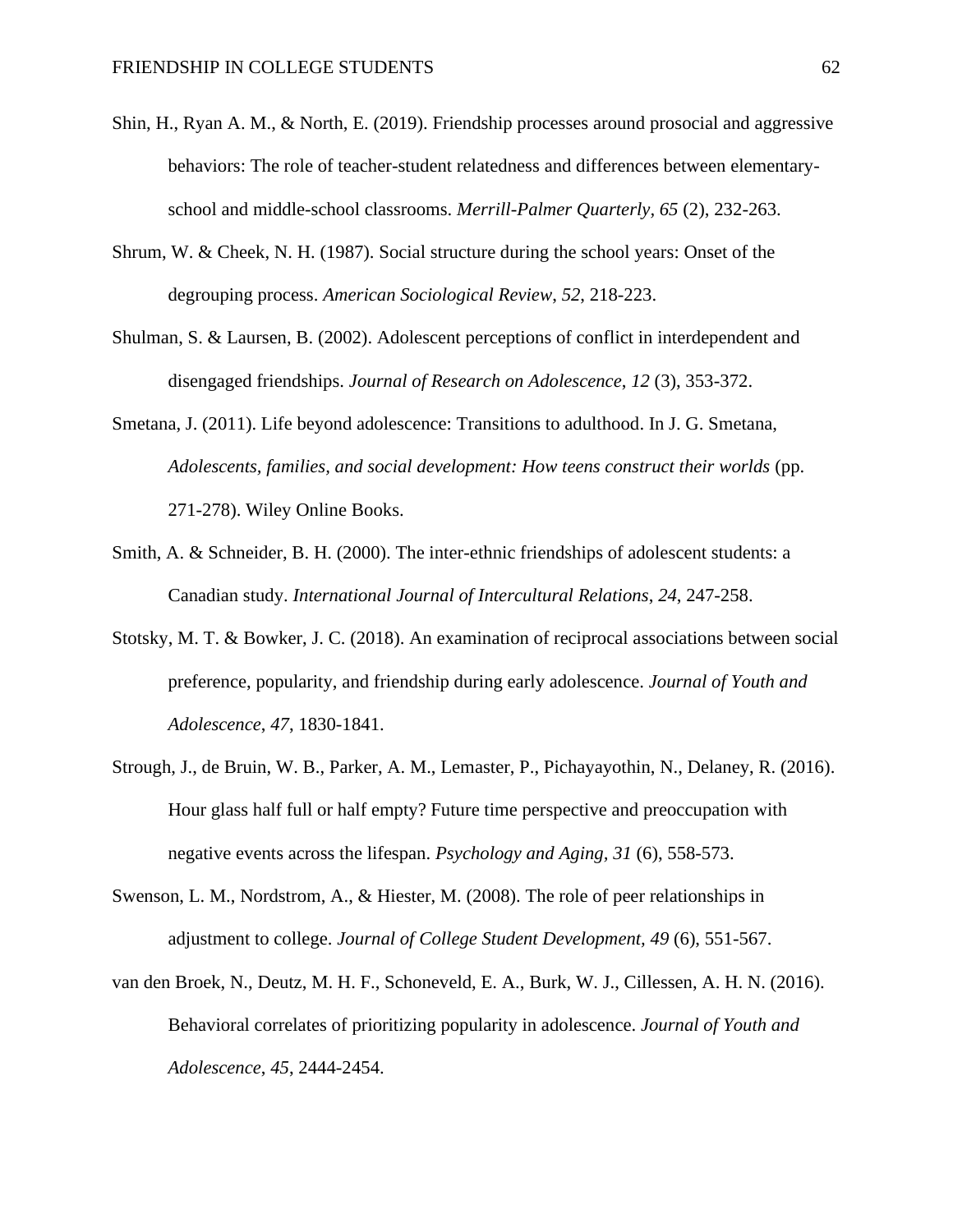- van der Goot, M. J., Bol, N., & van Weert, J. C. M. (2021). Age differences in preferences for emotionally-meaningful versus knowledge related appeals. *De Gruyter Mouton*, *46* (2), 205-228.
- van Hoorn, J., van Dijk, E., Meuwese, R., Rieffe, C. & Crone, E. A. (2014). Peer influence on prosocial behavior in adolescence. *Journal of Research on Adolescence, 26* (1), 90-100.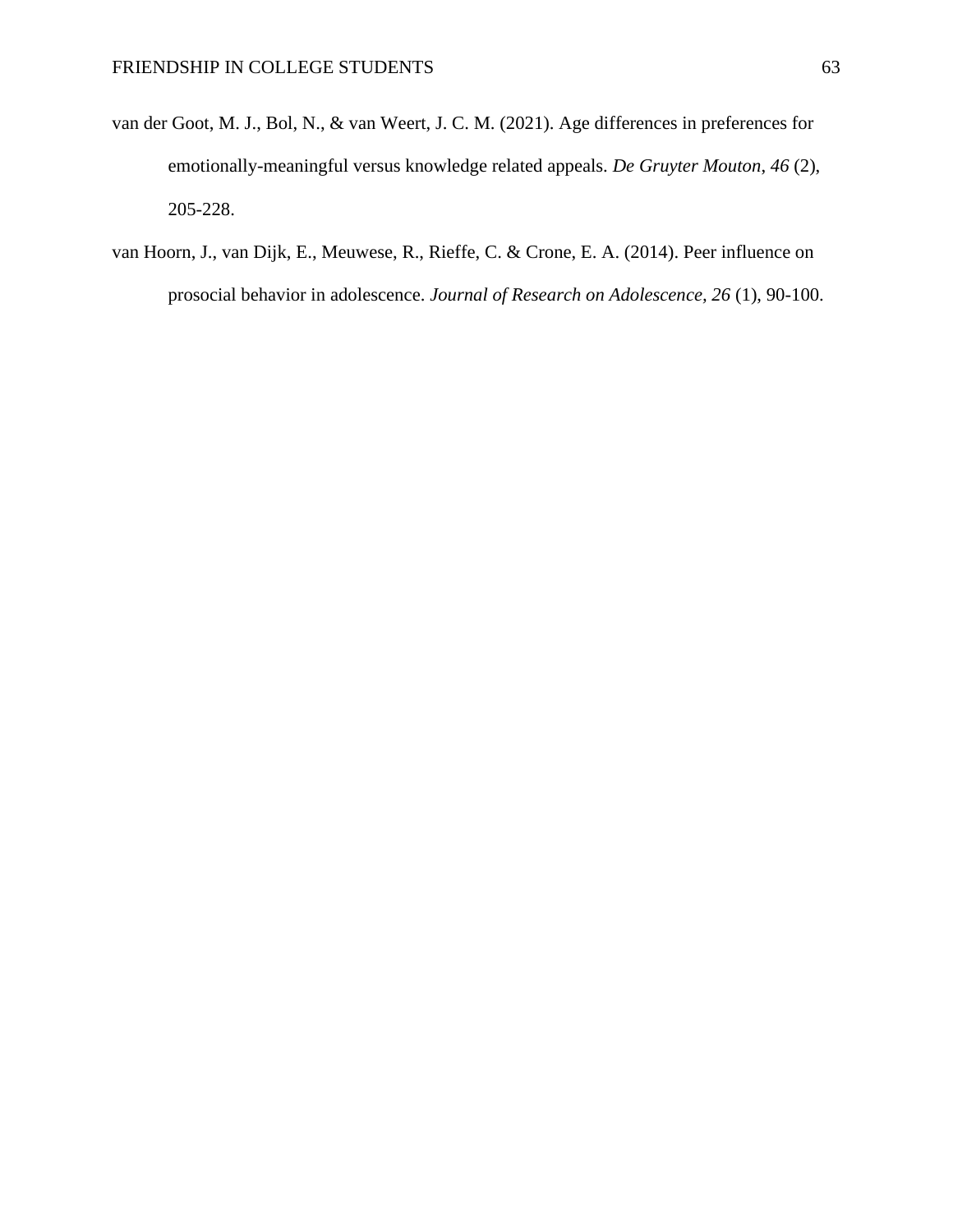| <b>First-Year Students</b> |                  |                  | Senior Students  |                | Full Sample    |  |
|----------------------------|------------------|------------------|------------------|----------------|----------------|--|
| $\mathbf n$                | $\%$             | $\mathbf n$      | $\%$             | $\mathbf n$    | $\%$           |  |
|                            |                  |                  |                  |                |                |  |
| 31                         | 69               | 29               | 66               | 60             | 67             |  |
| 14                         | 31               | 14               | 32               | 28             | 32             |  |
| $\boldsymbol{0}$           | $\boldsymbol{0}$ | $\mathbf{1}$     | $\overline{2}$   | $\mathbf 1$    | $\mathbf 1$    |  |
|                            |                  |                  |                  |                |                |  |
| 31                         | 70               | 27               | 61               | 58             | 66             |  |
| $\mathbf 1$                | $\overline{2}$   | $\overline{4}$   | 9                | 5              | 6              |  |
| $\boldsymbol{6}$           | 14               | 3                | $\tau$           | 9              | 10             |  |
| 3                          | $\overline{7}$   | $\overline{4}$   | 9                | $\overline{7}$ | 8              |  |
| 3                          | $\overline{7}$   | 6                | 13               | 9              | 10             |  |
|                            |                  |                  |                  |                |                |  |
| 26                         | 58               | $\boldsymbol{0}$ | $\boldsymbol{0}$ | 26             | 30             |  |
| 15                         | 33               | $\boldsymbol{0}$ | $\boldsymbol{0}$ | 15             | 17             |  |
| $\overline{4}$             | 9                | $\mathbf{1}$     | $\overline{2}$   | 5              | 6              |  |
| $\boldsymbol{0}$           | $\boldsymbol{0}$ | 14               | 32               | 14             | 16             |  |
| $\boldsymbol{0}$           | $\boldsymbol{0}$ | 27               | 61               | 27             | 30             |  |
| $\boldsymbol{0}$           | $\boldsymbol{0}$ | $\sqrt{2}$       | $\mathfrak s$    | $\overline{2}$ | $\overline{2}$ |  |
|                            |                  |                  |                  |                |                |  |

*Sociodemographic Characteristics of Participants*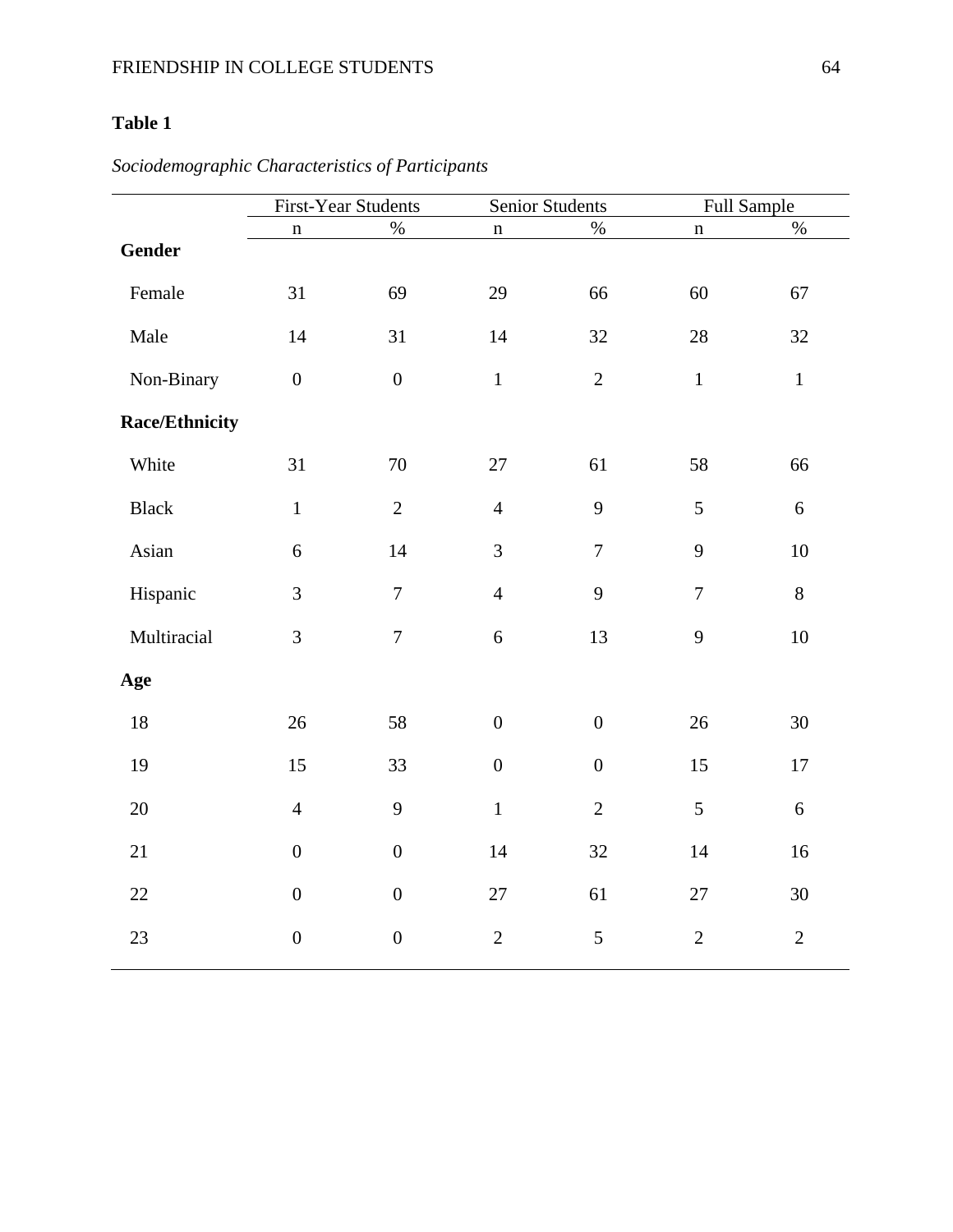### *Scale Means & Differences by Class Year*

|                                 |       | <b>First Year Students</b> | <b>Senior Students</b> |           | t(87)     | $\boldsymbol{p}$ | Cohen's $d$ |
|---------------------------------|-------|----------------------------|------------------------|-----------|-----------|------------------|-------------|
|                                 | M     | <b>SD</b>                  | M                      | <b>SD</b> |           |                  |             |
| <b>Time Perspectives</b>        |       |                            |                        |           |           |                  |             |
| <b>Limited Time</b>             | 3.24  | 1.04                       | 5.73                   | 0.95      | $-11.85$  | < .001           | $-2.51$     |
| <b>Future Opportunities</b>     | 5.63  | 1.04                       | 3.22                   | 1.12      | 10.51     | < .001           | 2.23        |
| <b>Friendship Maintenance</b>   |       |                            |                        |           |           |                  |             |
| <b>Importance of Popularity</b> | 3.09  | 0.95                       | 2.84                   | 0.93      | 1.27      | .21              | 0.27        |
| Social Independence             | 5.24  | 1.17                       | 5.69                   | 0.79      | $-2.15^a$ | .04              | $-0.45$     |
| Friendship Conflict             | 1.84  | 0.40                       | 1.92                   | 0.36      | $-1.07$   | .29              | $-0.23$     |
| <b>Friendship Outcomes</b>      |       |                            |                        |           |           |                  |             |
| <b>Emotional Closeness</b>      | 5.72  | 1.11                       | 5.93                   | 0.78      | $-1.09b$  | .28              | $-0.23$     |
| Number of Friends               | 5.56  | 3.58                       | 7.20                   | 4.43      | $-1.90$   | .06              | $-0.41$     |
| Time Spent with Friends         | 67.11 | 20.84                      | 59.05                  | 23.01     | 1.72      | .09              | 0.37        |

*Note.* "Levene's Test for Equality violated ( $p = .013$ ),  $df = 77.123$ ; <sup>b</sup>Levene's Test for Equality violated ( $p = .047$ ),  $df = 79.058$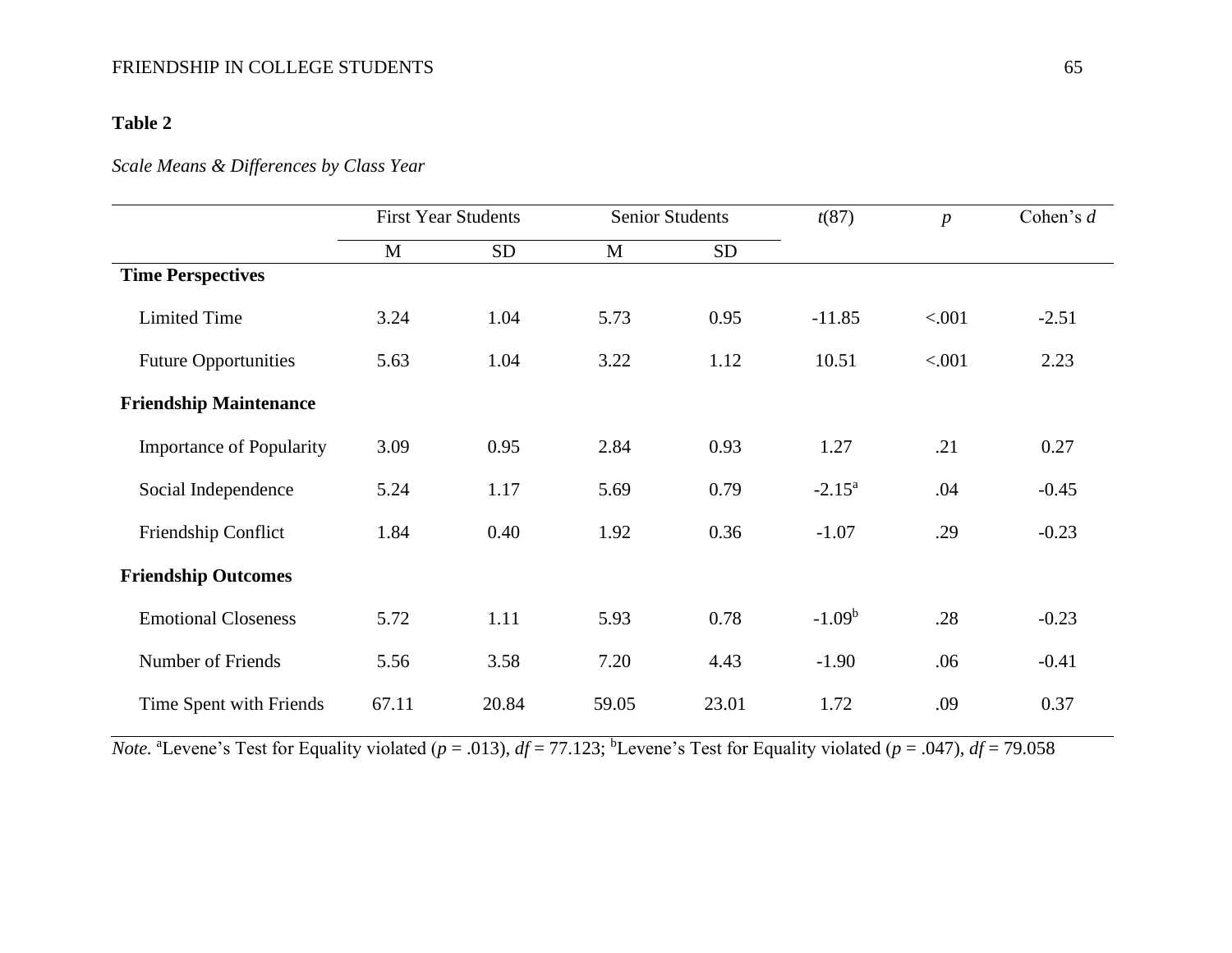# **Table 3**

Correlations of Between Time Perspective and Friendship Measures for First Year Students

| Variable                        | FO      | IP    | <b>SI</b> | FC     | EC     | #      | <b>TIME</b> |
|---------------------------------|---------|-------|-----------|--------|--------|--------|-------------|
| Limited Time (LT)               | $-.34*$ | .22   | $-18$     | $.36*$ | .07    | .07    | .09         |
| Future Opportunities (FO)       |         | $-16$ | .23       | $-.15$ | $.36*$ | .004   | .16         |
| Importance of Popularity (IP)   |         |       | $-.12$    | .10    | .07    | .25    | $-.02$      |
| Social Independence (SI)        |         |       |           | $-.20$ | .11    | $-.20$ | .06         |
| Friendship Conflict (FC)        |         |       |           |        | $-.17$ | .03    | .21         |
| <b>Emotional Closeness (EC)</b> |         |       |           |        |        | .09    | $.43**$     |
| Number of Friends (#)           |         |       |           |        |        |        | .07         |
| Time Spent with Friends (TIME)  |         |       |           |        |        |        |             |

*Note. \*p* < .05, \*\**p* < .01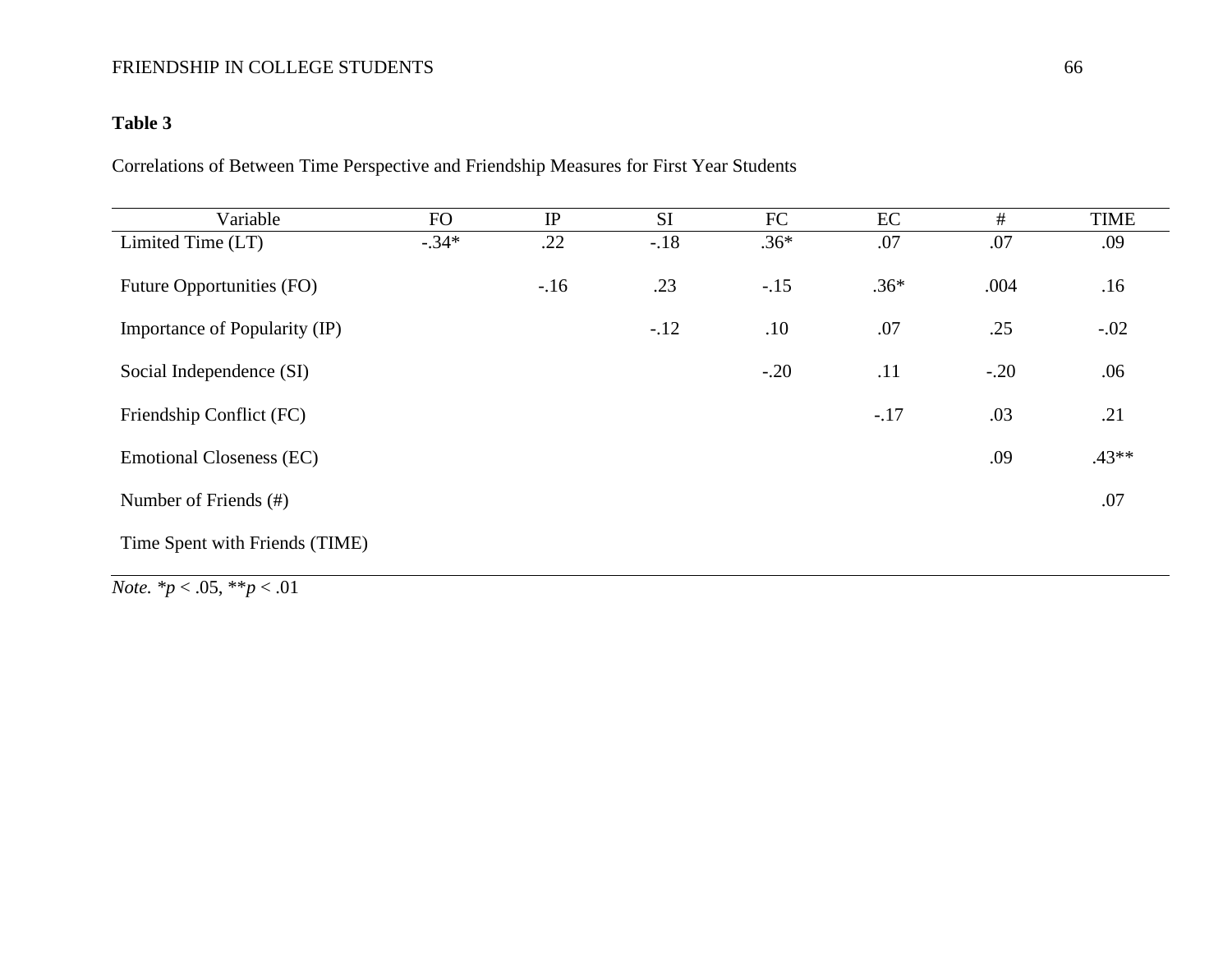### **Table 4**

Correlations Between Time Perspective and Friendship Measures for Senior Students

| Variable                                                                                    | <b>FO</b> | IP   | <b>SI</b> | FC     | EC       | #      | <b>TIME</b> |
|---------------------------------------------------------------------------------------------|-----------|------|-----------|--------|----------|--------|-------------|
| Limited Time (LT)                                                                           | $-.37*$   | .002 | $-.15$    | .23    | .14      | .13    | .17         |
| Future Opportunities (FO)                                                                   |           | .04  | .12       | .03    | .11      | .05    | .04         |
| Importance of Popularity (IP)                                                               |           |      | $-46**$   | $-.08$ | .11      | $.38*$ | .11         |
| Social Independence (SI)                                                                    |           |      |           | .19    | .07      | $-.04$ | $-.11$      |
| Friendship Conflict (FC)                                                                    |           |      |           |        | $-.40**$ | .000   | .08         |
| <b>Emotional Closeness (EC)</b>                                                             |           |      |           |        |          | .15    | $.40**$     |
| Number of Friends (#)                                                                       |           |      |           |        |          |        | .17         |
| Time Spent with Friends (TIME)                                                              |           |      |           |        |          |        |             |
| $\mathbf{a} \mathbf{r}$ and $\mathbf{a} \mathbf{r}$ and $\mathbf{a} \mathbf{r}$<br>$\sim$ 1 |           |      |           |        |          |        |             |

*Note. \*p* < .05, \*\**p* < .01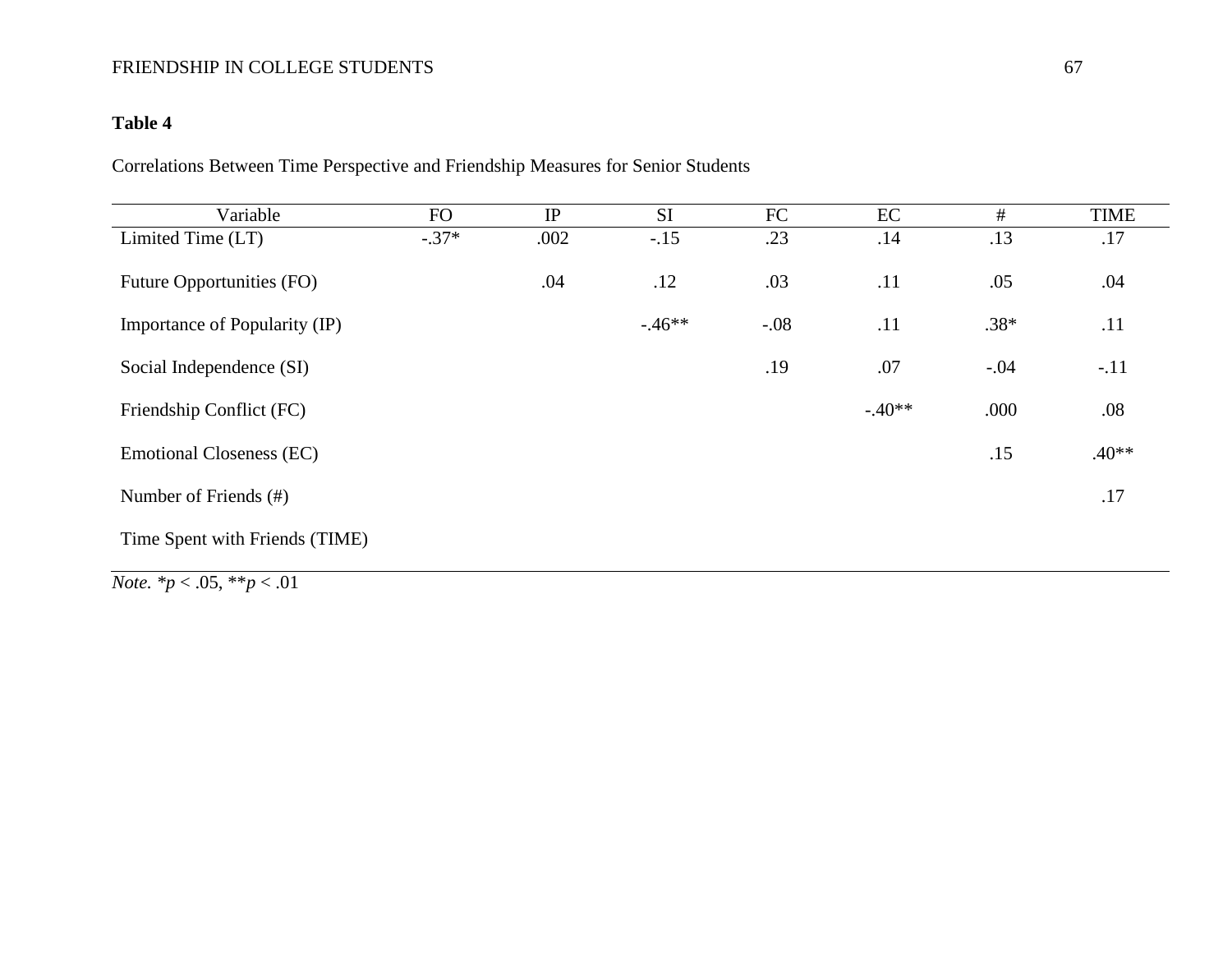Hierarchical Regression Results predicting Senior Student's Number of Close Friends

| Variable                   |      |         | $\Delta R^2$ | $R^2$ | $\boldsymbol{F}$ |
|----------------------------|------|---------|--------------|-------|------------------|
| Step 1                     |      |         | $-.02$       | .000  | 0.000            |
| Friendship Conflict        | .000 | $-.003$ |              |       |                  |
| Step 2                     |      |         | $-.02$       | .03   | 0.55             |
| Friendship Conflict        | .07  | .42     |              |       |                  |
| <b>Emotional Closeness</b> | .18  | 1.05    |              |       |                  |

*Note.*  $N = 44$ ;  $* p < .05$ ,  $* p < .01$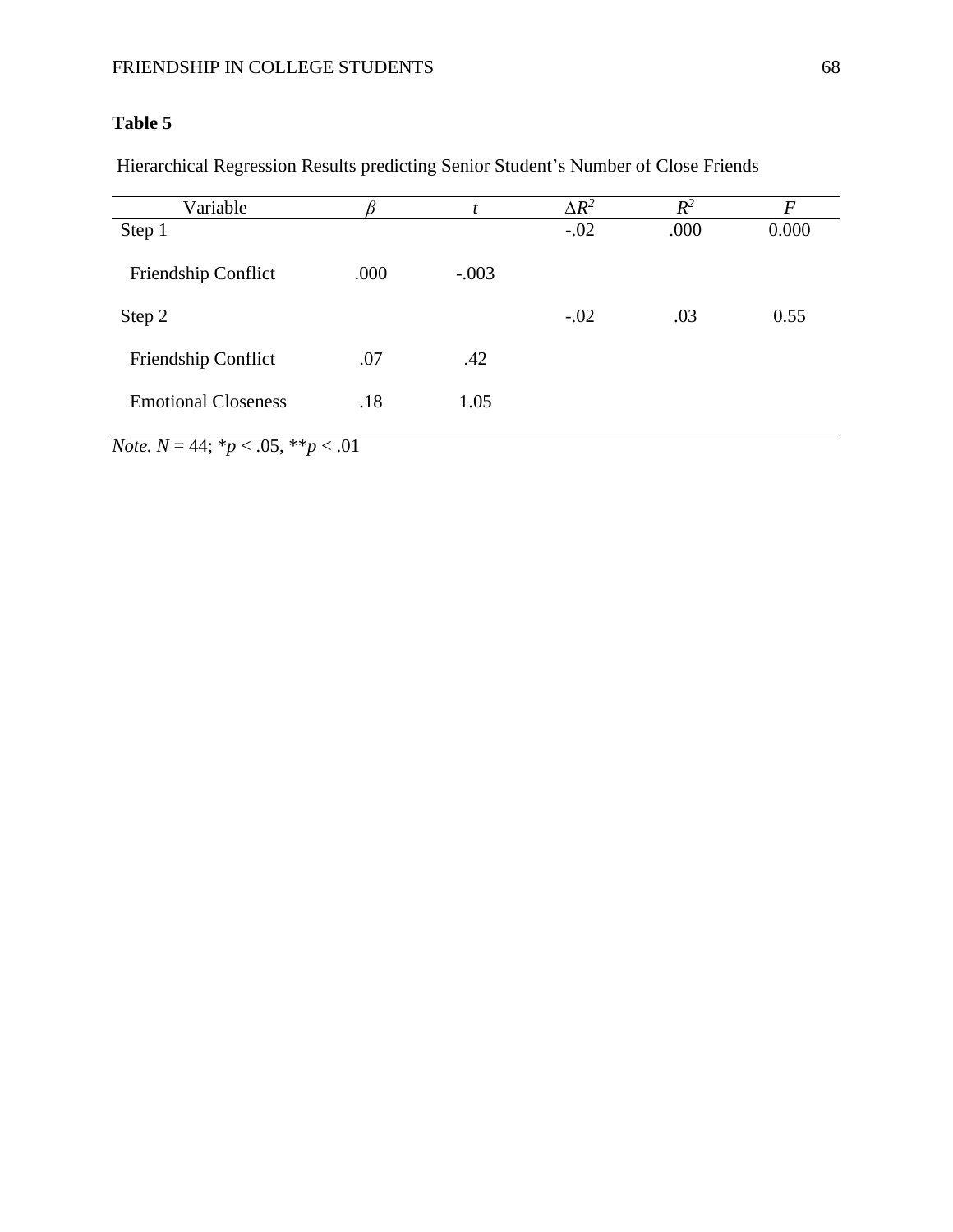Hierarchical Regression Results predicting Senior Student's Time Spent with Close Friends

| Variable                   |        |          | $\Delta R^2$ | $R^2$ | F    |
|----------------------------|--------|----------|--------------|-------|------|
| Step 1                     |        |          | $-.02$       | .007  | 0.29 |
| Friendship Conflict        | $-.08$ | $-.54$   |              |       |      |
| Step 2                     |        |          | .13          | .17   | 4.20 |
| Friendship Conflict        | .10    | .61      |              |       |      |
| <b>Emotional Closeness</b> | .44    | $2.84**$ |              |       |      |

*Note.*  $N = 44$ ;  $* p < .05$ ,  $* p < .01$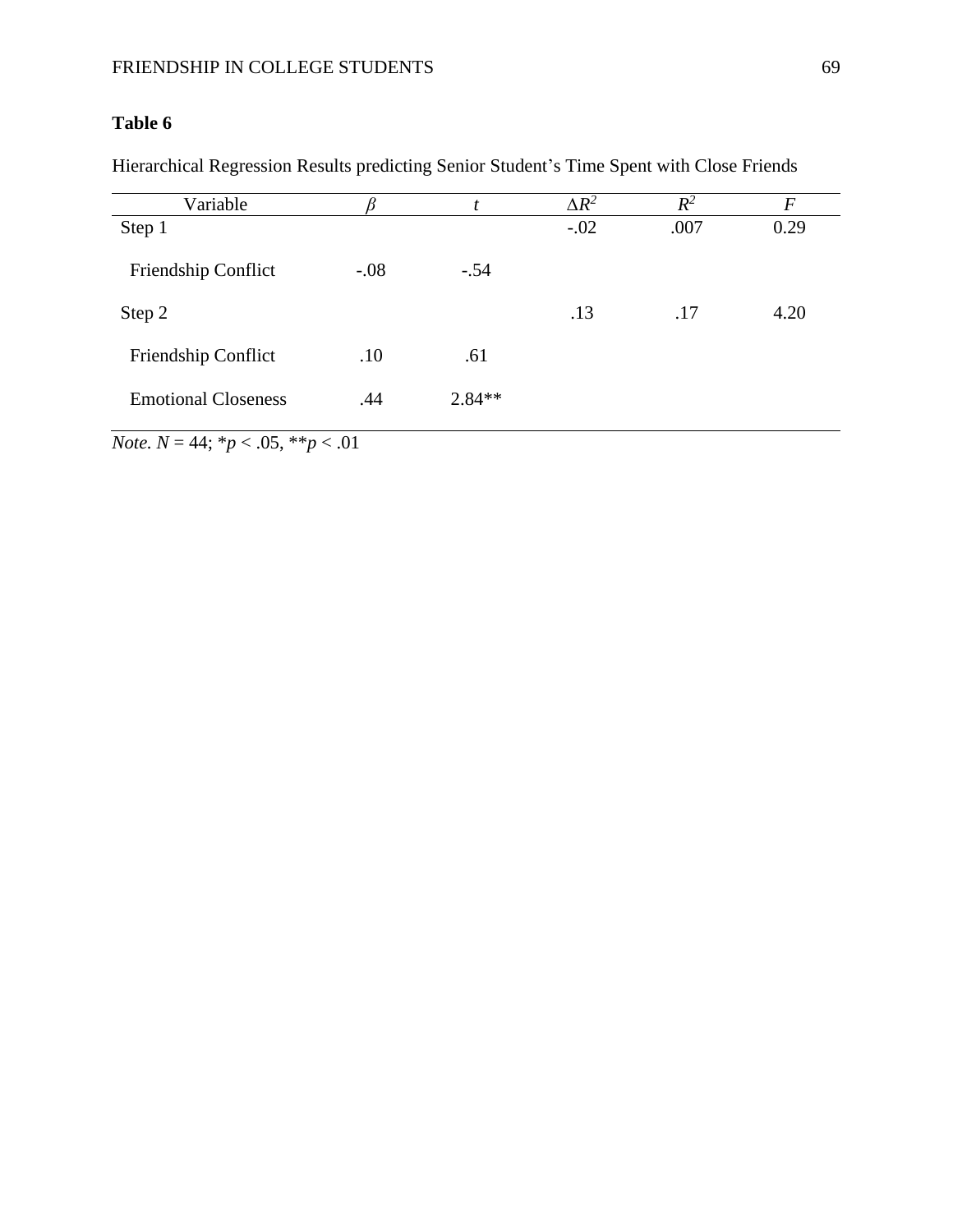Hierarchical Regression Results predicting First Year Student's Number of Close Friends

|        |        | $\Delta R^2$ | $R^2$ | F     |
|--------|--------|--------------|-------|-------|
|        |        | $-.02$       | .000  | 0.001 |
| .004   | .03    |              |       |       |
|        |        | $-.04$       | .01   | 0.18  |
| $-.02$ | $-.14$ |              |       |       |
| .10    | .59    |              |       |       |
|        |        |              |       |       |

*Note.* N = 43; \**p* < .05, \*\**p* < .01